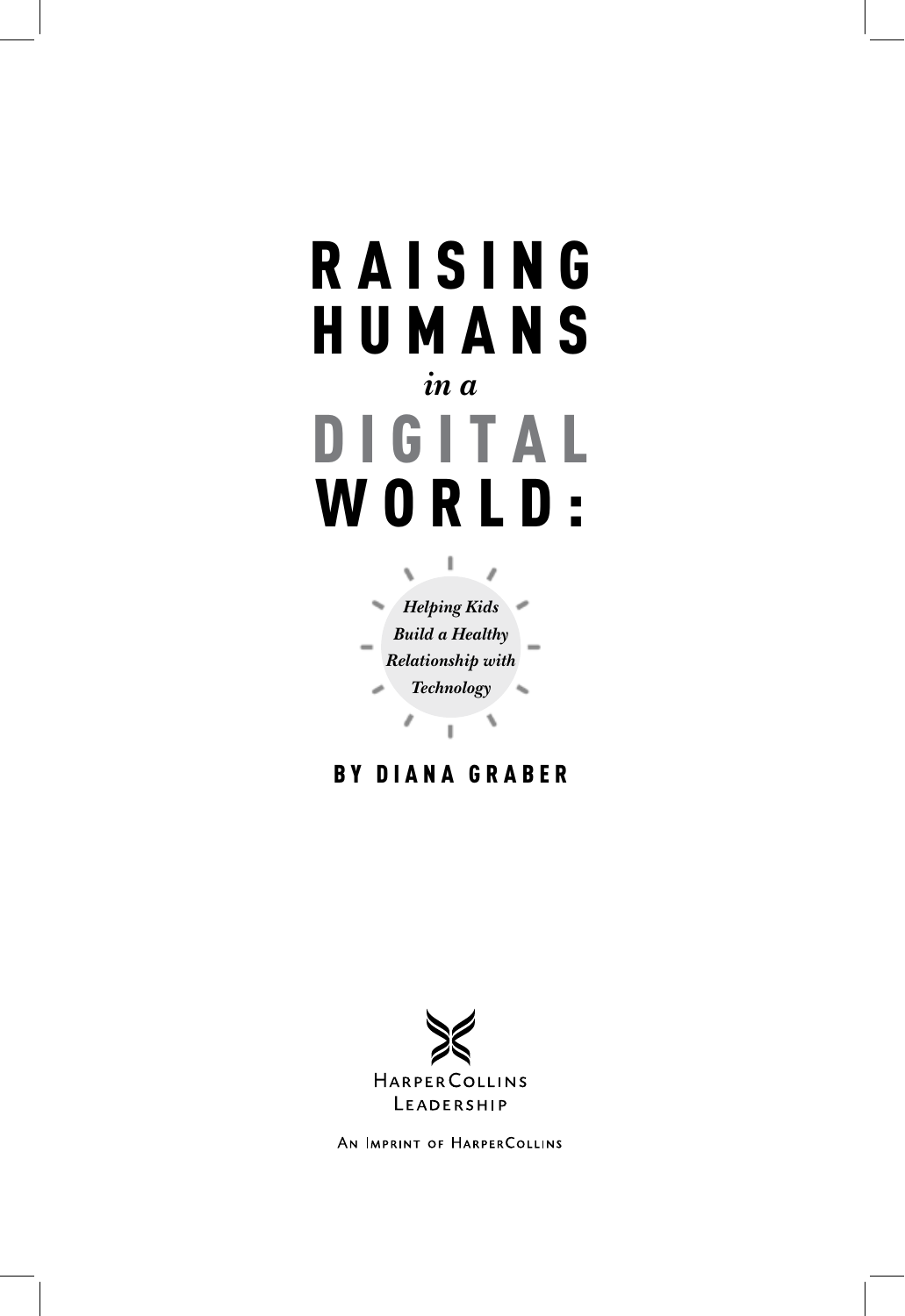#### *For Michael, Elizabeth, and Piper, the humans at the center of my world.*

© 2019 Diana Graber

All rights reserved. No portion of this book may be reproduced, stored in a retrieval system, or transmitted in any form or by any means—electronic, mechanical, photocopy, recording, scanning, or other—except for brief quotations in critical reviews or articles, without the prior written permission of the publisher.

Published by HarperCollins Leadership, an imprint of HarperCollins.

Book design by Catherine Leonardo for Neuwirth & Associates.

Bob Dylan "The Times They Are a Changin'" copyright ©1963, 1964 by Warner Bros. Inc.; renewed 1991, 1992 by Special Rider Music. All rights reserved. International copyright secured. Reprinted by permission.

ISBN 978-0-8144-3980-7 (eBook)

# *CIP data here*

ISBN 978-0-8144-3979-1

Printed in the United States of America

18 19 20 21 22 LSC 10 9 8 7 6 5 4 3 2 1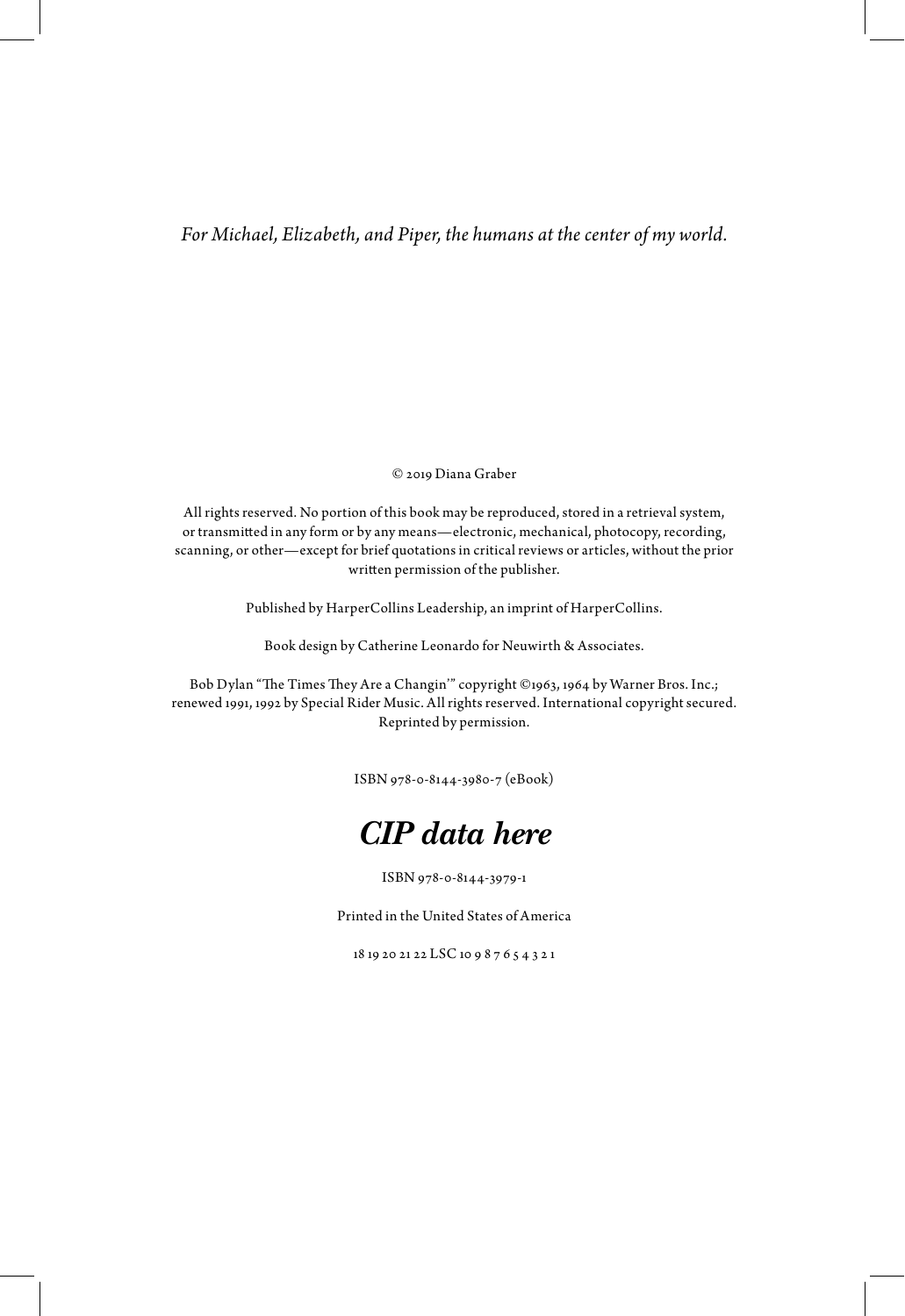### CONTENTS

●

**Foreword** *vii* **Introduction: Left to Their Own Devices** *xi*

#### PART ONE

A SOLID FOUNDATION

*Chapter 1:* **A Digital Journey Begins** *3*

*Chapter 2:* **Learning to Be Human** *23*

#### PART TWO

A STURDY STRUCTURE

*Chapter 3:* **Reputation** *49 Chapter 4:* **Screen Time** *69 Chapter 5:* **Relationships** *95 Chapter 6:* **Privacy** *125*

#### PART THREE

A VIBRANT COMMUNITY *Chapter 7:* **Thinking Critically** *149 Chapter 8:* **Digital Leadership** *167*

> **Epilogue** *181* **Acknowledgments** *185* **Endnotes** *187* **Index** *215*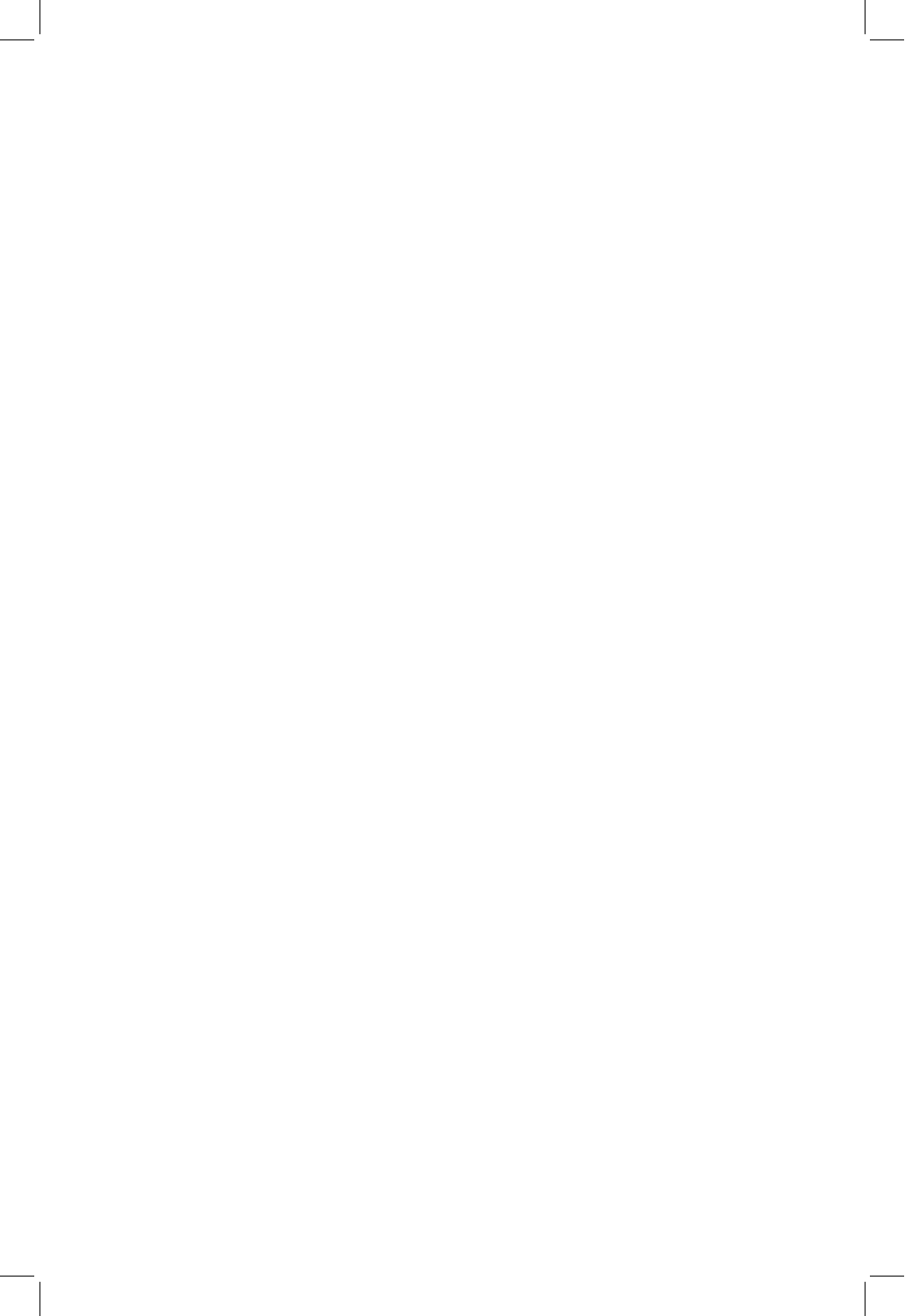#### **Foreword**

●

#### *What kind of kids do you want to raise?*

After writing more than twenty-four parenting books and speaking with more than a million parents on six continents, I've discovered almost all parents want the same thing: They want to raise kids who will grow up to become human beings who are good and kind.

But in a world where screen time is more common than face time, and where digital connections often replace personal connections, this is quite a challenge. Lucky for you, the secret to raising humans in a digital world is in your hands.

While you might find other digital parenting books out there, what's different about this book is its author. I know Diana on both a personal and professional level—we've rubbed elbows at conferences on both coasts, shared stories, and asked each other, "*What do kids need most?*" I can assure you she's a trustworthy authority to answer this essential parenting question in a simple, straightforward manner. Here's why:

- Diana has her pulse on this topic. A digital literacy educator for nearly a decade (rare longevity these days), she's tried and tested everything you are about to read and done so on the best guinea pigs in the world . . . *real* kids.
- Through Cyberwise and Cyber Civics, her two digital literacy sites, she's provided resources to and interacted with hundreds of thousands of parents and their kids over the years.
- She's on the speaking circuit, talking to communities across the United States and listening to their concerns.
- She's done her homework, earning one of the first-ever graduate degrees in a new, and timely, field of study called "media psychology and social change."
- And, most important, she's a parent who cares deeply about kids.

The media knows about Diana, too. NBC's *TODAY* Show visited her classroom at Journey School in Southern California to feature Diana and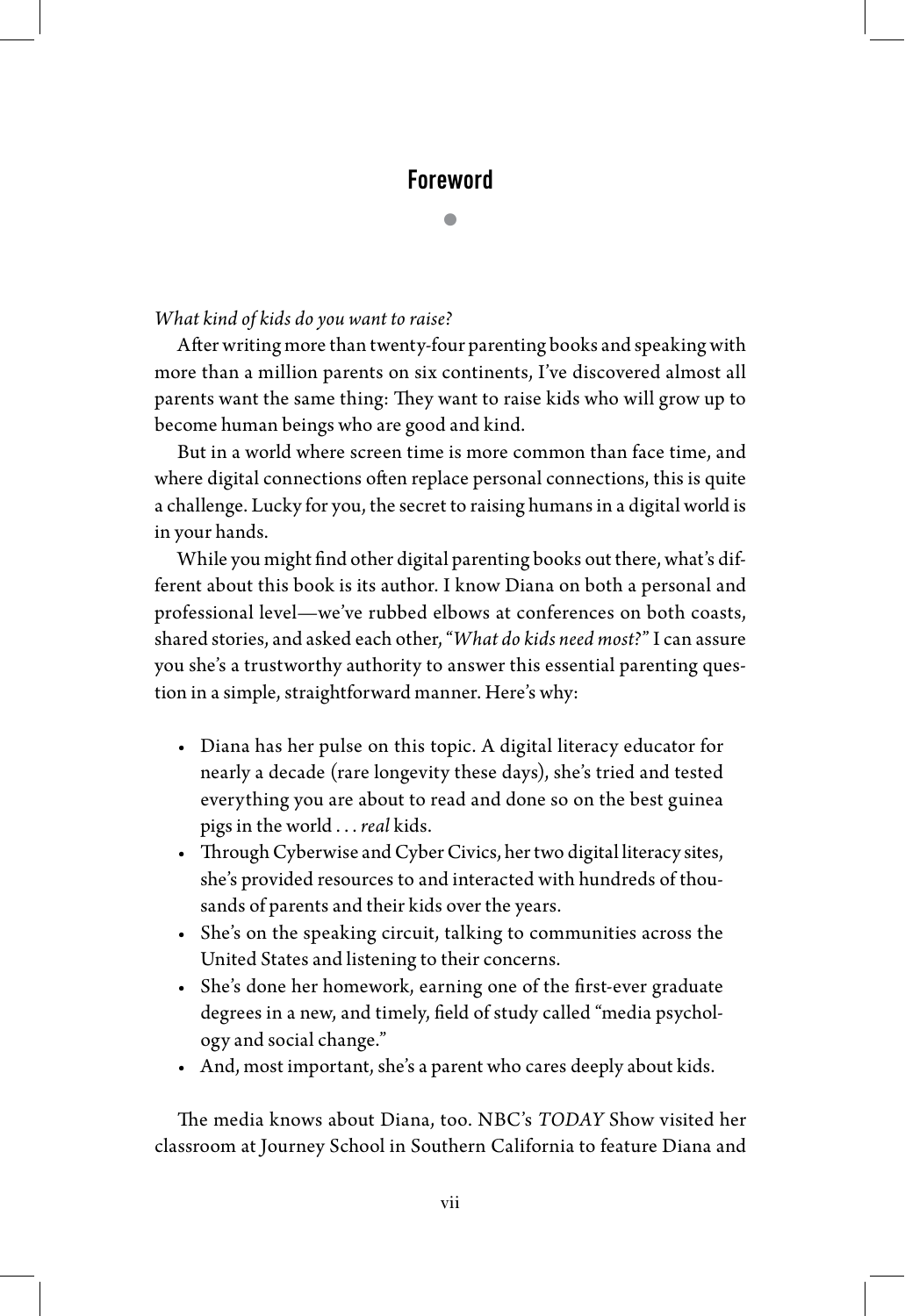her students engaging in some of the very activities you'll read about in this book.

I love how she compares raising a human today to building a house, telling you to start with a strong foundation of social skills, like empathy, and to build up from there. She gives you the tools you'll need—and the building plan, too. This book contains a treasure trove of how-tos and simple activities, as well as sage wisdom and insights from interviews with more than forty experts in the field.

My advice? Read this book, keep it by your nightstand, or even pass it on to other parents. But most important, *apply* what you are about to learn. Remember, your kids don't need the latest app or gadget: they need you! Your time and attention, along with what you'll learn in this book, are the secret ingredients to raising humans in our digital world.

*Dr. Michele Borba*

Internationally Recognized Educator, Speaker, and Bestselling Author of *Unselfie: Why Empathetic Kids Succeed in Our All-About-Me World* Palm Springs, August 6, 2018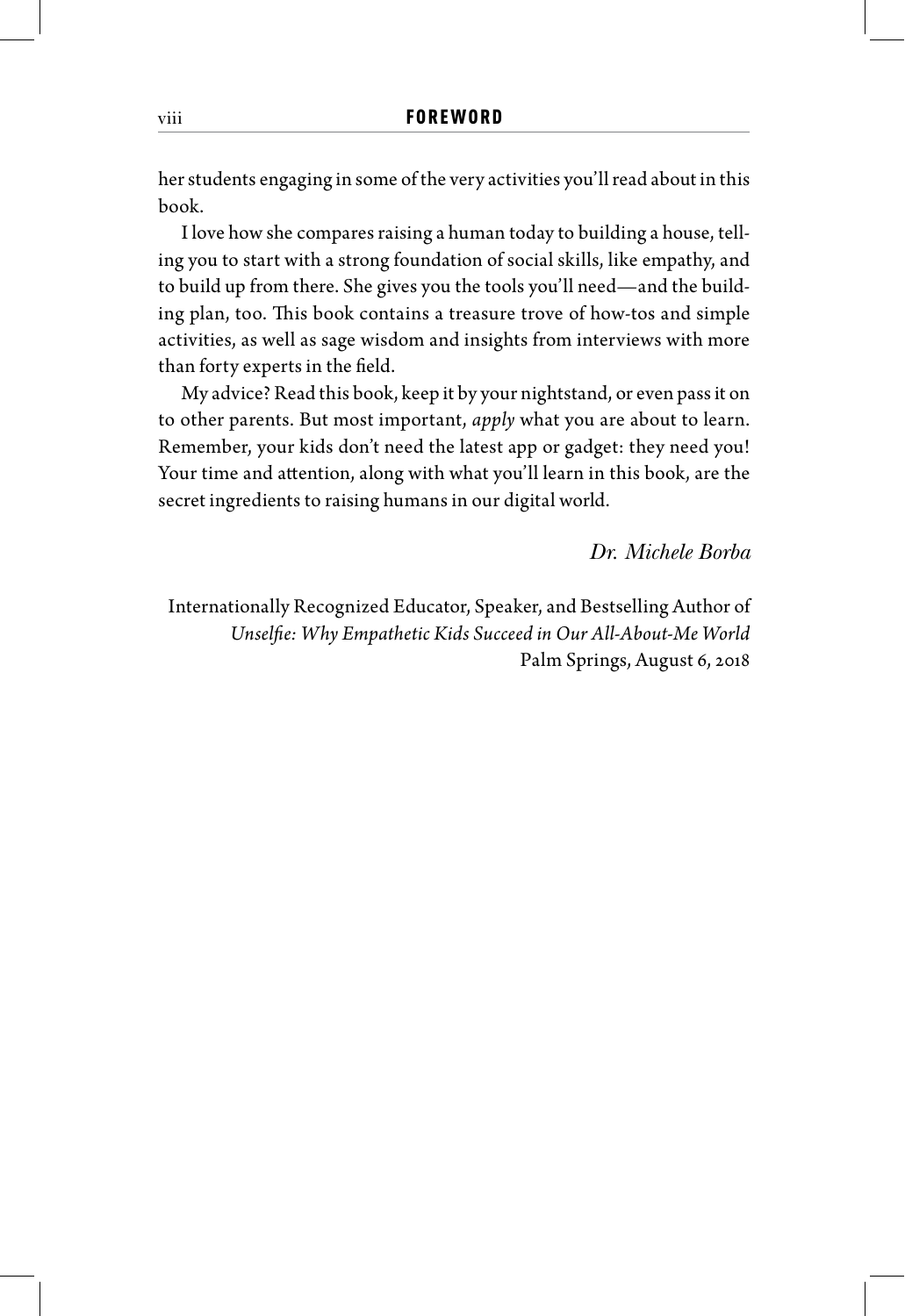Come mothers and fathers Throughout the land And don't criticize What you can't understand Your sons and your daughters Are beyond your command Your old road is rapidly agin' Please get out of the new one if you can't lend your hand For the times they are a-changin'

bob dylan, *"The Times They Are a Changin'"*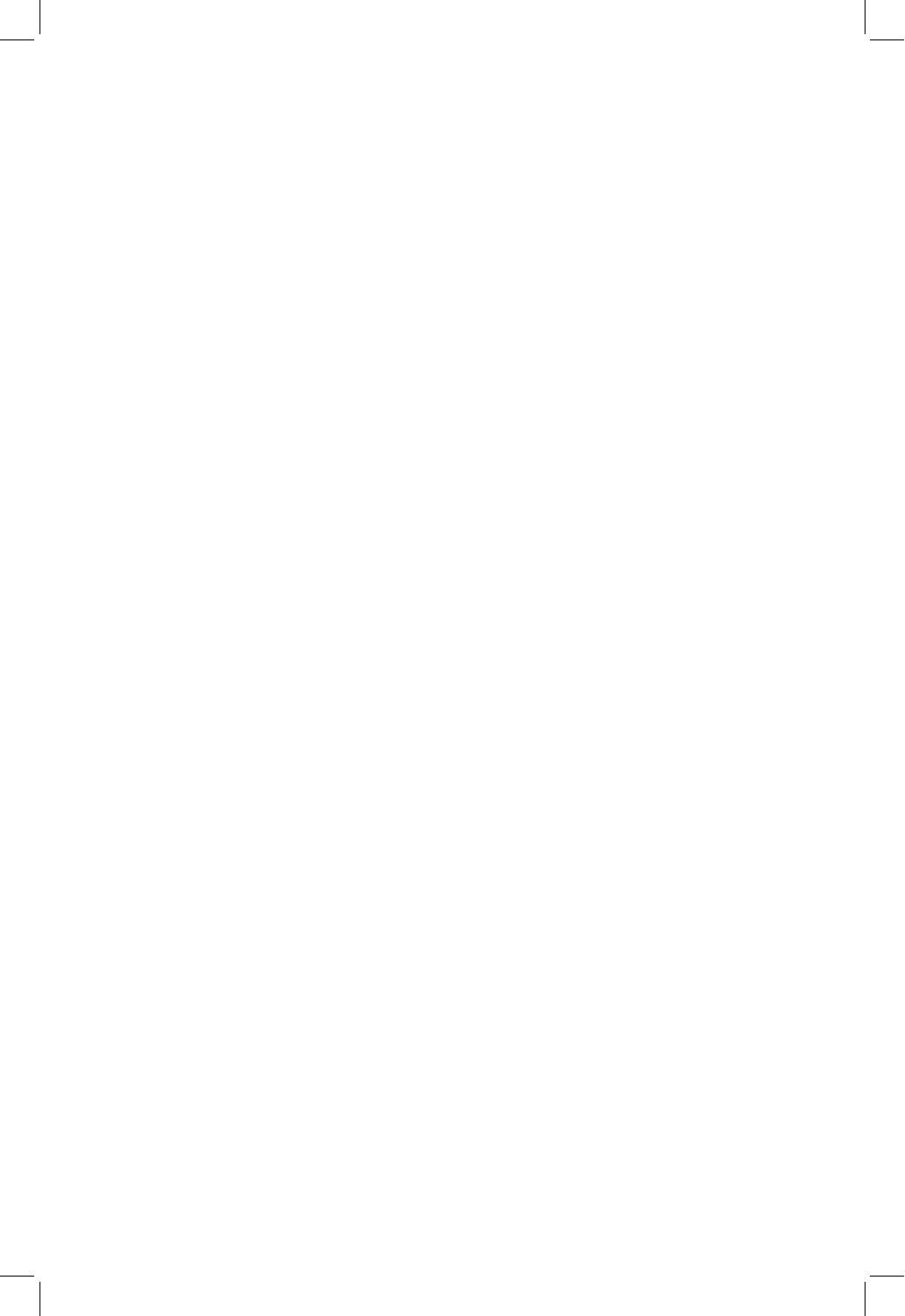#### **Introduction**

# Left to Their Own Devices ●

When left to their own devices people will get up to one of two things: nothing much, and no good.

 $-$ LIONEL SHRIVER<sup>1</sup>

One bright September morning I stood at the door of the large auditorium that doubles as my classroom on Mondays and said goodbye to thirty or so seventh graders as they filed out into the bright Southern California sunshine. Wes, a slight boy with big blue eyes who was new to the class that year, stopped abruptly in front of me to ask a question.<sup>2</sup>

"Why are you teaching us this stuff?"

That surprised me. I thought it was obvious. Our class, called "Cyber Civics," met weekly throughout the entirety of their middle-school years sixth, seventh, and eighth grades—so I could teach students the digital life skills they'd need to use technology safely and wisely. And that's what I told him.

"But isn't that our parents' job?" he asked.

He had me there. Fundamentally, I suppose, this is a parent's job. But in defense of parents everywhere, myself included, we didn't grow up with this stuff. Most of us are still figuring out how to use new technology safely and wisely, and sometimes not doing a very good job at it.

But we grew up in an entirely different world. When we were kids, we could engage in silly, embarrassing—and perhaps even borderline illegal activities without the worry of our antics being recorded and posted online. Our social networking happened at the mall or on a neighborhood street corner. Peer approval didn't depend on "likes" or friend requests, but rather on an actual smile, nod, laugh, or high five. We learned how to read a map, use a telephone book, and even what "counterclockwise" meant. We owned a camera. If soccer or band practice ended early, we had to wait patiently to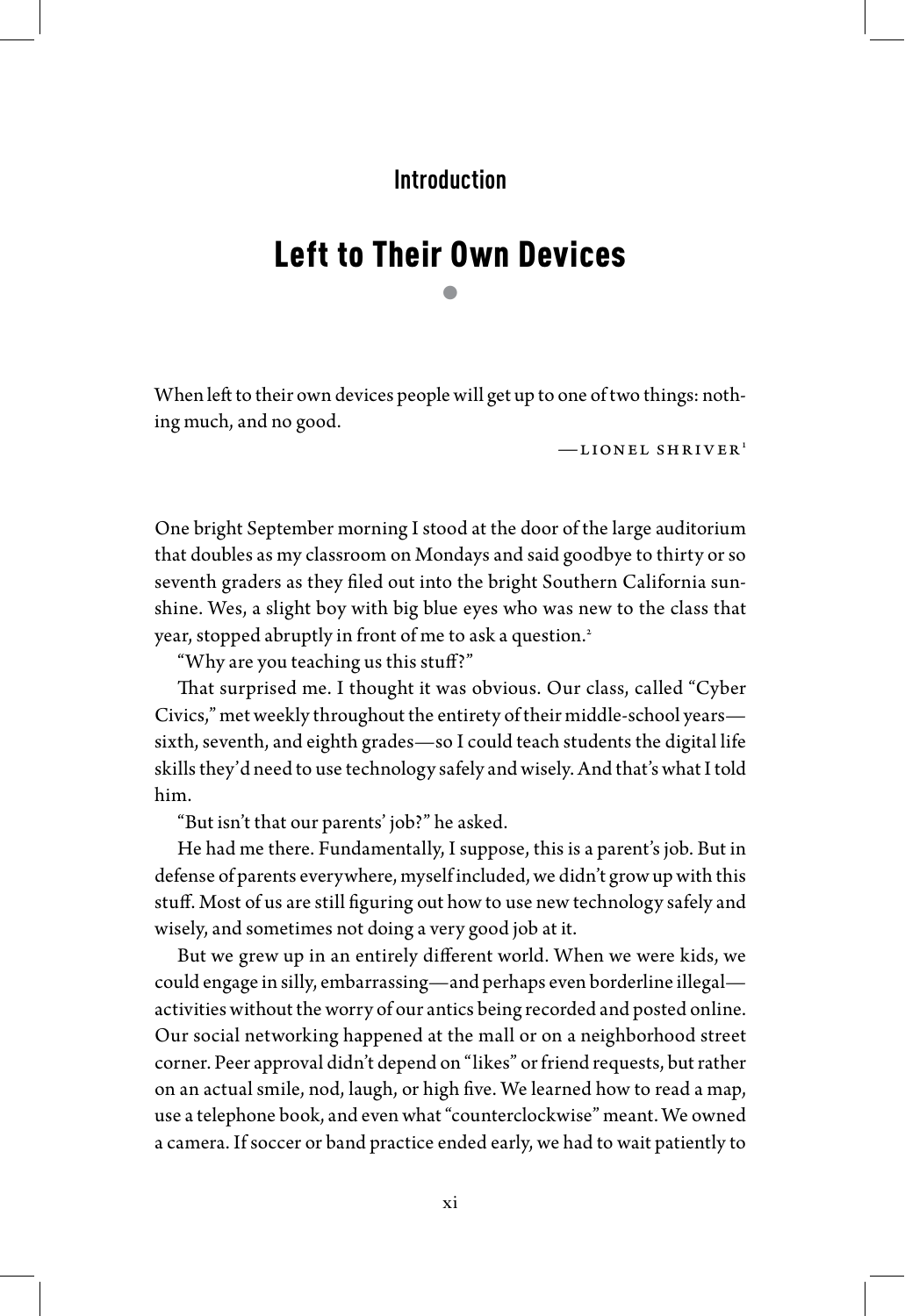be picked up or use a conveniently located pay phone and hope we had a dime in our pocket to call home.

In terms of access to information, the world is almost unrecognizable from a few short decades ago. Consider the task of doing research for a school project. Blessed were those twenty-six volumes of *Encyclopedia Britannica* on the bookshelf! Otherwise it was a trip to the library to navigate a card catalog, then locate and *read* an entire book to find the information needed.

Those days are long gone. Today, kids walk around with information from all the world's libraries accessible via the devices in their pockets, with Google and Siri to lend a hand. And the most amazing part? Young people don't even find this amazing. Why should they? For amazement, they can throw on a virtual-reality (VR) headset and be transported to another world.

So far, this century has been packed with digital innovations that have radically altered childhood. Those of us tasked with raising kids during this period have been caught largely unprepared. New devices and what we can do with them—text, Skype, post, tweet, pin, chat, and so forth—have often distracted us from the job of parenting. Who hasn't mindlessly handed a tablet, smartphone, e-reader, or whatever to a kid to have a moment to check email or post pictures on Facebook? Who can blame parents for not noticing that our children might be growing as addicted to their devices as we are to our own? Or that they might be exposed to inappropriate content, that their personal information could be at risk, or that their digital reputations were being constructed? Brand-new terms have left us scratching our heads, too: sexting, piracy, phishing, trolling, grooming, memes, GIFs, hacking, revenge porn, cyberbullying, predators, finstagrams, digital kidnapping, and more. All of us—kids included—have been left to our own devices trying to make sense of a whole new world.

#### **YOU CAN TEACH YOUR KIDS!**

Wes is right. Parents can, and should, be teaching digital life skills to their kids, and this book will show you how. But first, take a deep breath, because the downsides and dangers of this new digital age—many of which I just listed to get your attention—comprise a fraction of what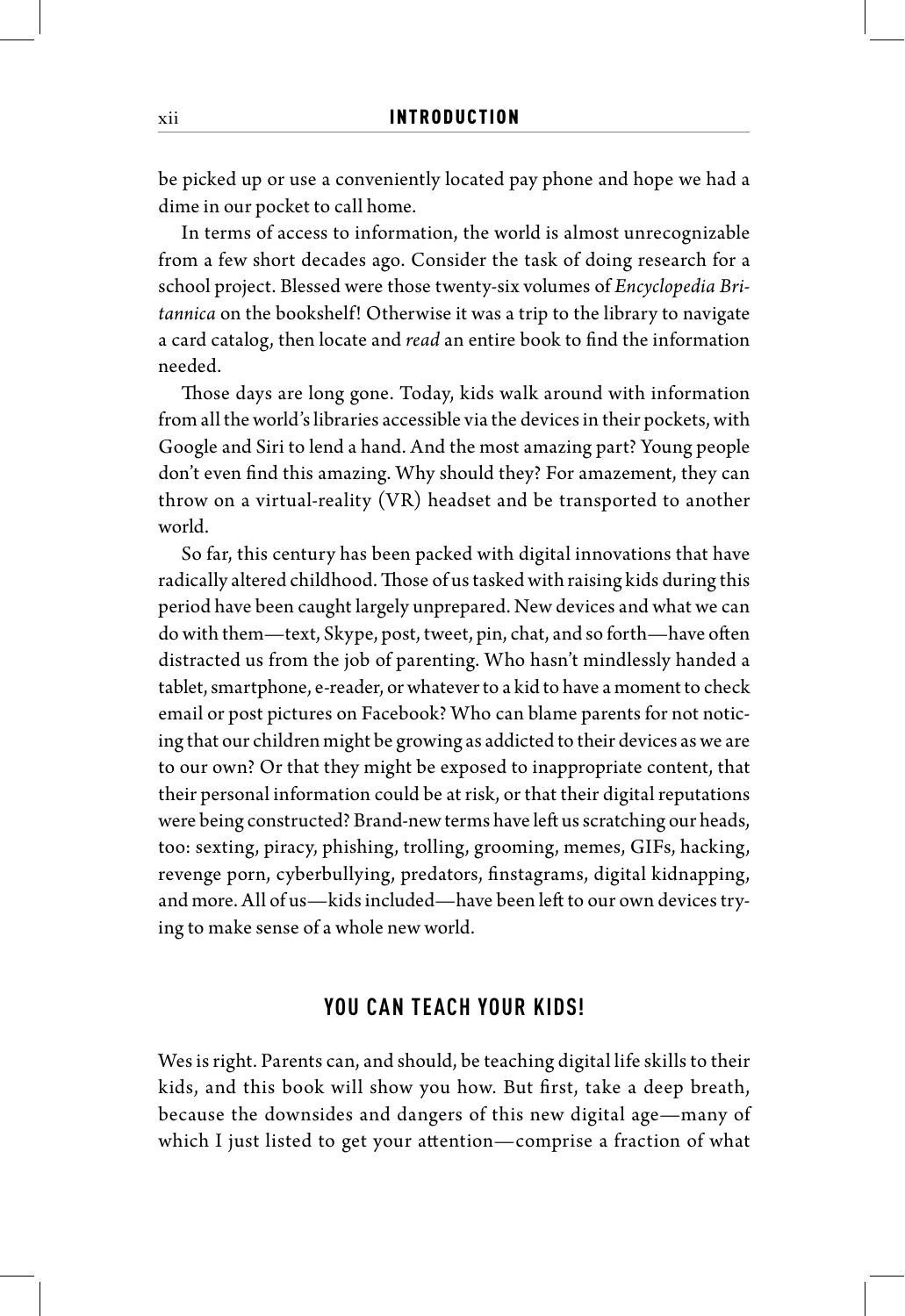happens online. I promise. Besides, while we worry that digital kids might be connecting with creepy strangers, or posting pictures that will keep them from getting accepted to college, they view their online world through an entirely different lens. A 2017 UNICEF study involving children and young people representing twenty-six countries discovered that these youth are overwhelmingly positive about the role digital technology might play in their lives. They are excited about opportunities for communication, connection, sharing, and yes, *brace yourselves*: even learning.3 It turns out that when young people gather online, good things can and *are* happening.

#### **GOOD THINGS ARE HAPPENING ONLINE**

While research over the past two decades has largely zoned in on tech use dangers, which can be serious and important for parents to be aware of, lots of good things are happening online:

- Social media helps young people strengthen existing friendships. More than 90 percent of teens report using social media to connect with people they know in real life.4 The same is true for those who play online games; 78 percent of gamers say that when they play, it makes them feel more connected to friends they know offline.<sup>5</sup>
- Learning is possible anytime, anywhere. Experts are at our children's fingertips, and many young people are turning to online communities to connect with others who share their interests and hobbies.<sup>6</sup>
- Teens increasingly use social media to keep in touch with family members, strengthening family bonds and feelings of connectedness.7
- The internet creates opportunities for at-risk or marginalized youth to seek social support, advocate for themselves, and investigate resources for resilience.<sup>8</sup>
- Social media gives teens a chance to present their best selves, and college recruiters are noticing; 35 percent of college admissions officers say they check social media during the admissions process, and most report that the review benefited the applicant.<sup>9</sup>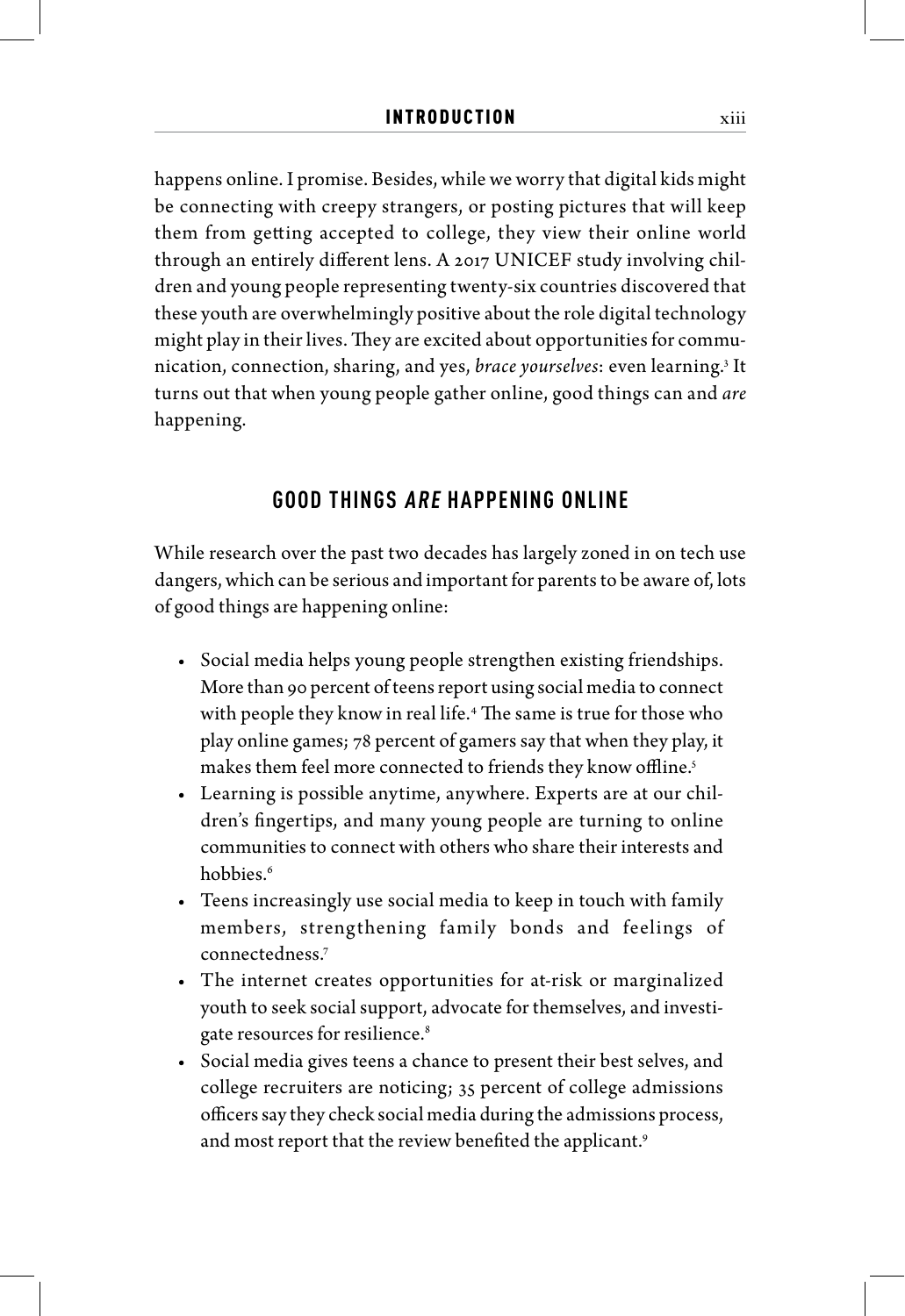- Youth are creating apps that make the world better. For example, sixteen-year-old Natalie Hampton from Sherman Oaks, California, created an app called "Sit With Us" so that no kid would ever have to eat lunch alone.<sup>10</sup>
- Social networking can promote youth civic engagement.<sup>11</sup> This includes a broad range of activities such as volunteering, voting, and raising awareness of issues young people care about.
- Free and low-cost digital tools let young people express their creativity in numerous new ways: They can write blogs, take and share photos, make videos, collaborate on school projects, and more.
- Young people around the world can contribute to significant cultural change. In 2009, a twelve-year-old Pakistani girl named Malala Yousafzai began blogging about girls' rights to education. Her fearless advocacy, even while she lived under the restrictive Taliban regime, captured the world's admiration and earned her the 2014 Nobel Peace Prize.

While all of this is great news, there's a fly in the ointment. Positive online experiences like these don't magically happen when you hand your child a connected device. It takes time and effort to turn a toddler adept at swiping across a tablet into a teenager who uses technology safely, wisely, ethically, and productively. It's on us parents to help youth discover how to minimize the risks and maximize the benefits technology offers.

To date, when teaching kids about tech, education has focused primarily on warning them about negative experiences that *might* happen rather than preparing them for positive ones that can. According to UNICEF, "the discourses available to children currently focus almost exclusively on risk and protection, and this is potentially undermining their capacity to imagine, and articulate, the benefits digital media offers them."12 It's high time to set our fears aside and get to the task of empowering youth to use technology well.

The good news is that teaching your kids how to maximize technology's benefits is not only possible, but also can be an enjoyable and valuable way to connect with them. In the pages that follow, you'll learn what adults can and must do to help youth have a safe, healthy, and productive relationship with their devices.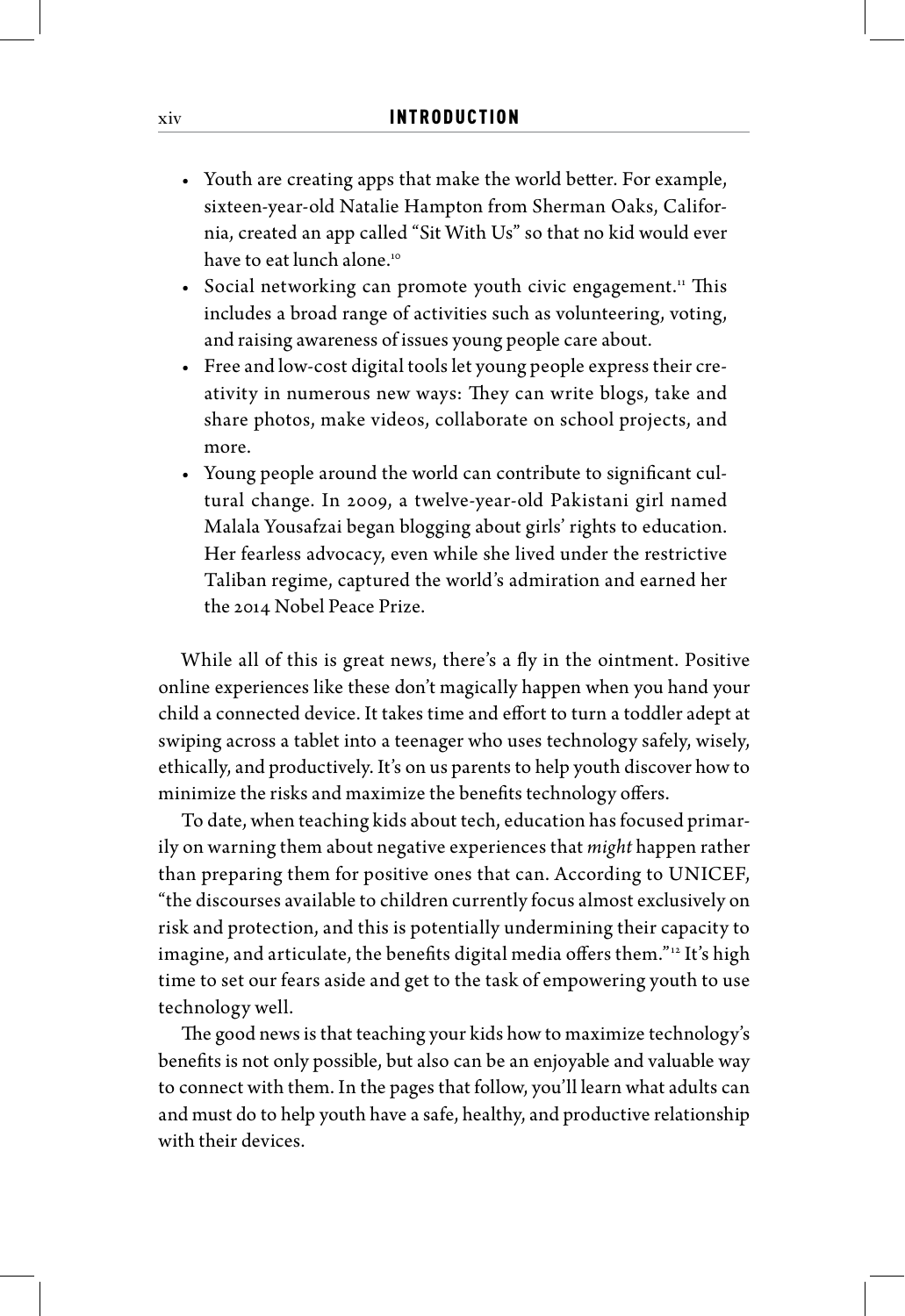#### **RAISING THE DEVICE GENERATION**

I couldn't survive without my phone.

#### –eighth-grade student

Kids growing up today spend more time with screens—smartphones, computers, tablets, etc.—than they do in school, with their families, or sometimes even sleeping. A study conducted by the nonprofit Common Sense Media found that, on any given day, U.S. teens spend about nine hours per day using screens for entertainment. For tweens—kids between eight and twelve years of age—time spent with screens is about six hours per day. This doesn't even include the time kids spend on screens in school or for schoolwork.13 I asked Kelly Mendoza, Common Sense Media's senior director of education programs, if she found these numbers surprising. "What makes them surprising is the multitasking," she said. "A kid might think, 'Hey, I'm doing my homework,' but actually they're on social media or listening to music. That's what makes the numbers seem immense."14

Look up from your own screens for a moment, and you'll see kids everywhere either staring down into phones that now go everywhere they go or busy thumbing yet another text message. Texting is the most common and frequent way teens communicate with one another, with 88 percent texting friends at least occasionally and over half texting them every single day.<sup>15</sup>

It's hard to believe we started texting one another in the United States two short decades ago. I was reminded of this startling fact by Jack McArtney, who was the director of messaging at Verizon where he introduced Short Message Service (SMS), more commonly known as text messaging, to the U.S. market in 1999. He likes to crack, "If you're a parent, I'm sorry. And if you're a kid, you're welcome!" 16

Teens took to texting like ducks to water. In one month, today's average teen processes 3,700 text messages, and that doesn't even include all the private chatting that happens between kids in apps like Snapchat.<sup>17</sup> I asked McArtney if he had any inkling texting would become so popular with youth. "No," he answered. "And what really shocks me is how much time *everyone* spends with their heads down, looking awkwardly into little screens and not interacting with others, young and old alike. It's not at all what we expected."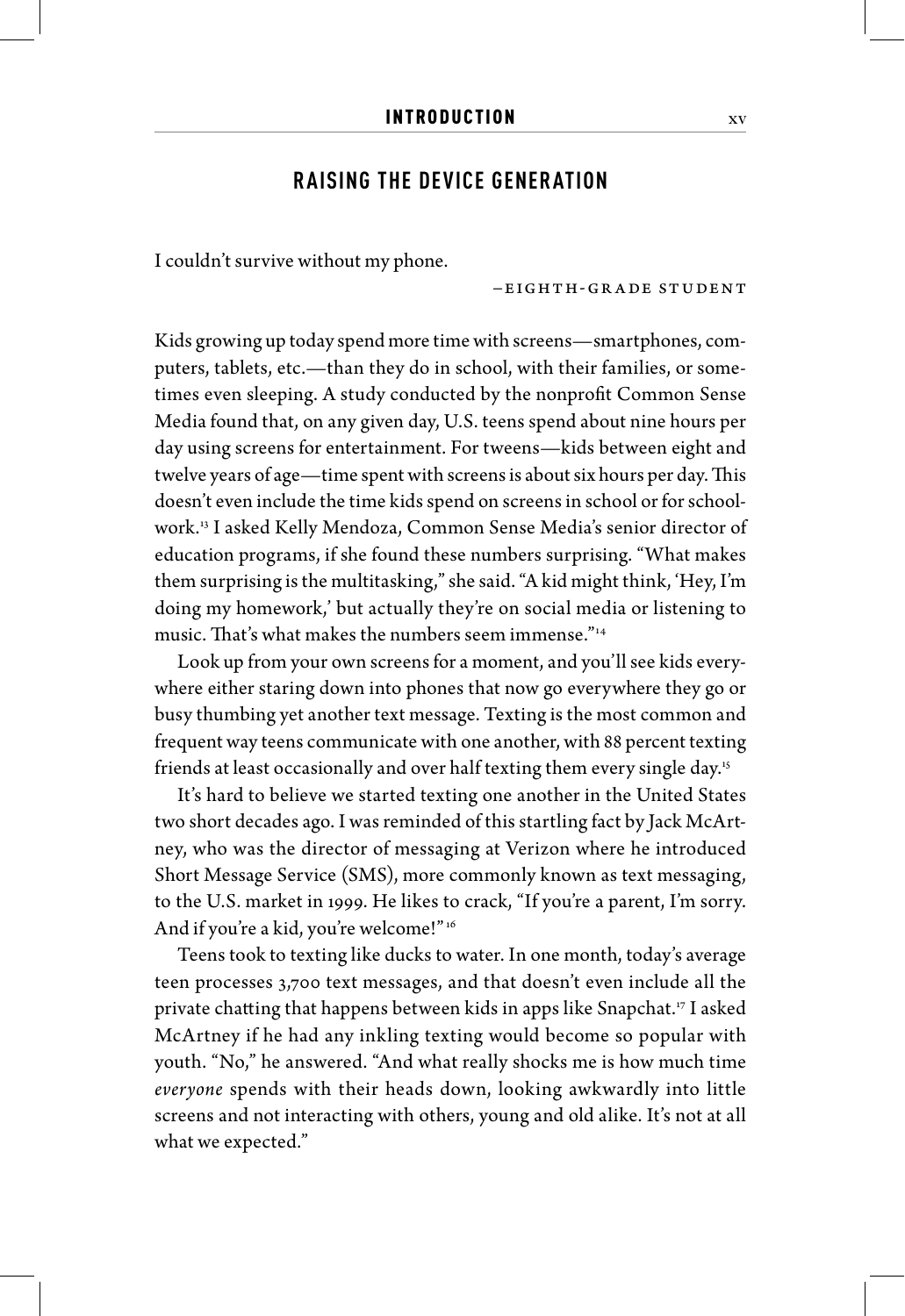But if you stop to consider everything our phones can do today—access the internet, take pictures, deliver music and engaging games, tell time, give directions, order pizza—and most importantly, offer unparalleled social connectivity—it shouldn't be shocking at all. In a short time, these gadgets truly have evolved into "smart" phones.

"All these things came together in ways no one could have predicted," says McArtney. "How can anyone, especially a kid, resist what a smartphone has to offer?"

The answer is, they can't.

#### **THE SMARTPHONE HAS CHANGED CHILDHOOD**

Psychologist and author Dr. Jean Twenge, an academic who studies generational trends, has written numerous scientific articles and three books based on her extensive research. Her most recent book, *iGen: Why Today's Super-Connected Kids Are Growing Up Less Rebellious, More Tolerant, Less Happy—and Completely Unprepared for Adulthood*, takes a hard look at the generation she dubs "iGen," kids born between 1995 and 2012, the first kids to enter adolescence with smartphones in their hands.<sup>18</sup> She asserts that these "iGen'ers," a group that includes not only my own two children but also those I teach, are on the brink of the worst mental health crisis in decades. And the cause? You guessed it: their smartphones.

In late 2017, Twenge wrote an article for *The Atlantic* with the provocative title "Have Smartphones Destroyed a Generation?" in which she distills the findings she presents in her book, writing, "the arrival of the smartphone has radically changed every aspect of teenagers' lives, from the nature of their social interactions to their mental health."19

When her article hit, I was busy visiting schools and parent groups around the United States, giving talks about kids, technology, and the importance of digital literacy education. Nearly every place I visited, parents had either read or heard about Twenge's findings and were eager to discuss them. While many heartily agreed that the smartphone is to blame for every adolescent problem (depression, anxiety, and sleep deprivation, just for starters), others found Twenge's assertions (e.g., "the twin rise of the smartphone and social media has caused an earthquake of a magnitude we've not seen in a very long time, if ever") overstated and alarmist.<sup>20</sup> But no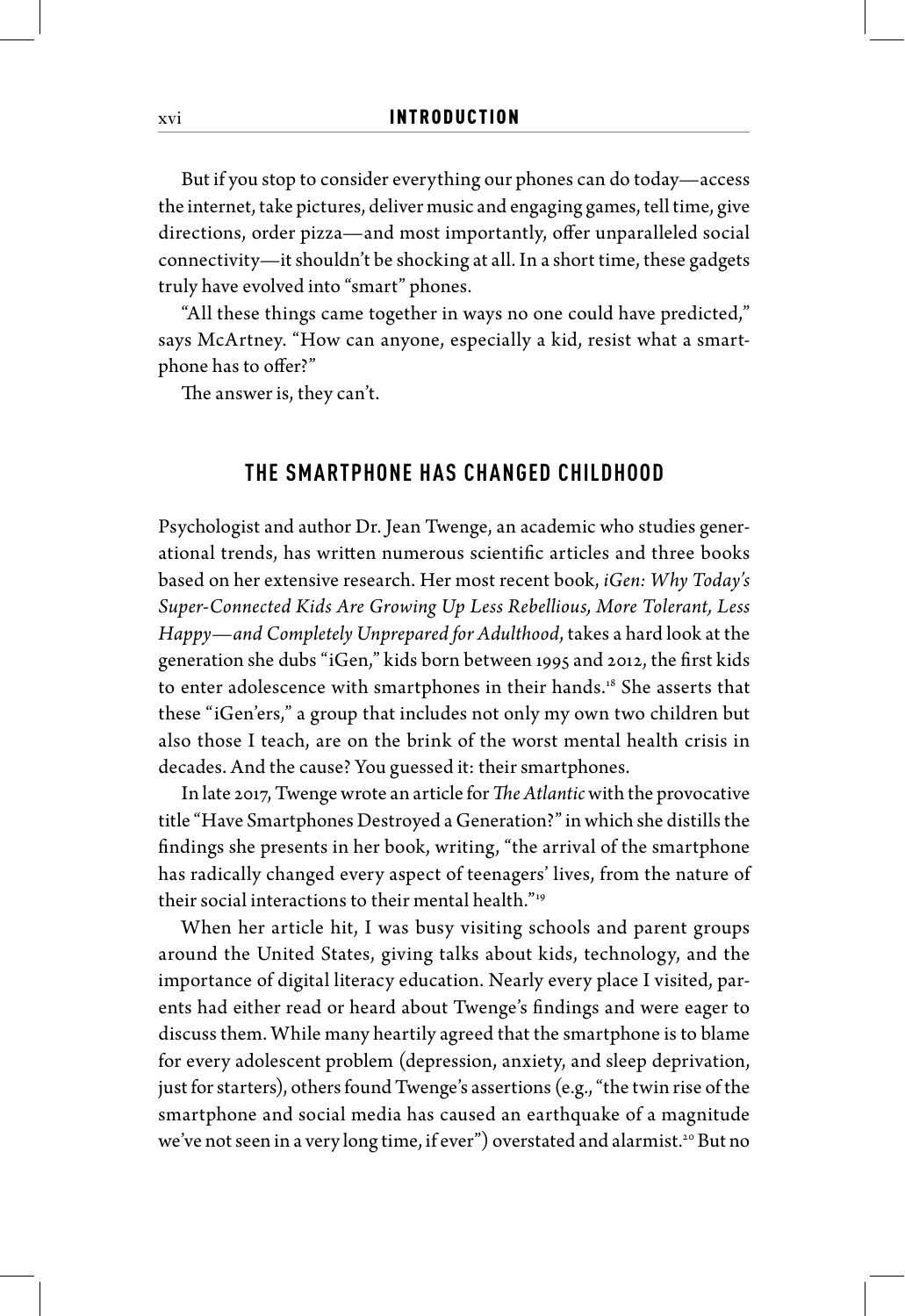matter which side of the fence they landed on, parents were united in one concern: *What do we do?*

You see, everyone knows the genie is out of the bottle and not going back in. Kids love their screens too much, and heck, so do we. Besides, it is clear they will need them for school and for work. So, while it's important to be aware of *how* devices are reshaping childhood, we must also prepare youth for an adulthood that will inevitably include devices, or whatever technology comes next.

#### **IS YOUR CHILD READY?**

When to give your child today's most coveted gift—her first smartphone (or a "connected" device of any kind)—is one of the biggest decisions a parent will have to make. Remember, a "connected device" is any gadget that connects to the internet. In addition to smartphones, this includes tablets, computers, gaming consoles, e-readers, smartwatches, and even Bluetooth-enabled toys and assistants. All of these have the capability of connecting your kids to all the world's people and information, all the time. Any missteps they make on a connected device may be permanently recorded, for everyone to see. This is a weighty responsibility, and kids are woefully unprepared without guidance.

When parents ask me, "What's the right age to give my children (insert type of connected device here)?" I counter their question with one of my own. Well, seven questions, to be exact. I think every parent should first answer these questions before determining whether his child is ready for a connected device:

- **Have your children developed the social and emotional skills necessary to use their gadgets wisely?** Have they learned how to show empathy, kindness, respect, and civility? These capacities evolve over time. They are in high demand online, and when expressed there, can turn it into the safer, kinder environment adults dream about.
- **Do your children know how to manage their online reputations?** Increasingly, colleges and employers (and others) are looking to the internet to learn about our kids. So, do your children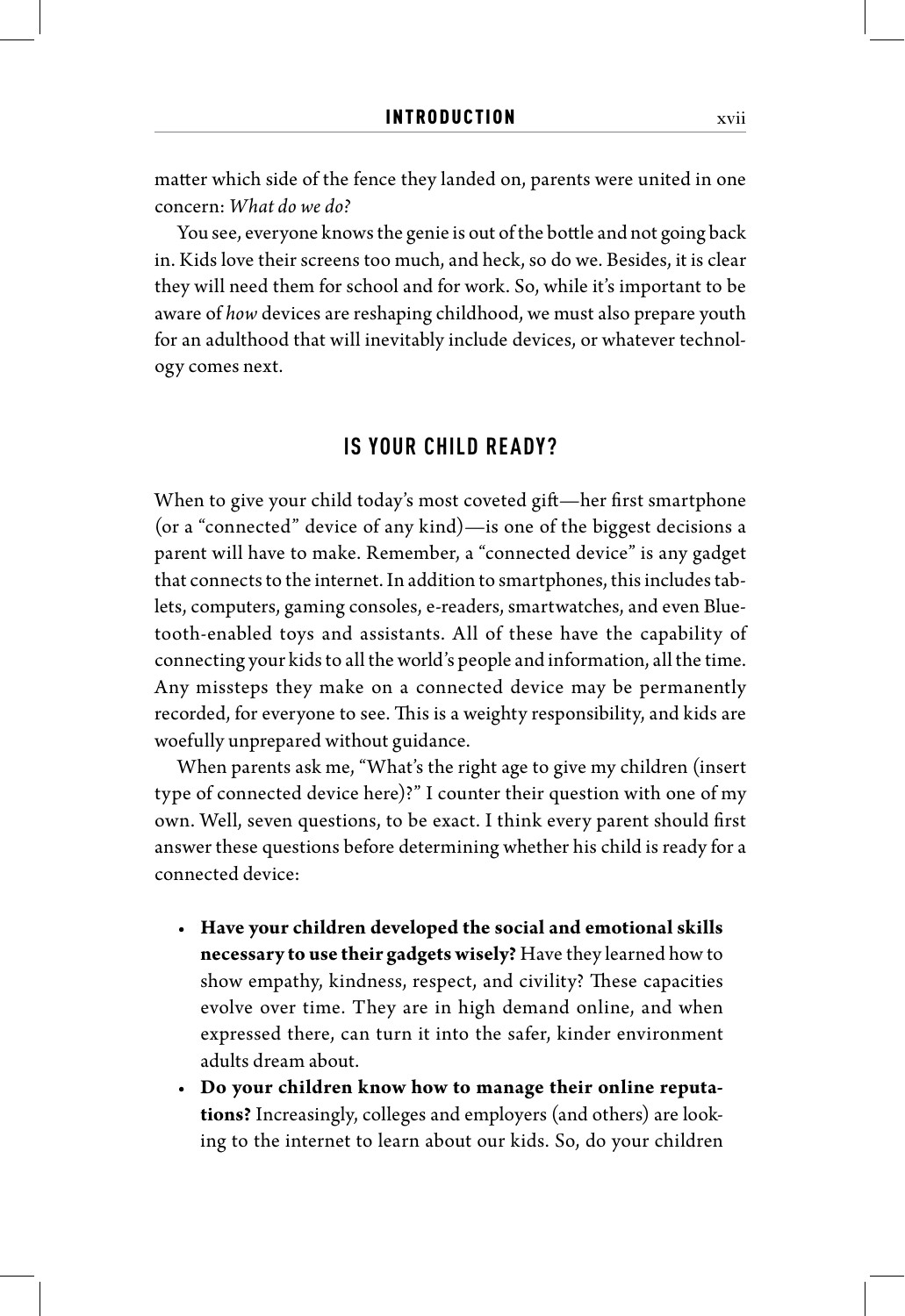know that everything they post, and everything others post about them, contributes to an online reputation that speaks volumes about their character?

- **Do your children know how to unplug?** By their own accounts, teens say they feel "addicted" to their devices.<sup>21</sup> Have you equipped your children with strategies (and reasons) to unplug from their virtual worlds and plug into "real" life now and then?
- **Do your children know how to make and maintain safe and healthy relationships?** Can they keep themselves safe from cyberbullying, predators, sexting, revenge porn, sextortion, and other online dangers? Do they know what to do if they encounter (and they probably will) dangerous or unhealthy relationships online?
- **Do your children know how to protect their privacy and personal information?** In the excitement to sign up for new services and to share with friends, many kids unwittingly give away too much personal information, especially when those too young to know better use social media. (Three-quarters of children between ages ten and twelve have social media accounts, despite being below the minimum age requirement.<sup>22</sup>)
- **Do your children know how to think critically about the information they find online?** Are they able to evaluate media messages for their accuracy, authority, currency, and bias? Not knowing how to do so leaves kids vulnerable to misinformation, "fake news," and more.
- **Are your children equipped to be digital leaders?** Do they know how to be upstanders? The internet is in desperate need of kids who can stand up to bullies, create inspiring content, make moving videos, share uplifting stories, and invent new technologies that improve our world. Are your kids equipped to make their digital world better and safer?

If your answer to any of these questions is "no," then your children are not ready for the massive responsibility of owning a connected device. The stakes are too high. However, you can teach them all of these life skills no matter how much, or how little, you personally know about technology. Be forewarned: *These skills can't be taught overnight*. It will take time and patience to teach your kids how to manage, rather than avoid, the digital world's complexities.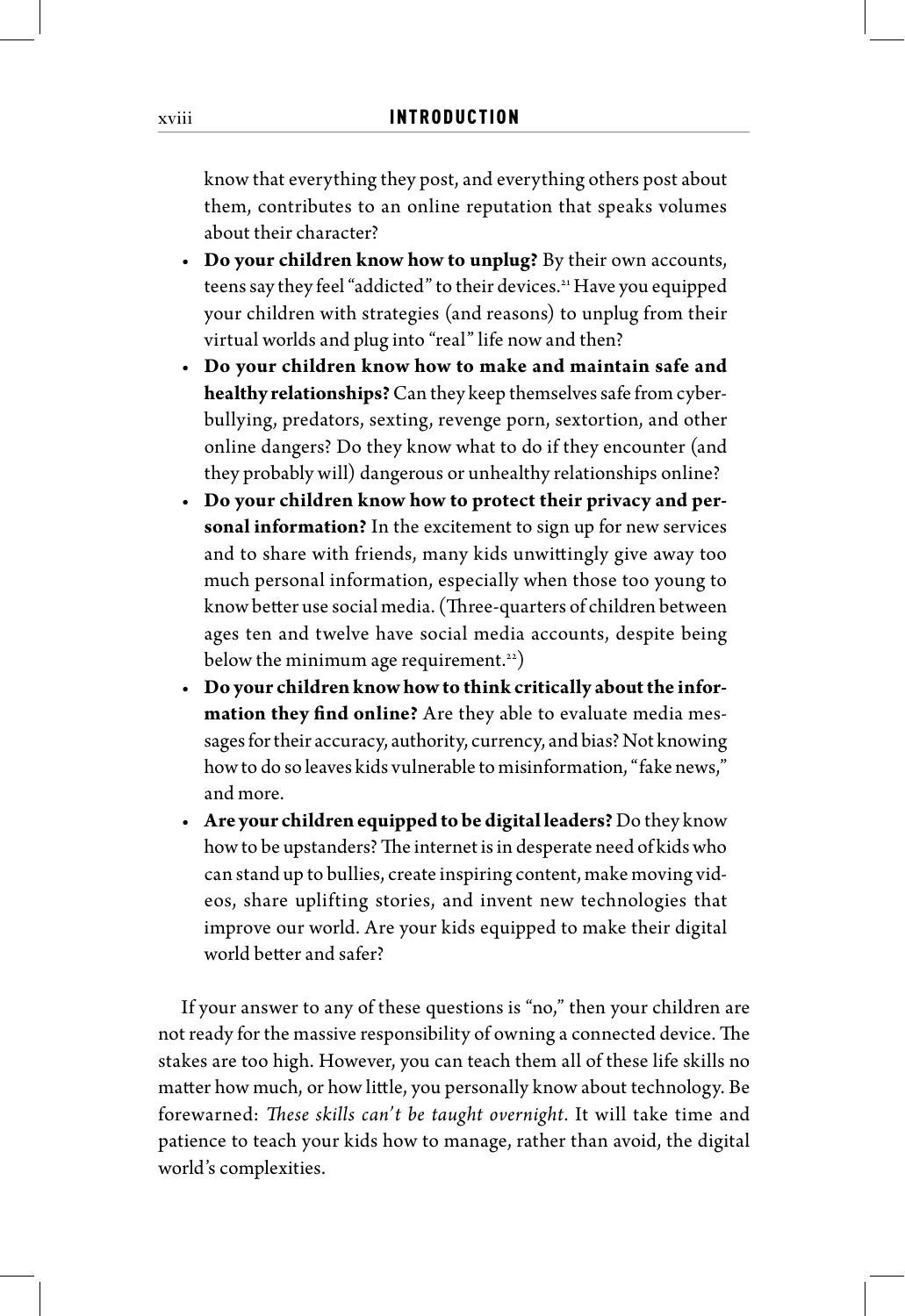It took me a while to figure this out for me and my own children. Frankly, a lot of trial and error was involved (sorry to my girls). Hopefully, by sharing what I've learned along my journey, which began almost two decades ago, yours will go more smoothly.

#### **MY OWN JOURNEY BEGINS**

On a cool autumn morning, in September 2000, I held the hand of my nearly five-year-old daughter as we approached the tiny portable structure that would be her kindergarten classroom. Like many mothers delivering children to school for the first time, I was nervous. But my nerves had less to do with day one of kindergarten, and more to do with the "school" we'd elected to send her to. Glancing around at the half dozen dilapidated portables crammed between a church and an adult educational facility, I started to get cold feet.

Our daughter was one of just ninety students to enter the first parentinitiated public charter school in Orange County, California. Named "Journey School," it was the first charter school in Capistrano Unified School District (CUSD), the eighth largest school district in the state and home to forty California Distinguished Schools and eleven National Blue Ribbon Schools. CUSD was, and remains, one of the top-performing districts in California and has a graduation rate of 97.1 percent, much higher than the state's average of 85.1 percent.<sup>23</sup> Every CUSD high school is ranked in the top one thousand U.S. high schools by *U.S. News & World Report*. 24 The schools are clean, safe, and well regarded. The logical decision would have been to send her to one of these perfectly fine schools—after all, charter schools were a relatively unknown and unproven concept at the time. Lawmakers had just passed the 1992 Charter Schools Act, and California was the second state in the country, after Minnesota, to enact charter school legislation. Only 1.7 percent of all U.S. public schools were charters.

On top of being a charter school, Journey School veered off the traditional educational path in another way, too—it was a Waldorf school. The little my husband and I knew about Waldorf schools was gleaned entirely from an article we'd stumbled upon in *The Atlantic*, "Schooling the Imagination." Its author, Todd Oppenheimer, offered a glowing account of schools that encouraged playfulness, imaginative wonderings, and a reverence for childhood. He wrote: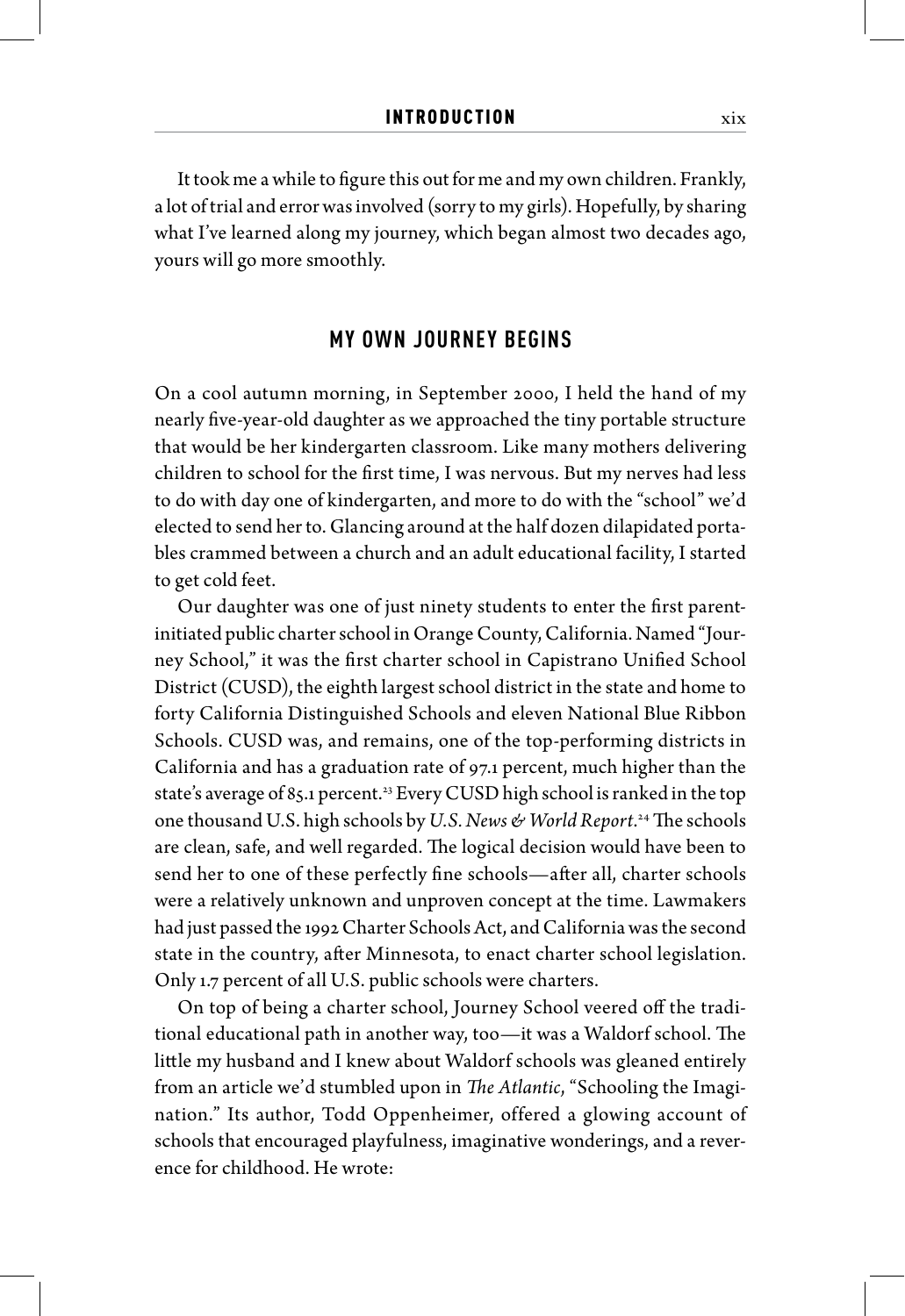This notion, that imagination is the heart of learning, animates the entire arc of Waldorf teaching. When that concept is coupled with the schools' other fundamental goal, to give youngsters a sense of ethics, the result is a pedagogy that stands even further apart from today's system of education, with its growing emphasis on national performance standards in subjects such as mathematics, science, and reading and its increasing rigor in standardized testing—to say nothing of the campaign to fill classrooms with computers.<sup>25</sup>

Oppenheimer went on to describe how Waldorf schools fill their classrooms with handmade, natural objects and encourage children to interact with those, and each other, before screens. It sounded magical, and we were easily sold. What we didn't know then was how popular Waldorf schools were, and continue to be, with parents who work in the tech industry, specifically because these schools believe "technology can wait."26

#### **NO MEDIA AT THIS SCHOOL!**

Shortly after dropping off our daughter, we attended the school's parent orientation, where several forms were passed out for parents to read, sign, and hand back to the school principal. One of these was the school's media contract:

#### MEDIA CONTRACT

As you know, Journey School's philosophy includes the exclusion of media during the week, from Sunday evening through Friday morning. This includes all electronic media: radio, CDs, cassettes, karaoke, electronic toys, videos, and TV. Our interest is in the children being connected to the warmth of a human voice rather than a voice that is electronically transmitted.

My husband and I shot each other a sidewise glance before signing this one. At the time, we were working on a cable television series for the Outdoor Life Channel called *To the Edge*. These were TV shows that profiled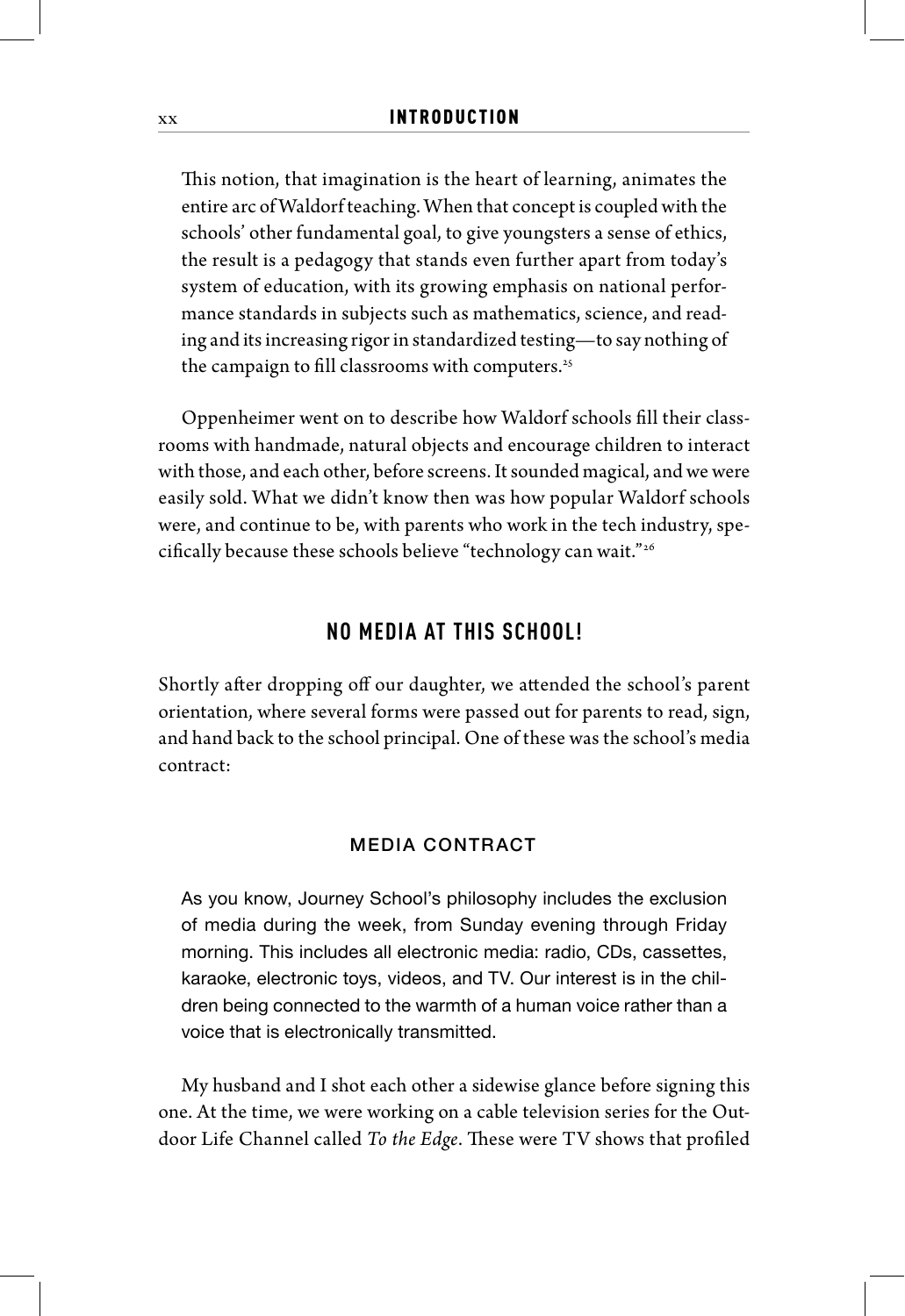professional athletes engaged in various treacherous feats on rock cliffs, big waves, and churning rapids. The show's success, and our livelihood for that matter, depended on people staying home to watch television rather than going outside to engage in these activities themselves. So yes, signing this media contract was a tad hypocritical. But the idea of raising kids without the blare or distraction of the television in the background of our daily lives was appealing. We liked the thought of conversations at the dinner table and time for crafts, games, and baking cookies. We imagined raising kids who could engage in interesting conversations and make eye contact. With this in mind, we signed the dotted line.

#### **THINGS WERE EASIER BACK THEN**

Thinking back upon that time, I often wonder if we would have so readily agreed to restrict our media consumption had there been digital media to contend with. But the media environment was entirely different in the year 2000:

- There were only 361 million internet users in the entire world. For perspective, that's barely two-thirds of the size of Facebook today.27
- Google was only two years old.
- Neither Friendster nor MySpace (remember those?) had been invented or gone out of business.
- Facebook, LinkedIn, Wikipedia, YouTube, Twitter, Flickr, and Instagram didn't exist.
- Evan Spiegel, Snapchat's founder, was only ten years old.
- There were no iPods, iTunes, or iPhones. And we were a full decade away from the first iPad.

The only media exposure we had to worry about limiting was television. Even that was no big deal. We relegated our one TV to the upstairs office, where it couldn't tempt us, and went about our daily lives.

And then, *everything* changed.

As our daughter, and her sister who followed her by three years, approached middle school, our nondigital world's simplicity started to fade into a distant memory. "Media" became more than just television. It became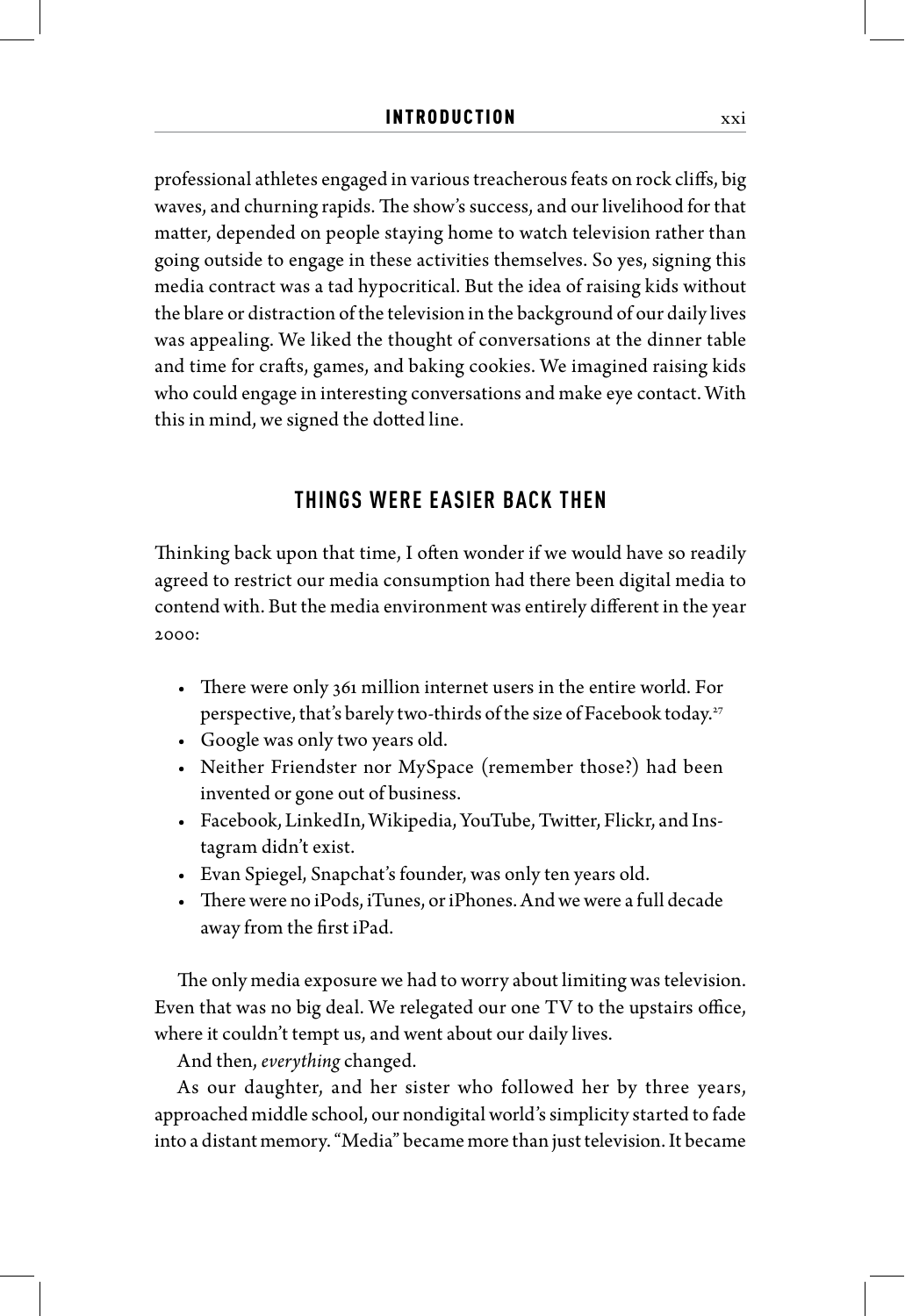digital, and social, and mobile. Kids loved it, and parents weren't ready for it. Including me.

#### **MEDIA PSYCHOLOGY TO THE RESCUE**

In 2006, while mindlessly scrolling through my email, which had begun to consume too many hours of my day, something caught my eye. An email from my alma mater announced a brand-new field of study: Media Psychology and Social Change. UCLA was offering four pathway courses that would lead to a master's degree through Fielding Graduate University. Figuring this would be a great way to understand media's transformation—and in turn help me help my kids navigate a new digital world—I enrolled, and for the next four years immersed myself in the study of media's effects upon human behavior.

As I worked my way through grad school, technological advancements seemed to occur weekly. The iPhone appeared in 2007, shortly followed by the iPad. In 2010, the Kaiser Family Foundation reported that the amount of time young people were spending with entertainment media had risen dramatically. They discovered that eight- to eighteen-year-olds were devoting an average of seven hours and thirty-eight minutes to using entertainment media across a typical day (more than fifty-three hours a week). And because youth were spending so much of that time "media multitasking" (using more than one device at a time), they were packing a total of ten hours and forty-five minutes worth of media content into those seven hours.<sup>28</sup>

"Holy cow, that's a lot of media," I thought. Kids were spending more time with media than doing almost anything else—going to school, playing sports, engaging with their families, sometimes even sleeping. How, I wondered, were they navigating these new changes?

Not very well, I would soon learn.

#### **DIGITAL DRAMA HITS HOME**

New digital technologies were finding their way into the lives of kids at Journey School, too, despite the school's media contract. In 2010, when my oldest daughter was in eighth grade, the school experienced its first social media "incident."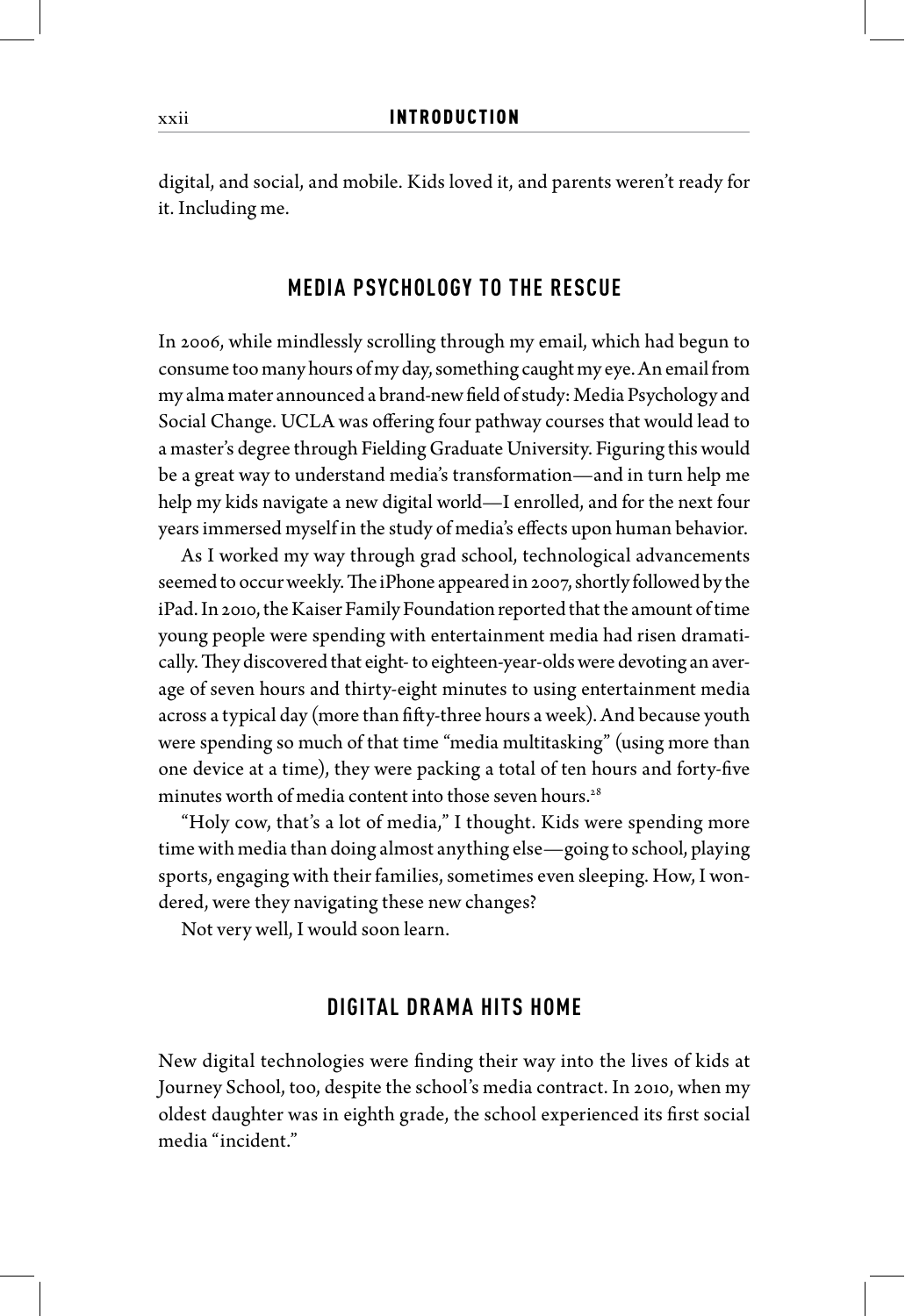Back then, Facebook was all the rage (remember, this was before Instagram or Snapchat, so young people were using Facebook to post pictures and communicate the daily events in their lives). Young people were using Facebook to post pictures and communicate the daily events in their lives. A new girl, Arial, joined my daughter's class that year and introduced her classmates, including my daughter, to this social media platform. Arial was a prolific Facebooker. She posted pictures of herself and her small group of girlfriends every day, carefully selecting each photo to make sure she looked perfect (hair in place, pretty smile, etc.). Unfortunately, she did not extend the same level of care to her friends. In the same pictures they generally had funny expressions on their faces, hair out of place, or worse. Her friends caught on to this inconsideration pretty fast. I heard about it from my daughter, who found it funny. But another girl, named Reece, found no humor in it whatsoever.

Reece was a vlogger. She kept a video blog of her daily events, sort of a virtual diary that was online and public. In one of these vlogs, she complained about the Facebook posts and the girl who posted them, saying she felt "stabbed in the back." She even made the repeated hand motions of someone being stabbed. Parents caught wind of this video, and even those who didn't see it heard about the stabbing bit and found the thought disturbing. Before long, parents reported this "cyberbullying" incident to the school, and Reece found herself in the principal's office.

Let's pause here for a moment. Parental overreaction aside, what occurred was a minor incident, especially judged by today's standards. It was normal teenage behavior that *seemed* different only because it was playing out in a new environment. Arial, the Facebooker, was dabbling with a new, exciting tool, probably without adult guidance. Plus, she was engaging in a form of "identity construction," when adolescents try to figure out who they are and how to portray themselves to the world. Reece, the vlogger, was also learning to use new tools, recording and posting videos, also without adult guidance. These are wonderful new media skills! She was also expressing strong opinions and ideas, which is normal teenage behavior, too. Nothing these girls did was very bad or even wrong, but it *was* the first time technology use had disrupted our school, and it caught new principal Shaheer Faltas entirely off guard.

"Because this was new terrain," Faltas told me years later, "there was fear at all levels—among the parents, the teachers, and even the students. I'd only been at Journey for a few months and all of a sudden, I had this huge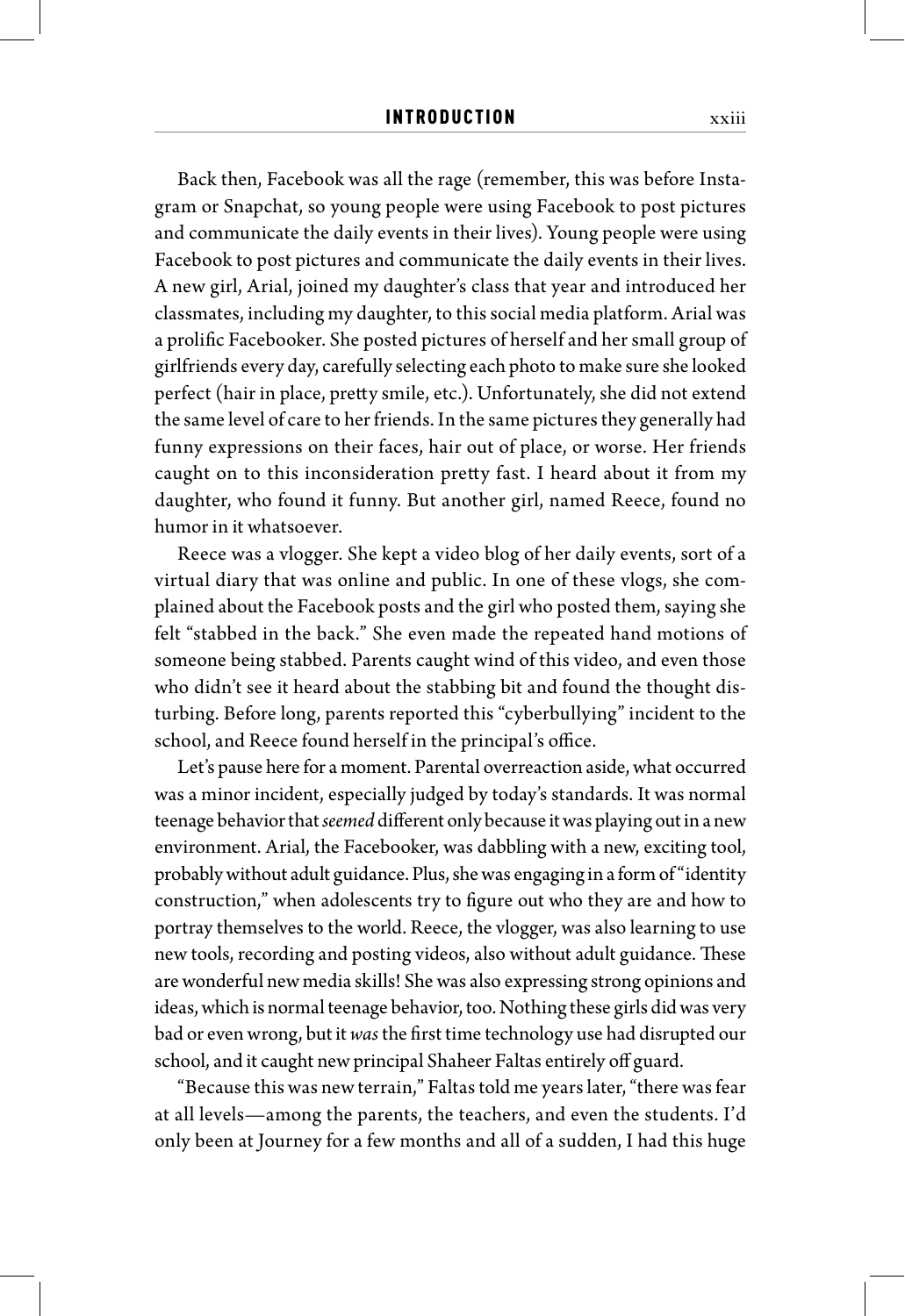issue on my hands and a lot of questions. What constitutes cyberbullying? Is this the parents' problem or the school's? Why are students even using Facebook? And most importantly: What do we do to keep this, or an even worse incident, from happening again? These were all questions we had yet to answer $^{\prime\prime}$ <sup>29</sup>

When this transpired, I had just finished my studies. Dr. Pamela Rutledge, a professor at Fielding Graduate University who had been my mentor and later became a dear friend, encouraged me to submit my final capstone for publication to the *Journal of Media Literacy Education*, and I did. My article, "New Media Literacy Education (NMLE): A Developmental Approach,"<sup>30</sup> was published around the same time this digital drama was playing out among my daughter's friends. The paper made a case for teaching kids the moral, ethical, and social guidelines necessary to be good online citizens. It was apparent that such an education was needed at my own daughters' school, and I was excited.

#### **OUT OF LEMONS, LEMONADE**

After a week of watching the traffic of crying students, irate parents, and confused teachers flow in and out of Faltas's office as he attempted to navigate Journey School's first cyberincident, I asked if I could teach "digital citizenship" to my youngest daughter's sixth-grade class. This, I assured him (secretly hoping I was right), would keep future problems out of his office. He considered my proposal for about three seconds. "When can you start?" he asked.

"I had no idea what 'digital citizenship' was at the time," said Faltas, "but I knew that doing nothing was not an option. It was clear that issues related to digital media were sure to crop up again, and we needed to be proactive rather than reactive. I knew I needed help."<sup>31</sup>

#### **CYBER CIVICS IS BORN**

Faltas allowed me to appropriate the school's weekly civics class and turn it into "Cyber Civics," a course I've been teaching to middle-school students ever since. Today it is a three-year series of weekly activities that cover the entire spectrum of digital literacy—digital citizenship (the safe and responsible use of digital tools), information literacy (how to find, retrieve,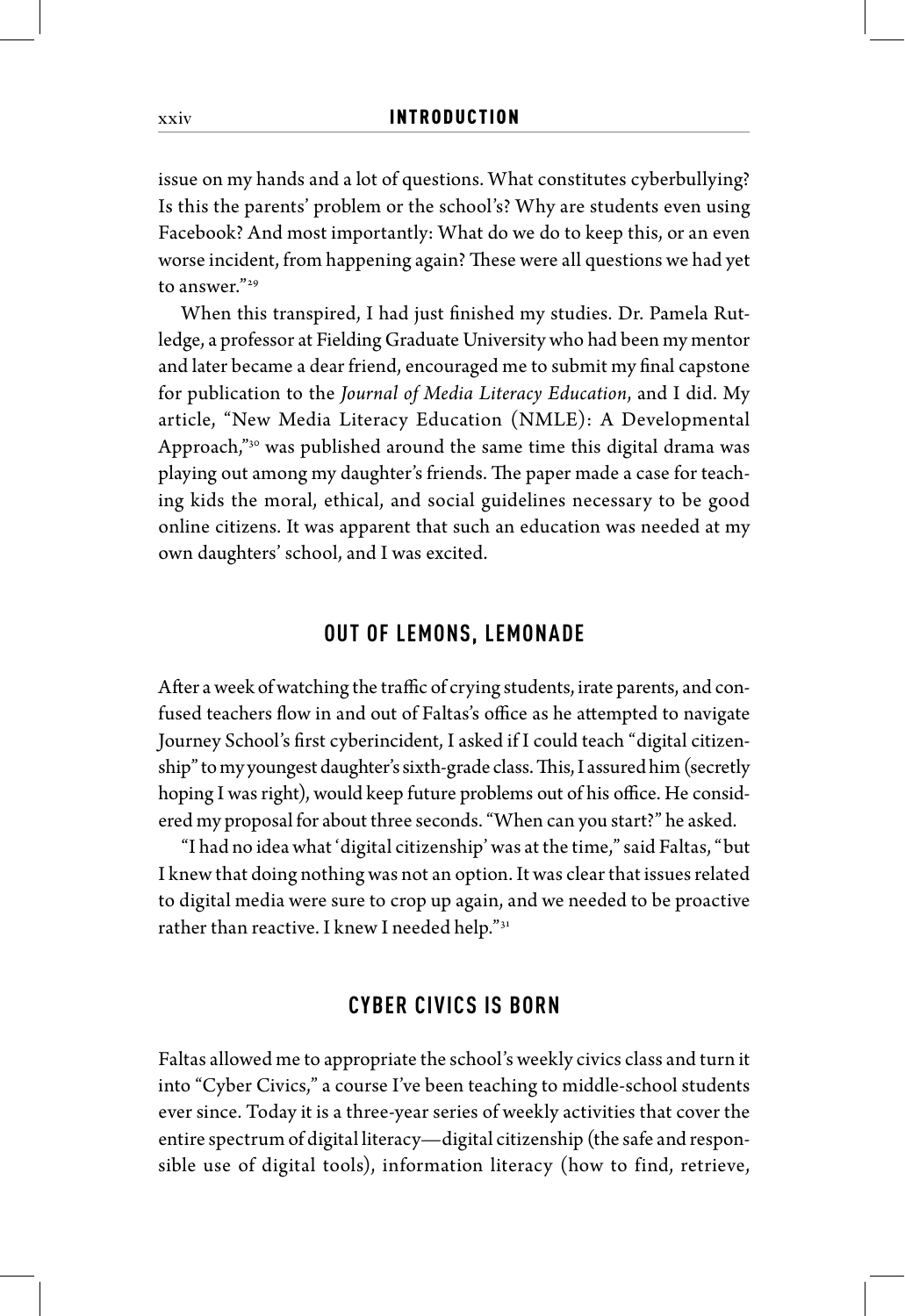analyze, and use online information), and media literacy for positive participation (using critical thinking to analyze media messages, including "fake news"). Faltas encouraged me to place the entire curriculum online, so other schools could use it, too. As of this writing**,** schools in over forty U.S. states (and four other countries) teach Cyber Civics to their students, and the program continues to grow. With this book, hopefully some of these civics activities will find their way into your homes as well.

#### **CIVICS FOR A DIGITAL AGE**

Civics, the study of citizenship, has an entirely new meaning today. We live in an age when we are as much a citizen of the online world as we are of our town, state, or country. In a captivating TED Talk, Eric Lui, founder of Citizen University and the executive director of the Aspen Institute Citizenship and American Identity Program, describes civics as "the art of being a pro-social, problem solving contributor in a self-governing community."32

I love this definition and can't think of any communities more "selfgoverning" than those online. Can you? Consider the social media communities where youth hang out, share information, and spend the bulk of their time—like Snapchat, Instagram, YouTube, and so forth. These communities are largely devoid of parents, internet police, crossing guards, or even rules to keep their users in line or safe. Kids are left to their own devices to figure out how to be a good citizen in places like these.

Lui further explains civics by quoting Microsoft founder Bill Gates's father, Bill Gates Sr., who says civics is "simply showing up for life."33 I love that descriptor, too, and especially the three things Lui says it encompasses:

- A foundation of values
- An understanding of the systems that make the world go round
- A set of skills that allow you to pursue goals, and have others join in that pursuit

These were three things I was hoping to accomplish through Cyber Civics. By guiding kids through a series of discussions and activities surrounding a range of technology-related topics, I thought that, given time, we could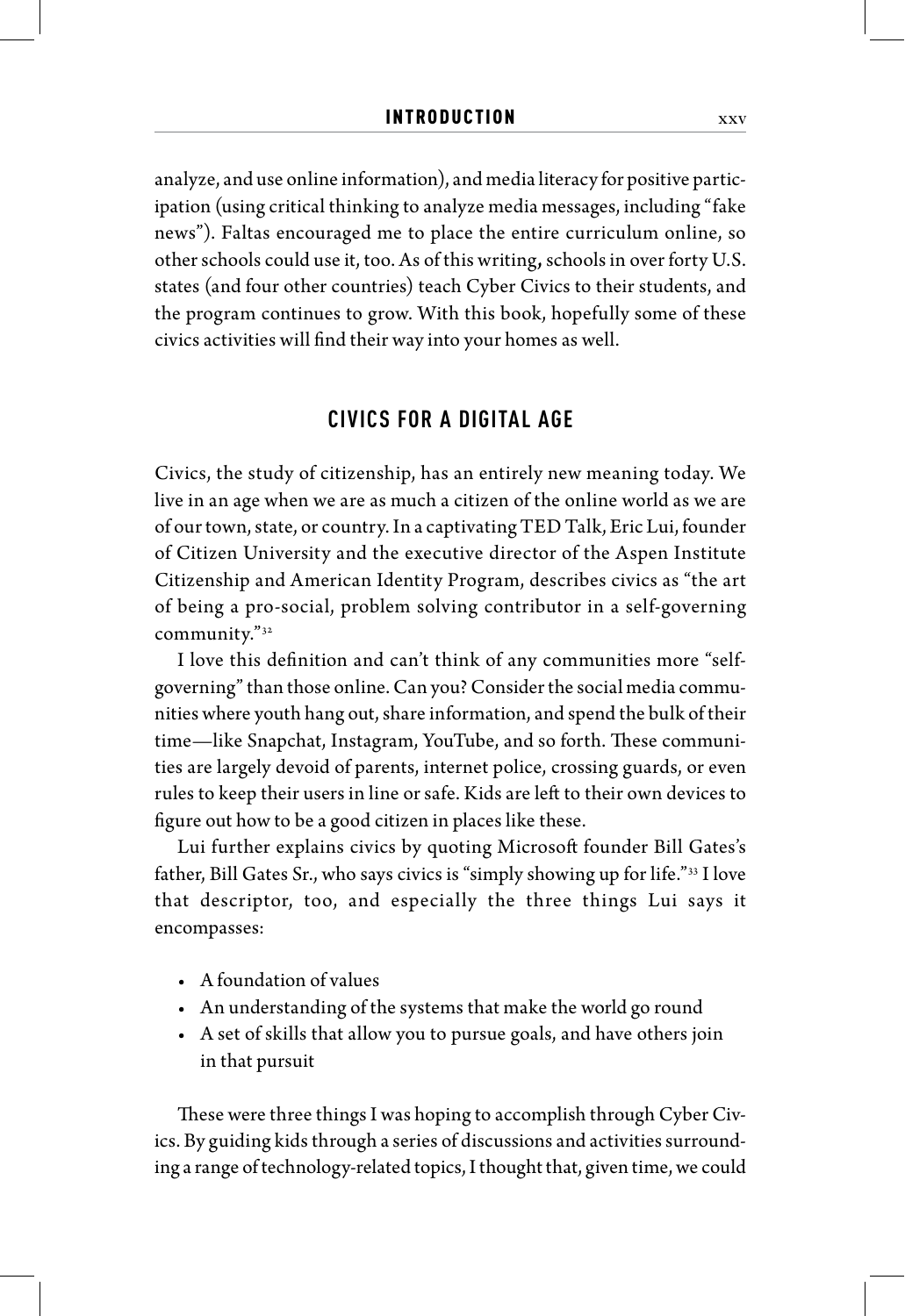realize these same objectives. This holistic approach to "digital literacy" possibly the most important skill kids need today, given the time they spend with tech—achieves an important end. It arms kids with the superpowers to keep themselves safe and be super online and off.

**Digital Literacy** is more than technological know-how. It includes a wide variety of ethical, social, and reflective practices that are embedded in work, learning, leisure, and daily life.<sup>34</sup>

#### **The Experiment Works!**

Much to my relief, within a few years of implementing Cyber Civics at Journey School, my assurances to Faltas were validated. He told me that few tech problems ever reached his office, "which is rare for a school in the twenty-first century." On top of that, standardized test scores for his middle-school students were on the rise, in spite of warnings that sacrificing precious academic time for these classes was a risk. A 2015 article in *District Administration Magazine*, based on an interview with Faltas, says, "In the first two years after implementing Cyber Civics, the school's Academic Performance Index score grew from 766 to 878—the highest in the school's history." The article adds, "Only three incidents of poor digital behavior or online bullying have been reported since 2011, and none have occurred in the last two years."35

"It's a gamble not to give your kids these lessons," he has said.

#### **EVERY KID NEEDS THESE LESSONS**

Teaching kids how to be safe, thoughtful, and ethical users of technology doesn't have to—and can't—happen only in a classroom, and that's the reason for this book. Parents and caregivers can achieve the same ends with their own children at home. It's sort of like building a house. You must first lay a strong foundation before helping your child build a structure that will keep them safe. Then they can enjoy the benefits of interacting with a larger community.

That is how you'll find this book organized: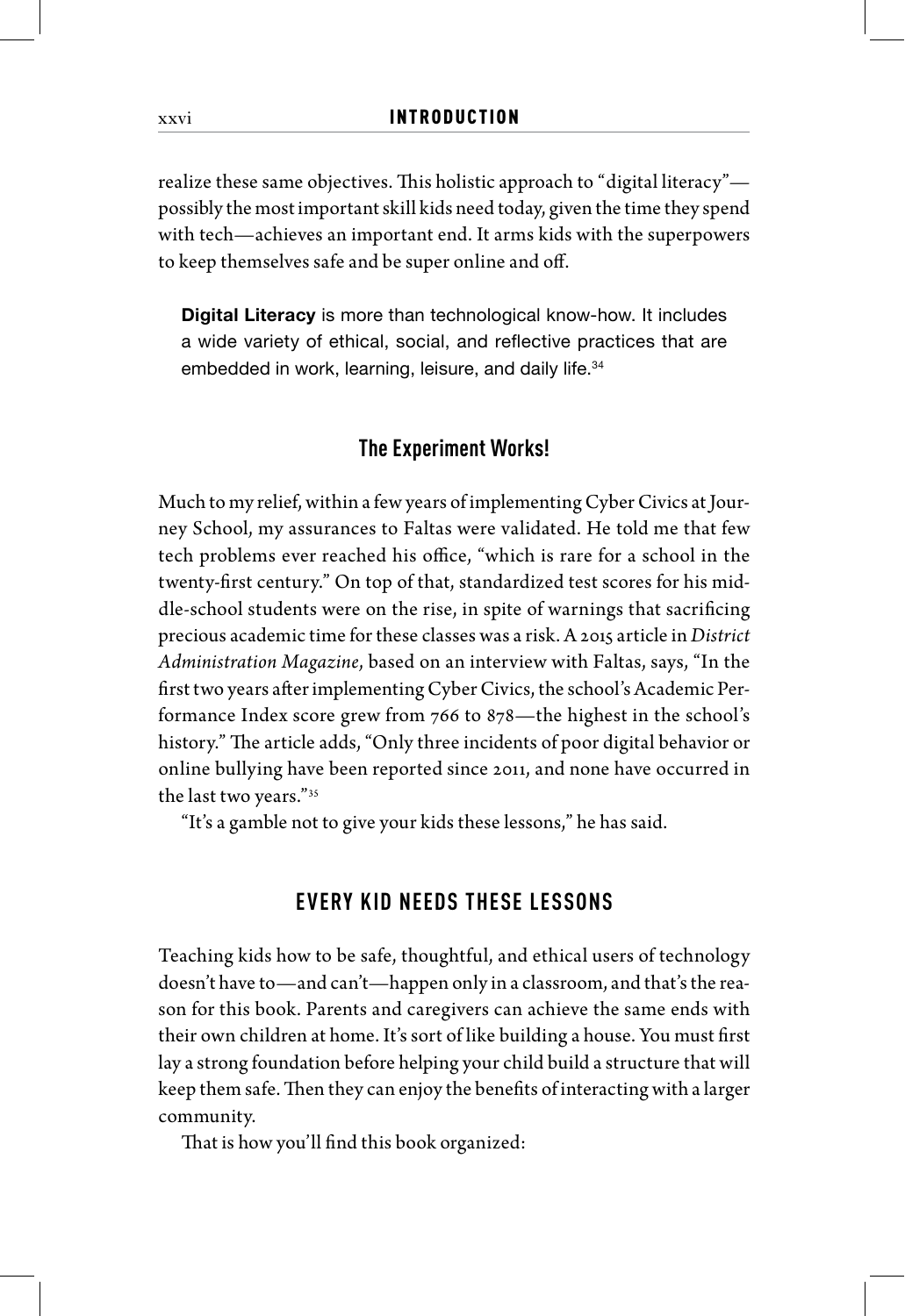- **Part One: A Solid Foundation.** Your child's house must be built upon a solid foundation, and part one will show you where to start. The skills you nurture while your children are young will pay off in spades as they grow older.
- **Part Two: A Sturdy Structure.** The next step is to help your children build a sturdy structure, comprised of four strong pillars, that will withstand any storms that may blow their way. It will be as durable and secure as the effort you both put into it.
- **Part Three: A Vibrant Community.** Here's the fun part. With a strong foundation and sturdy structure in place, part three will show you how to help your children connect and engage critically and confidently—with new communities and opportunities online. The goal is for them to use digital technologies to learn, inspire, be inspired, and share their unique talents with the world.

To help you with this building project, this book is packed with activities that you and your children can do together, called "Cyber Civics Moments." They will help your children, and your family, build a safe, happy, and healthy relationship with technology.

Where to start? At the beginning, as I do.

#### **CYBER CIVICS MOMENTS**

Every fall I greet a new crop of sixth graders eager to embark upon our Cyber Civics lessons. After all, they know that in this class they'll get to talk about the thing that already consumes much of their interest and time: technology. The first day I start by asking a simple question: When you think of "technology," what comes to mind? Students respond enthusiastically by naming all the technologies they love—smartphones, tablets, gaming consoles, computers, laptops, smartwatches, etc. Rarely do they mention any technology invented prior to the computer.

But new technologies are as old as humankind, and many of them significantly altered, and worried, the societies they were introduced to. Consider the stylus. When this writing instrument was invented, many feared it would mark the end of oral history. The great philosopher Socrates warned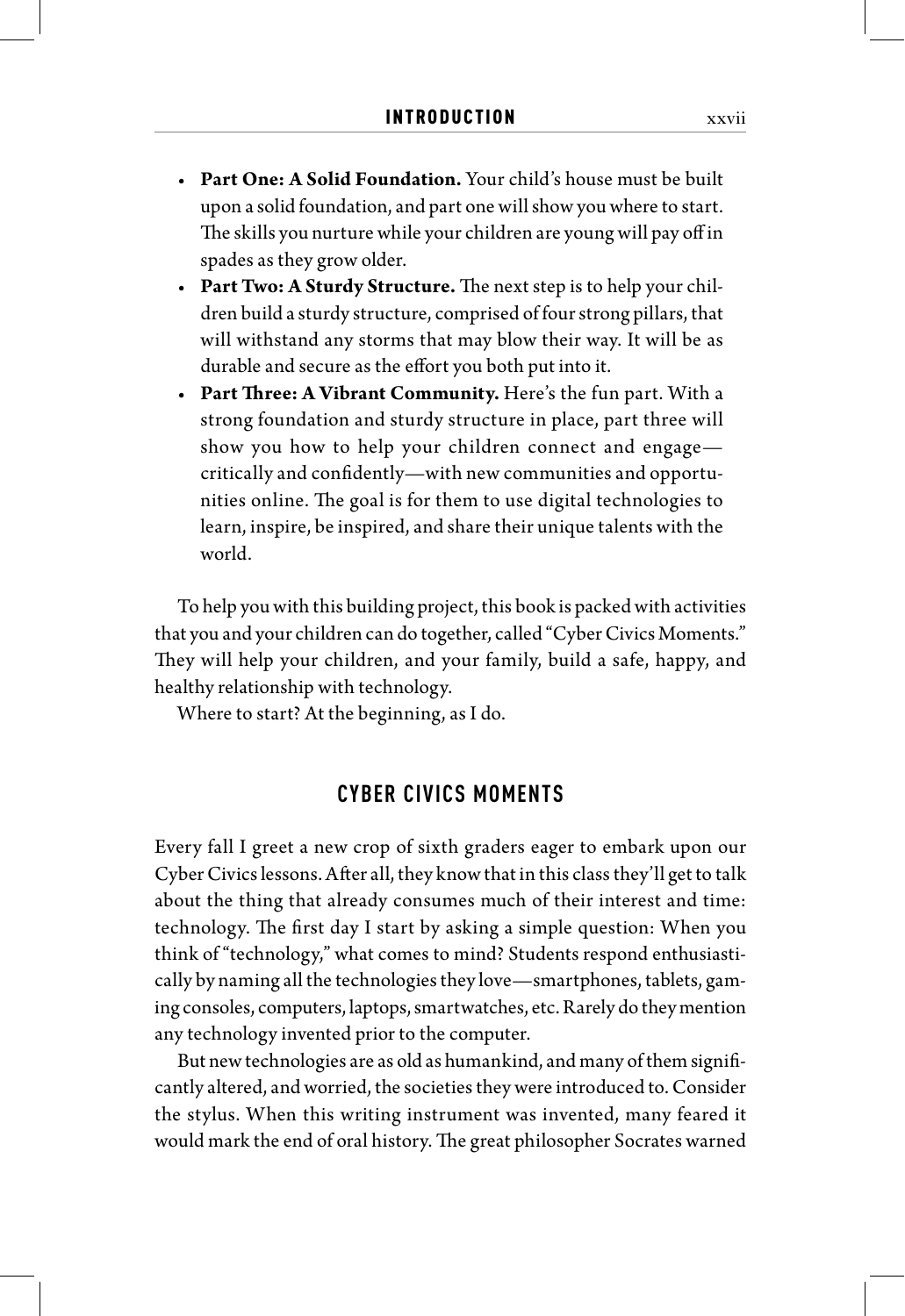it would "create forgetfulness in the learners' souls, because they will not use their memories."36

Centuries later another new technology, the printing press, caused a similar stir. Suddenly, large amounts of information could be shared quickly and cheaply, and some people found this disturbing. Respected Swiss scientist Conrad Gessner even worried that this flood of information would be "confusing and harmful" to the mind.<sup>37</sup>

Eventually, humans became accustomed to both writing and reading, thank goodness, even though the technological innovations that made both possible were met with apprehension, resistance, and fear. Students easily draw the connection to today's technologies when they hear these stories. Their parents, they say, aren't so crazy about smartphones either.

Helping children understand technology's social impact is an important place to start. In a terrific book I recommend to parents, titled *Digital Community, Digital Citizen*, by Jason Ohler, a professor emeritus of educational technology and virtual learning at the University of Alaska, as well as a professor in the media psychology PhD program at Fielding University, Ohler suggests challenging students to become what he calls "de-'tech'-tives" (see activity below). As a student at the University of Toronto, Ohler studied under famed media theorist Marshall McLuhan, who coined the phrase "the medium is the message." He remembers McLuhan explaining how every technology introduced throughout history both connects and disconnects humans from one another. While the connections make new tools exciting (think of the telephone, which finally enabled users to speak with faraway family and friends), disconnections are what we either worry about or fail to recognize at first (the phone also displaced face-to-face communication). I remember my own parents being upset about our telephone-induced disconnections. They didn't like it when my siblings and I talked to friends during dinner or when we were supposed to be helping with chores. Like today's parents, they thought technology was disconnecting their children from important things.

I've conducted Ohler's activity hundreds of times, with both kids and adults. While it's always fun with kids, this lesson is a good one for adults, too—especially the most tech averse. If that's you, and even if it's not, spend a few moments doing the following activity with your children.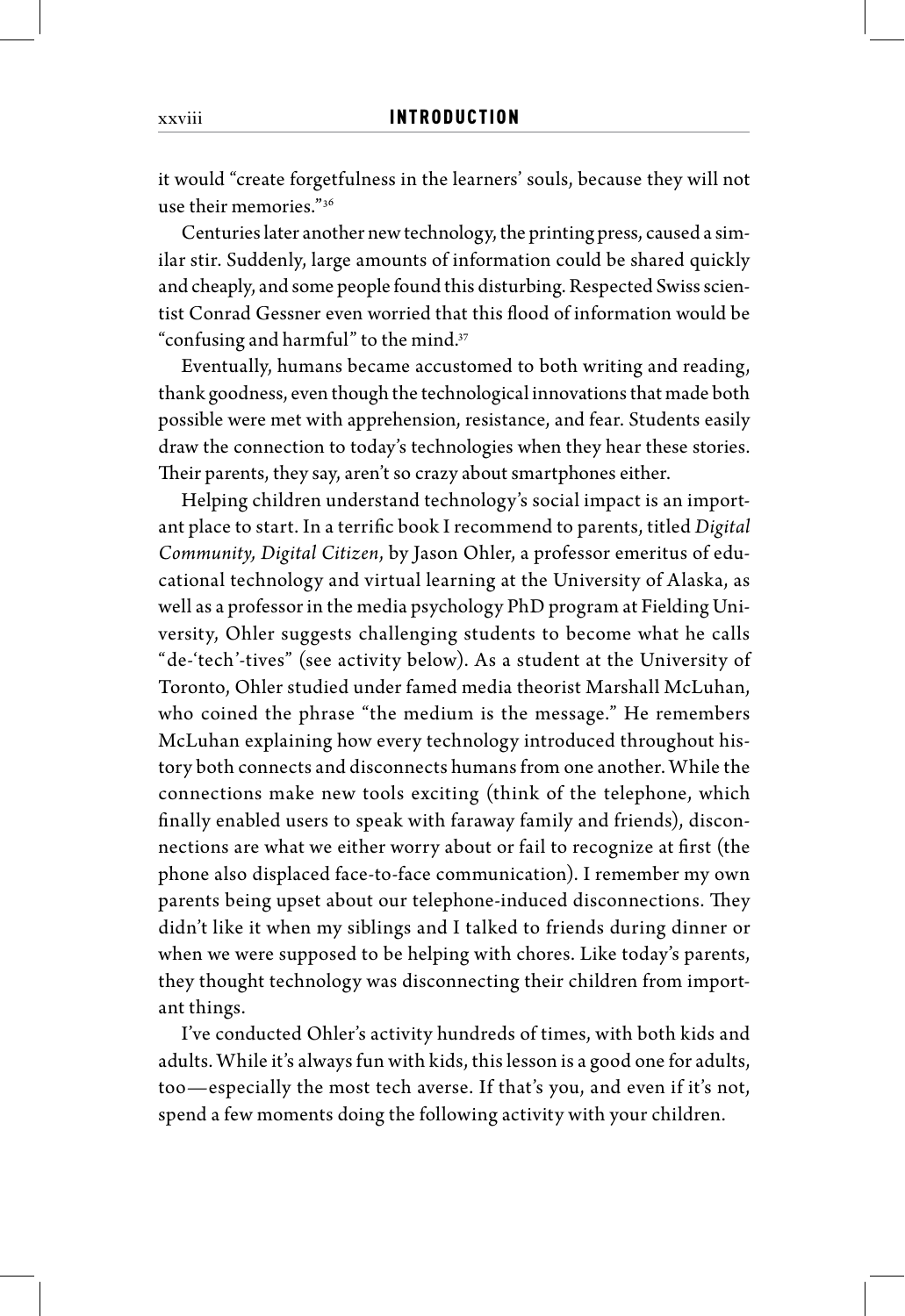#### **Become a De-"Tech"-Tive**

You and your children can use the following steps to investigate technology's impact throughout history:

- 1. Think of three new technologies, or "tools," introduced throughout history—the pencil, bow and arrow, microwave oven, radio, telephone, automobile, or any other technology.
- 2. With your children, think of ways each of these tools changed society for better or worse. More specifically, talk about how each tool connected people to one another, and how it disconnected them. For example, when I've challenged students with this activity (using the bow and arrow as their "tool"), here's what they came up with: The bow and arrow connected people to one another because they could easily get more food to cook and eat together. (One student told me that when Cupid releases an arrow, it makes a love connection!) On the other hand, the bow and arrow disconnected people because they could hunt alone. They no longer had to be in groups to catch and kill a big animal. Also, if used as a weapon, the bow and arrow becomes a huge disconnection.
- 3. Finally, discuss how today's technology—specifically, the smartphone—connects and disconnects users. Have an honest discussion on the pros and cons of this new tool.

#### **What Was Life Like Before the Cell Phone?**

This might seem like a ridiculous question, but most kids today don't remember a world without cell phones or connected devices, and you do. So encourage them to use their "de-'tech'-tive" skills to discover how you survived without today's seemingly indispensable tool.

When I do this activity with students, they love to share the results of their sleuthing. They are amazed to discover that their parents carried change in their pockets to use a pay phone, or that they played with their friends after school in real life—no social media required. Some students come to class with an old flip phone, or even a brick phone, that a parent found tucked in a drawer at home. Their classmates are so excited to see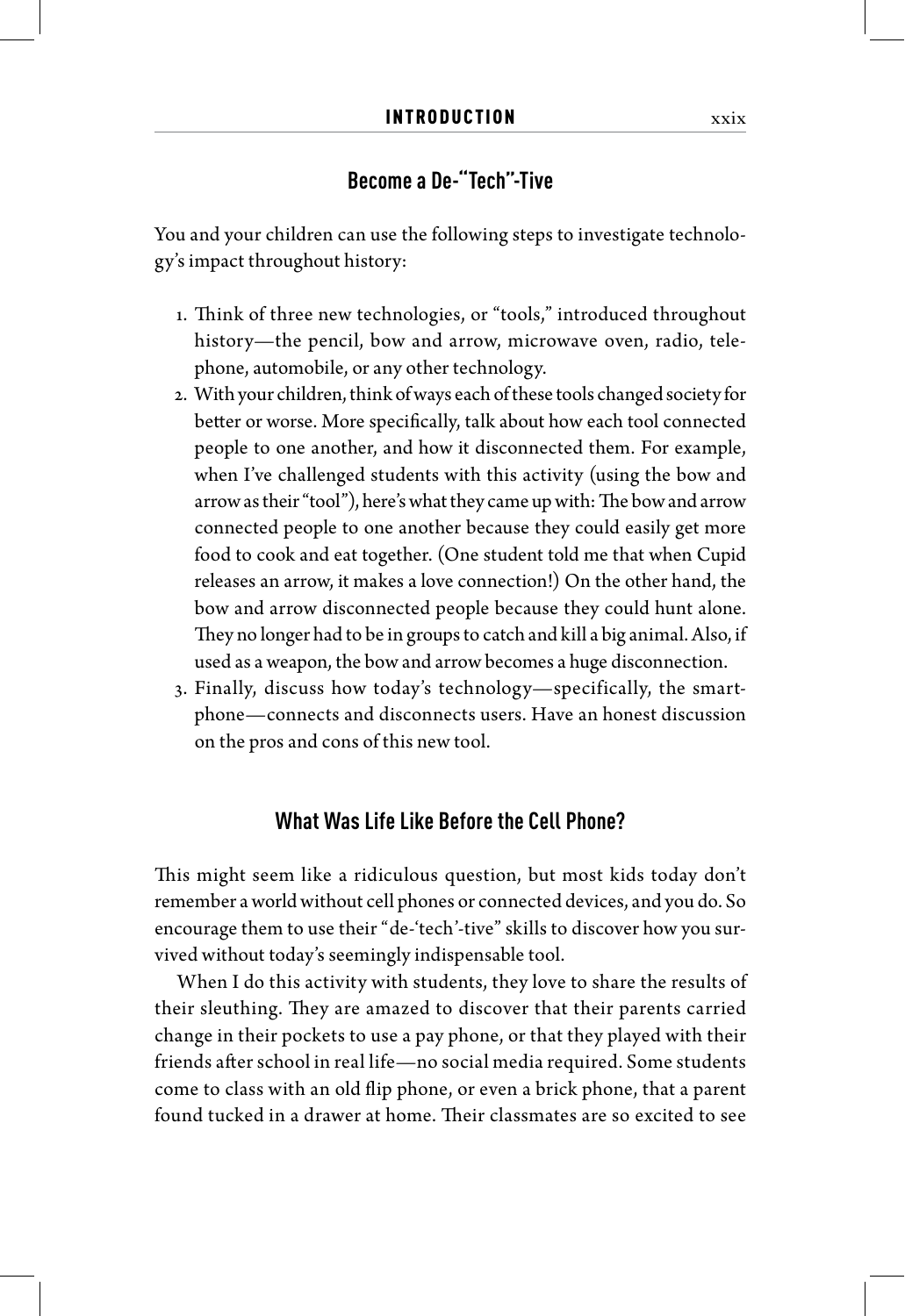these relics you'd think they'd dug up a dinosaur bone in the schoolyard.

#### **You Can Also Do This at Home**

- 1. Let your child interview you (or a grandparent or older relative) to discover what your life was like before the cell phone. Be sure to answer these questions:
- How did you get along without it?
- Did you have an early version of a cell phone? If so, what was it like?
- Do you think having a cell phone makes your life better or worse?
- 2. Talk with your child about all the digital innovations you've witnessed in your lifetime, and how they may have changed your life, for better or worse.

#### **Understanding Citizenship**

Every kid today will use technology to connect with others in all kinds of new ways, becoming a "citizen" of online communities you may or may not know about. Understanding how to be a good community member offline is fairly easy—the real world is governed by rules, laws, and norms established over time—but that's not the case online. Many online communities lack rules, laws, and norms, and if there are any, they are sometimes hard for kids to figure out (think of age restrictions buried in the "terms of use" for most games or social media sites). Plus, who cares when online rules are broken?

That's why it's important to introduce young people to the five "themes of citizenship."38 Tell them that every good citizen—online and offline should demonstrate the following traits:

- **Honesty.** Be truthful and fair. Good citizens must be honest with others, and with themselves.
- **Compassion.** Show care for people and reverence for living things. Compassion gives citizens an emotional bond with their world.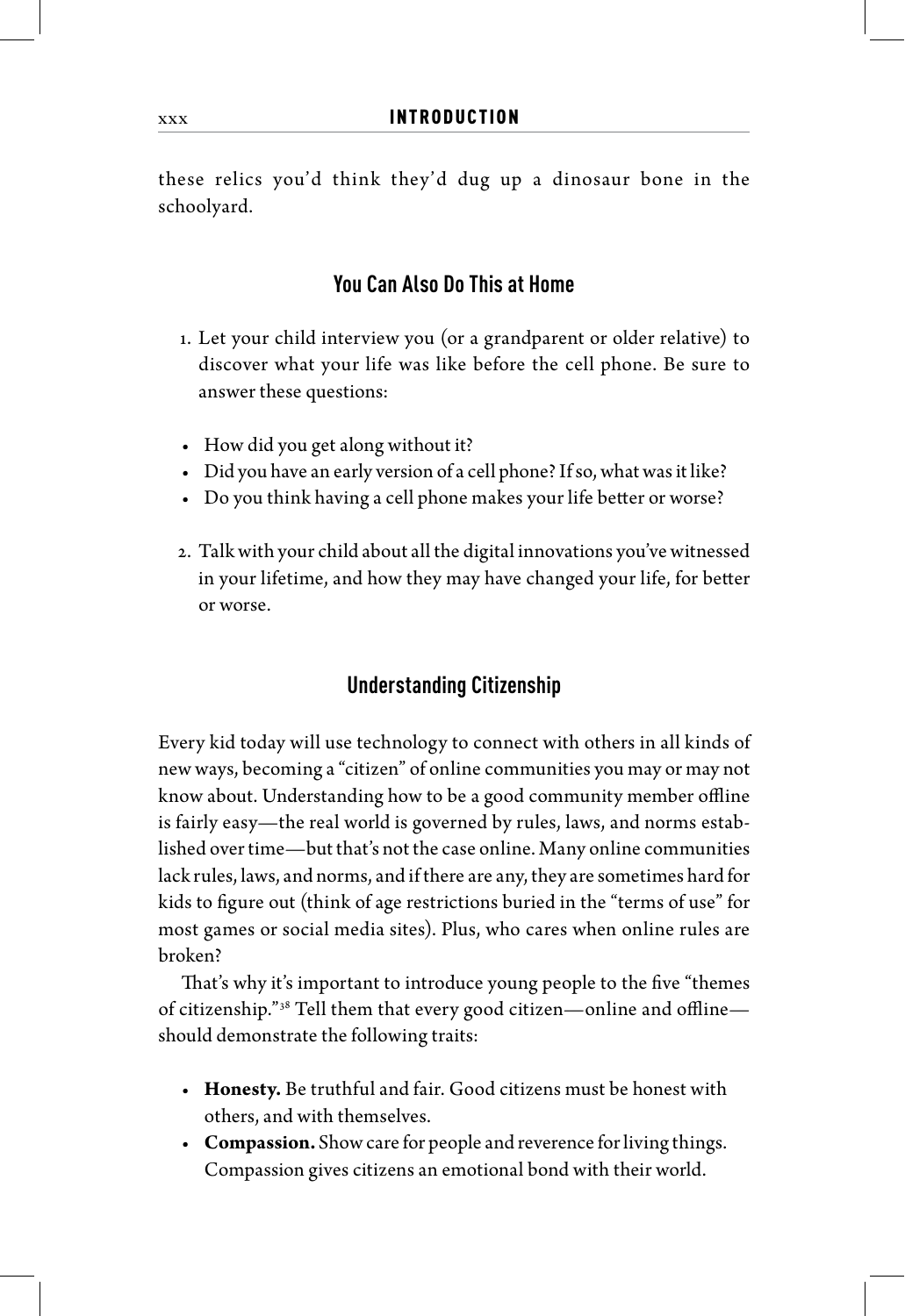- **Respect.** Show regard or consideration for others, and even toward inanimate things or ideas. Good citizens should have respect for laws and reverence for all living things.
- **Responsibility.** Be answerable and accountable. Citizens should recognize that their actions have an effect, either positive or negative, upon others.
- **Courage.** Do the right thing even when it's unpopular, difficult, or dangerous. Many people throughout history—including Martin Luther King Jr., Susan B. Anthony, and Mahatma Gandhi—have demonstrated great courage.

It never occurs to many kids that these principles of citizenship should apply online, and that's too bad, because they would help make the internet safer and kinder. Just like playing a soccer game without rules or a referee would be no fun for anyone, an online world devoid of basic rules or principles ends up being a bummer for just about everyone, too.

Many good kids believe they can act entirely different online than they do in real life. Here's an example: If I were at your home and asked your nine-year-old her age, chances are I'd get the truth. That's probably because your child knows it's her responsibility to be honest and respectful. This is how people act in real life; it is what you and other adults model and what most kids have learned.

Consider this same scenario online. Let's say your child wants to open an account on Snapchat. Perhaps "all his friends" have an account, and he just wants one. While Snapchat, like most social media networks, requires users to be at least thirteen years of age, all young children have to do is enter a fake birth date, and *presto*, they have an account. Most don't think twice about ignoring the first theme of citizenship, honesty, online. If I had a dime for every time I've had a young student tell me, "Nobody cares when you lie about your age online," I'd own a Caribbean island. But I care, I tell them, and venture to say you do, too. I don't think honesty (or compassion, respect, responsibility, and courage) are principles that anybody wants to throw out the window.

This activity can help your children discover how to be the same good citizen online as you expect them to be offline. Do the following:

1. Explain the above principles to your children. Tell them that in the offline world these traits are generally expected of good citizens. They are norms that civilizations have established over time.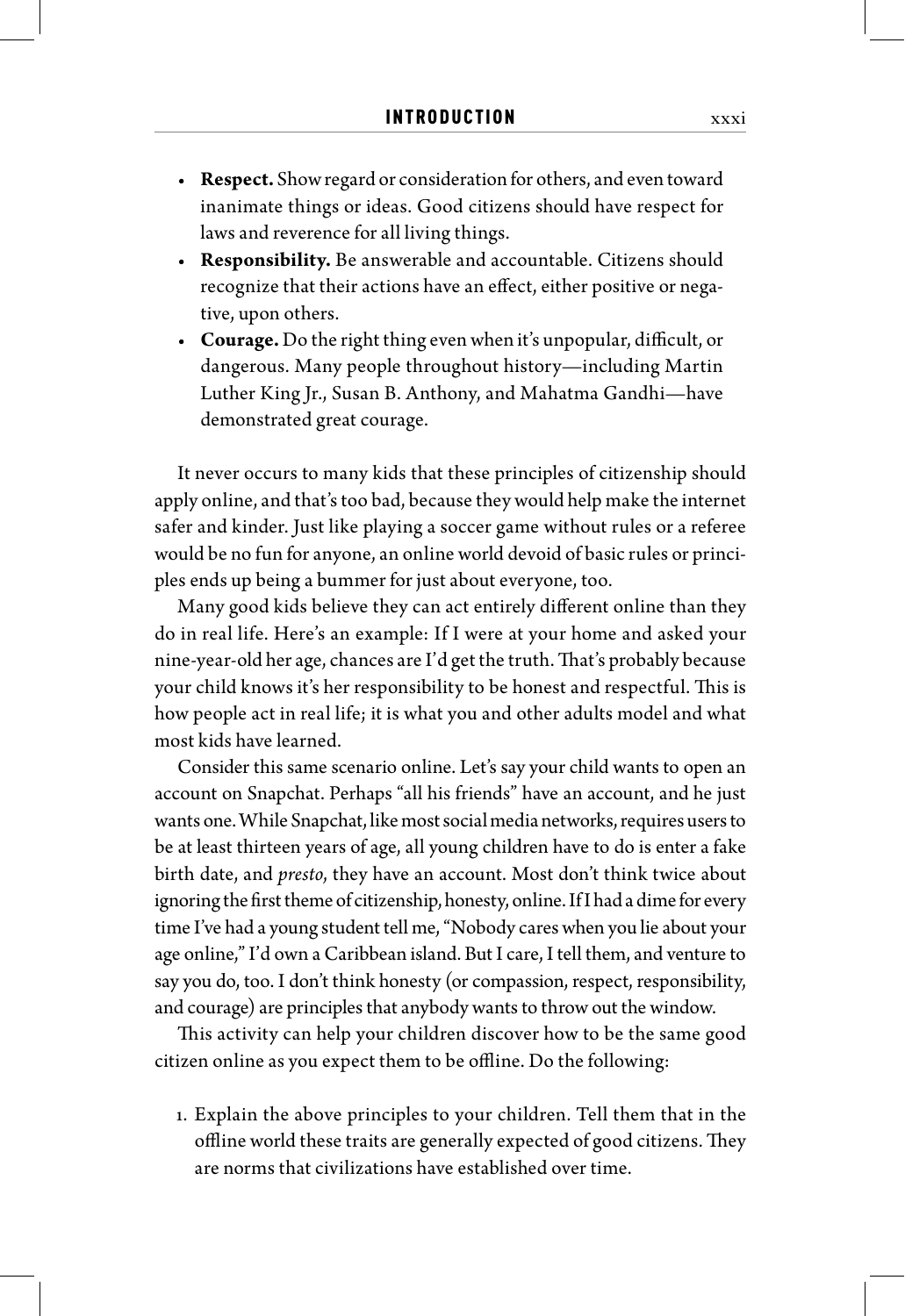- 2. Talk to your children about all the offline communities they belong to: sports teams, classroom, city, state, country, even family. Ask them to tell you how they might demonstrate these citizenship principles in one of these communities. Be sure to discuss what it would be like if these communities *did not* follow these principles.
- 3. Talk to your children about the online communities they, or you, belong to—a social media network or a gaming community, for example. Ask them how the citizenship principles might be demonstrated in one of these communities. Be sure to ask them to tell you what it would be like if these communities did not (or do not) follow these same principles.

Each year I ask students to write a sentence, or to draw a picture, describing how each citizenship trait is exemplified in an offline community they belong to. Last year, a sixth-grade student, Blake Hirst, bounded into class waving an entire essay he'd written, eager to share it with the class. Here is what he wrote:

I was told that I had to do a report on how a community I belong to shows citizenship, so I chose to do it on my classroom community. Hope you enjoy!

**honesty:** Suppose there are two different math quizzes, and they don't have names on them. Your teacher asks you which one is yours. One has a better grade, and the other one doesn't. The one with the bad grade is yours. So, do you say the one with the good grade is yours, or not? Most likely you would be honest and admit you got the lower grade. This is honesty.

**compassion:** This can mean helping someone when they are in a time of need. Sometimes at my school we have "Compassionate Campus," where we do something like clean or write nice letters to teachers. This is a slight rendering of what compassion is.

**respect:** Respect is a value that everyone *should* have. Respect, for example, is not talking out of turn in class or not saying bad things about a person when they are not around. I think everyone in the world would benefit by showing each other more respect.

**responsibility:** Let's say you were late to class at school, and it was your fault because you were out playing basketball. That's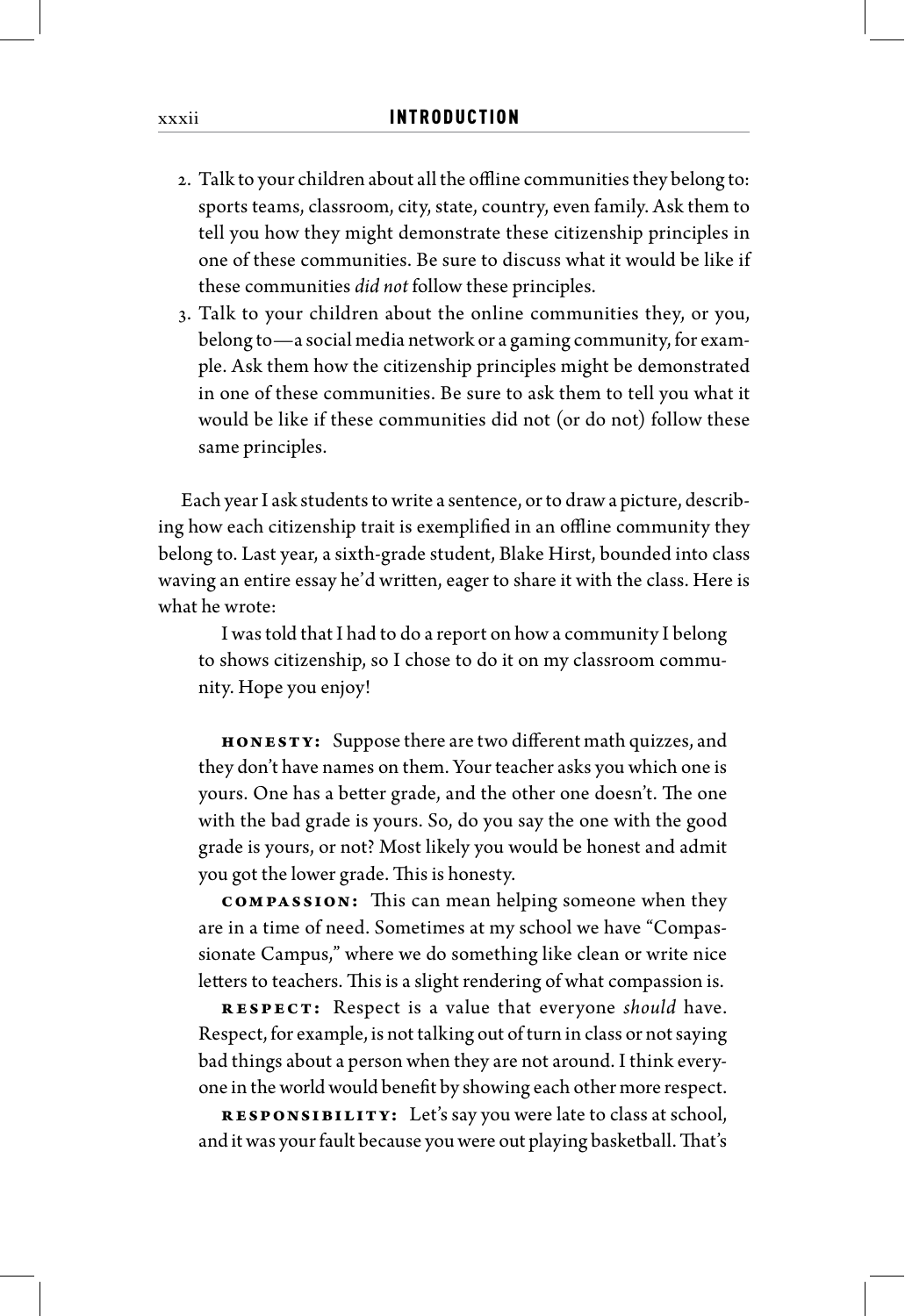irresponsible, right? Responsibility would mean you would stop playing basketball and head back to class when the bell rings.

**courage:** Maybe you are at school, and someone is picking on a friend or someone who is sort of unpopular, and you stick up for them. That's an example of courage. Even if it's you being made fun of, it shows courage not to do it back. Courage is one of the most essential things a citizen should have.

Well that is my report on citizenship, and I hope you learned something from it and had fun reading it.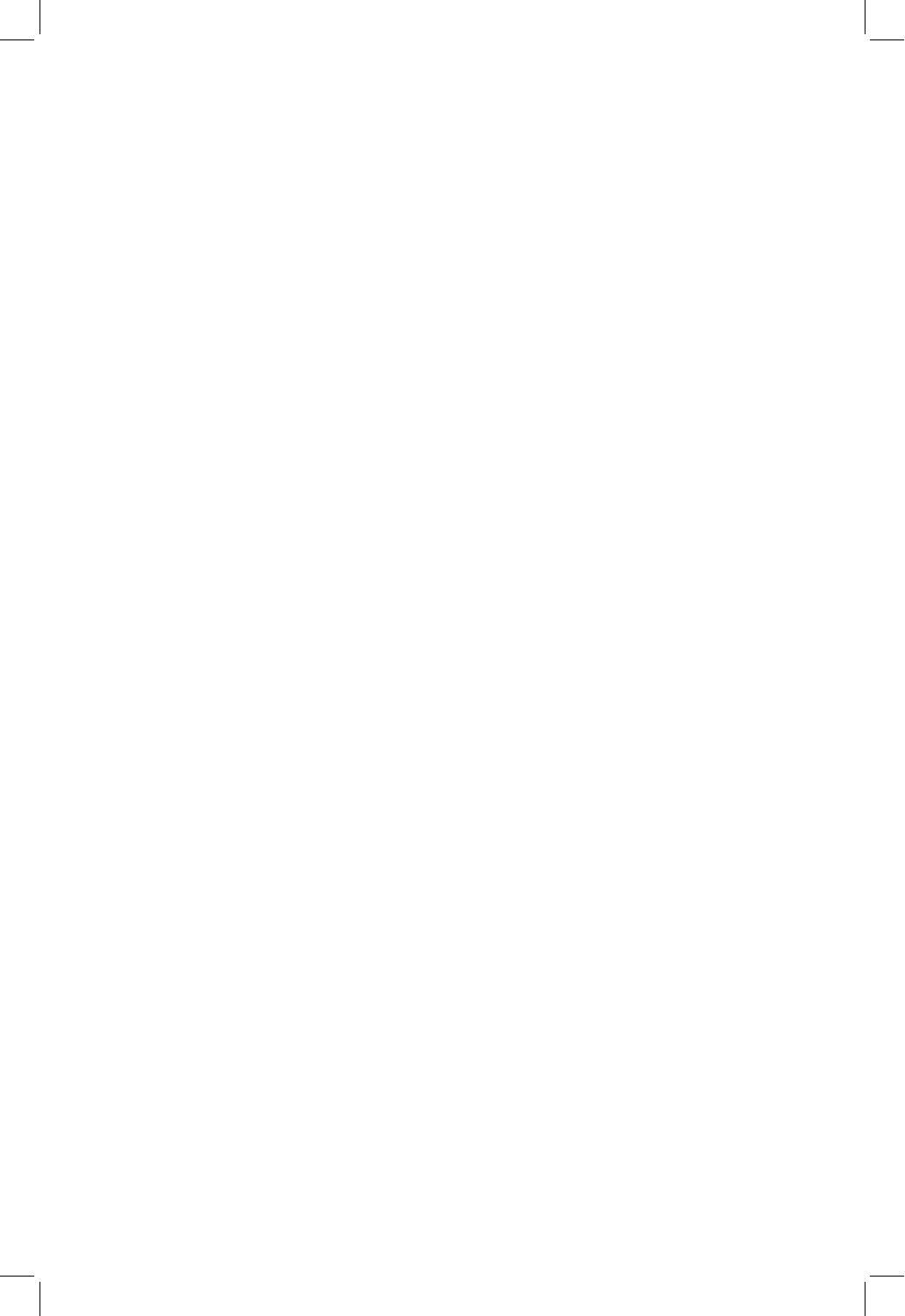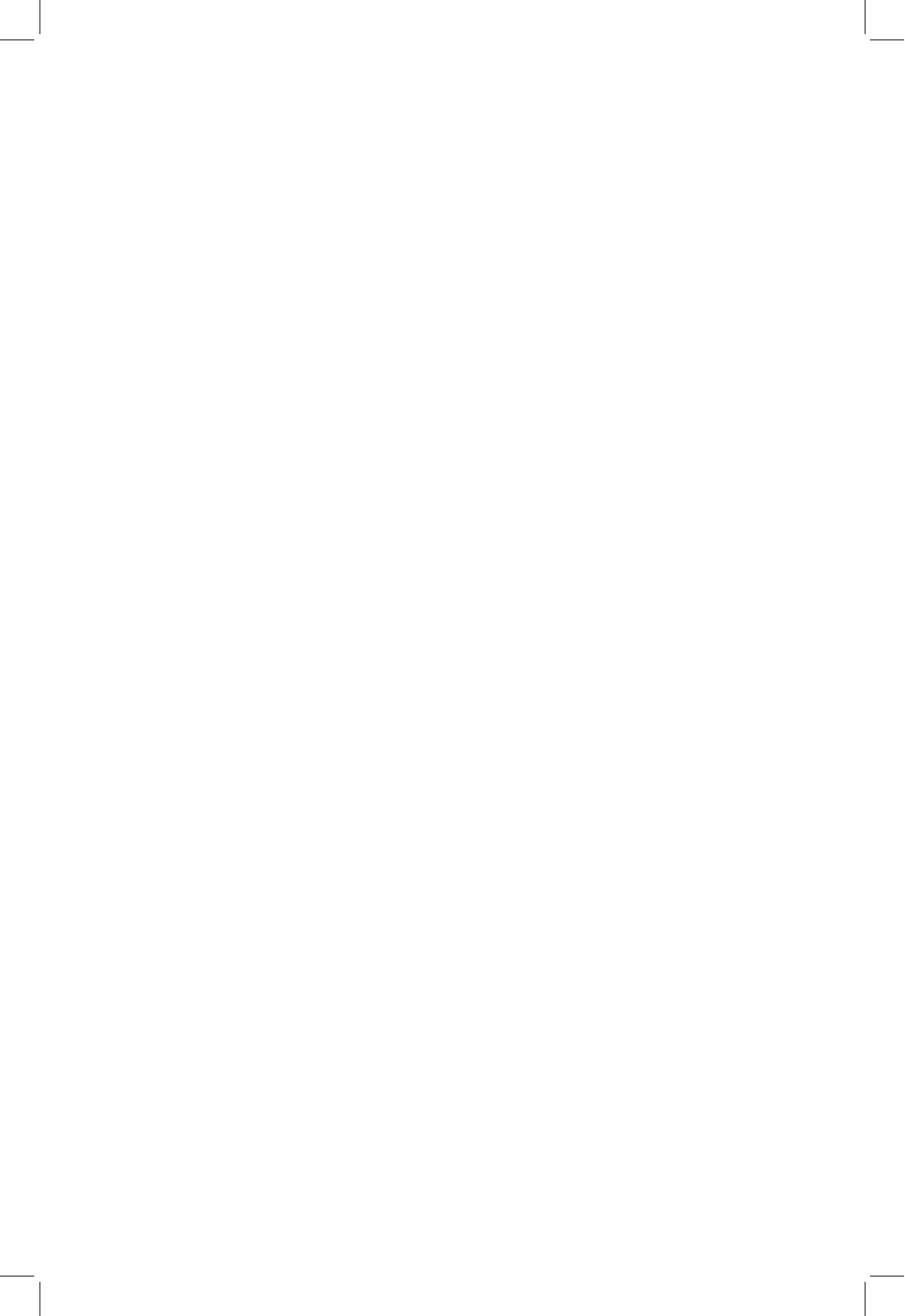# A Digital Journey Begins ●

What we may need most is an app that reminds parents that they need to ditch their own screens at home and spend real face time with their kids. —mary aiken, *the cyber effect* <sup>1</sup>

Men a precious newborn enters this world, chances are a smart-<br>phone will be in the delivery room, to capture that first photo.<br>That image may end up on Facebook or Instagram, or be sent via phone will be in the delivery room, to capture that first photo. That image may end up on Facebook or Instagram, or be sent via text to an aunt, uncle, or grandparent, who might share it on their social networks. Thus, that tiny infant has become a citizen of a digital world.

The work of helping that little digital citizen build a solid foundation that will stand up to the uncertain weather and shifting sands of the digital age starts early. Family and friends are constructing children's digital lives, and children have unprecedented access to mobile devices, at increasingly younger ages. In the United States, nearly all kids age eight and under (98 percent) live in a home with some type of mobile device, and close to half (42 percent) have their own tablet. Mobile device usage for children in this age range tripled between 2011 and 2017—from only five minutes per day to forty-eight minutes per day—and one-third of their total screen time is spent using mobile devices.<sup>2</sup> Even more striking is that 44 percent of children under the age of one use mobile devices *every single day*. By the age of two, that jumps to 77 percent.<sup>3</sup>

You see the evidence of this everywhere you look—young children in cars, restaurants, and other public places with tiny heads bent over the glowing screen of a smartphone or tablet. There's even a name for this posture. Chiropractor Dean Fishman coined the term "text neck" in 2008, while examining a young patient who complained of headaches and neck pain.4 "Text neck" results from bending one's head over a mobile device. The gravitational pull on the head, which can weigh ten to twelve pounds,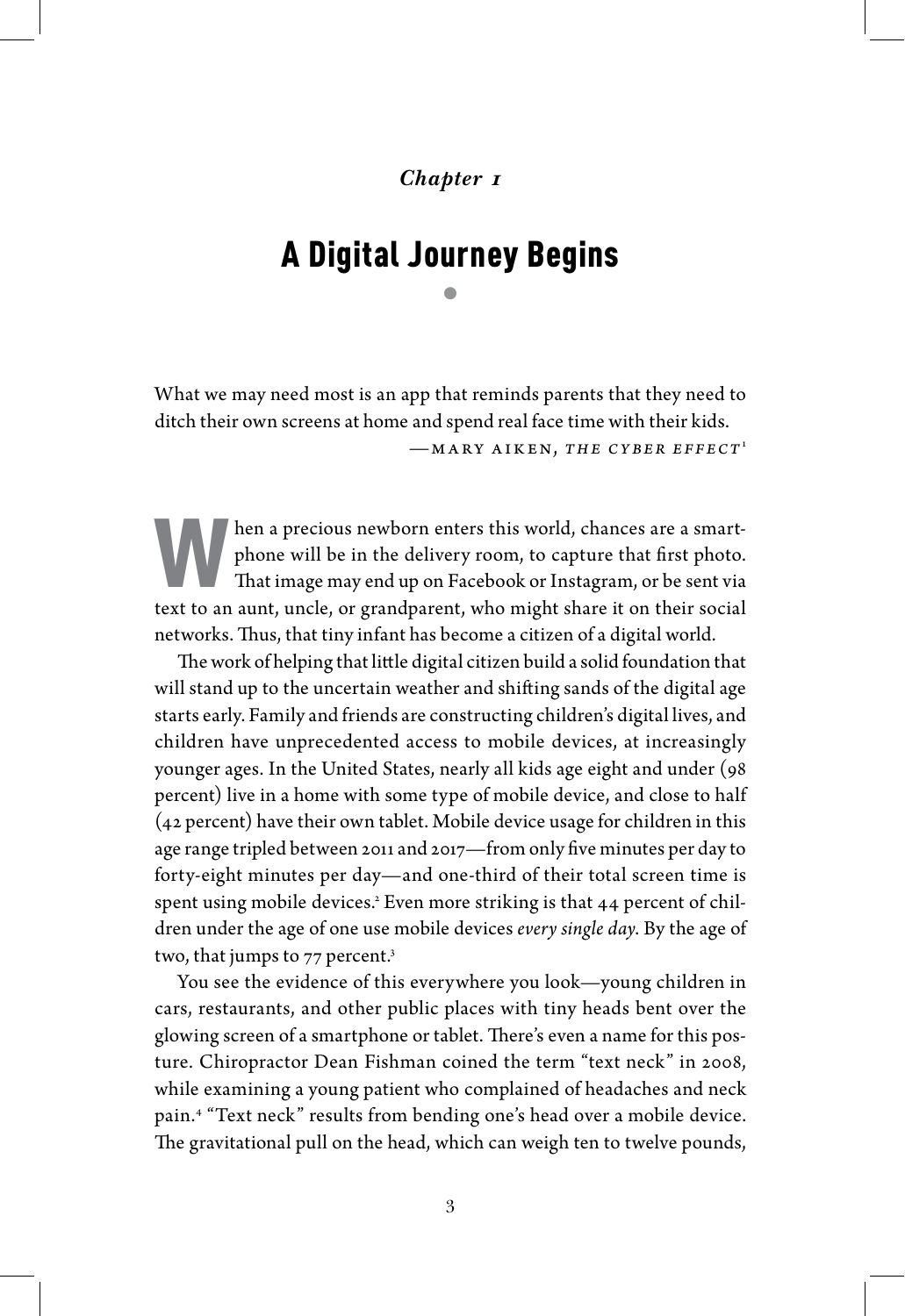and the stress it places on the neck, can lead to incremental loss of the curve of the spine.

I see text-necking toddlers all the time. Recently, while riding my bike along the California coast on a dazzling winter morning, I counted five toddlers in strollers, all bent over an electronic device and completely oblivious to seagulls fighting noisily over a piece of trash, surfers surveying the growing swell, the bright red lifeguard truck passing by, and pelicans skimming low over the water's surface. Five kids missed all this and more because their attention was locked on their screens.

#### **WORLD'S BEST BABYSITTER**

Mobile tools *are* excellent babysitters. They can soothe a fussy child or keep fidgety ones occupied, so a busy parent can make dinner, check email, or even go on a much-needed run. A 2014 study of children aged six months to four years in an urban, low-income, minority Philadelphia community revealed that almost all had access to devices that their parents used liberally as "babysitters"—when the parents did chores (70 percent), to keep kids calm in public (65 percent), during errands (58 percent), and at bedtime (28 percent).<sup>5</sup> Parenting is relentless work, and for many, childcare is an unaffordable luxury. Besides, with over eighty thousand apps and games classified as "education- and learning-based," it stands to reason that these young kids might be learning something.6 The preschool/toddler category in Apple's App Store is its most popular, accounting for 72 percent of the top paid apps.7 What could possibly be the harm?

That's the thing. We don't know. After all, the iPad is not even ten years old; it's a babe in terms of scientific research. Even kids who used them as toddlers are barely young teens today, so definitive data on their impact upon youth is pending.<sup>8</sup>

As a comprehensive literature review published by UNICEF in late 2017 puts it, "research in this area still suffers from theoretical and methodological weaknesses that makes the evidence collected so far unreliable and inconclusive."9 The long-term impact of the short-term phenomenon of tablets, smartphones, and all the other mobile devices that have popped up in the recent past is unknown. That makes children the guinea pigs of our grand experiment.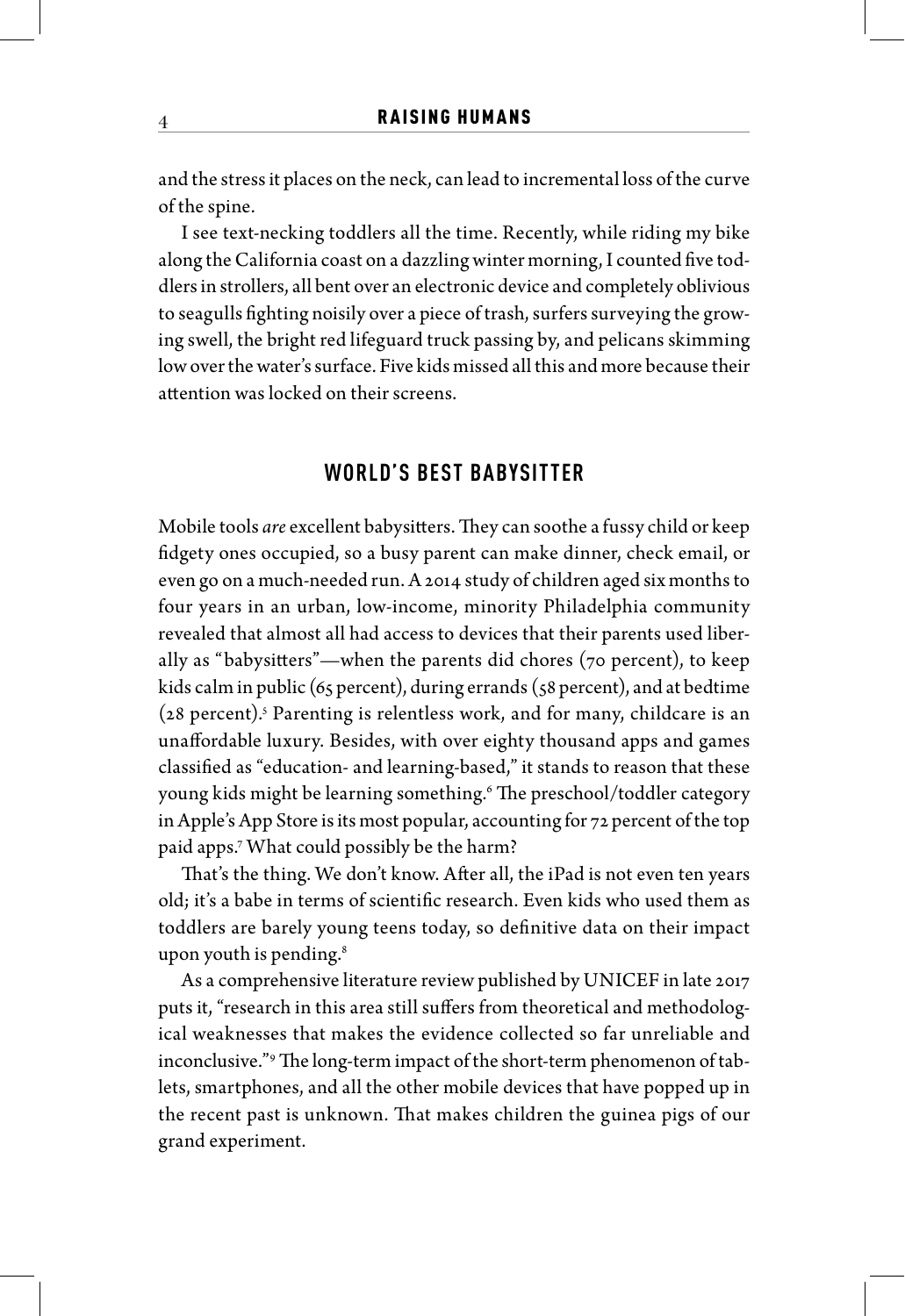I asked Dr. Pamela Hurst-Della Pietra about this. She is the founder and president of Children and Screens: Institute of Digital Media and Child Development, a nonprofit organization working to stimulate dialogue about the impact of digital media on toddlers, children, and adolescents. This national interdisciplinary research organization brings together experts in medicine, social science, neuroscience, education, and other fields to address three vital questions about children and technology:

- 1. How is technology enhancing or impairing children's ability to live happy, healthy, and productive lives?
- 2. How are years of electronically mediated interactions shaping children's physical, cognitive, emotional, and social development?
- 3. What should we do about it?

"Parents need to understand that this is all very new, and we don't have a lot of definitive studies yet," Hurst Della-Pietra told me. "Meanwhile, there has been a sea change in accessibility; now you can take these devices anywhere. While there are some amazing benefits—Skyping with loved ones, for example—there are risks, too, and we don't completely understand them. But we do know there are developmental milestones young children need to hit in order to reach their full potentialities."<sup>10</sup>

#### **HELPING CHILDREN REACH THEIR FULL POTENTIAL IN A SCREEN-FILLED WORLD**

Around the world, children and adolescents account for an estimated one in three internet users, yet the technology they use was not designed with their developmental needs in mind.<sup>11</sup> While little is known about the longterm impact of today's devices upon a young child, a lot is known about healthy child development.

Babies require rich, multidimensional experiences in a real, threedimensional world. They need opportunities for hands-on exploration and human interaction with loving adults.<sup>12</sup> They thrive when they are read to, talked to, played with, and when they play with other children in real life.<sup>13</sup> They benefit from being out in nature.<sup>14</sup> A screen—regardless of whether it's a TV, tablet, smartphone, gaming console, computer, or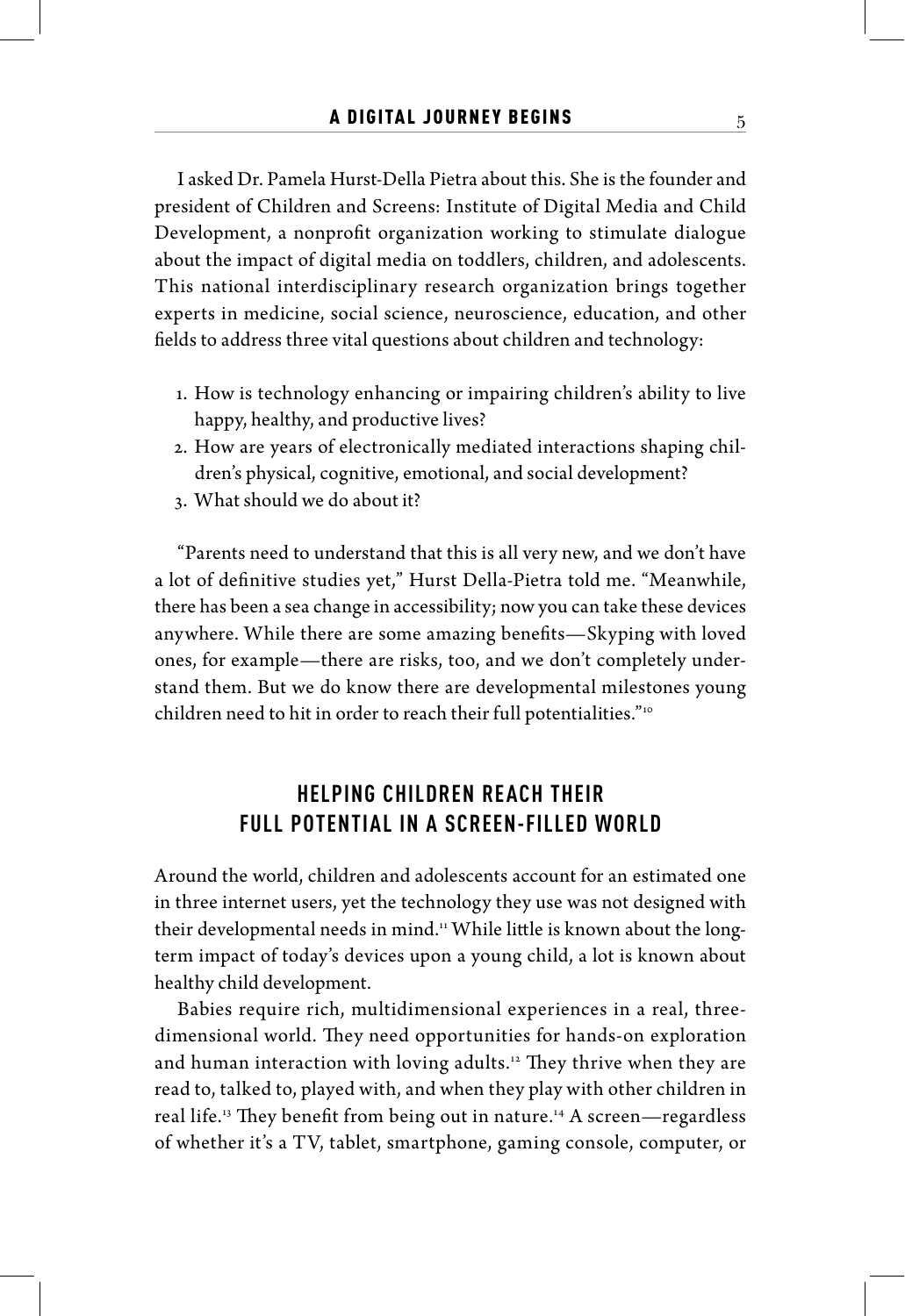even an internet-connected toy—can't deliver the same experiences as the real world.

A quick peek under the hood explains *why* infants need these realworld experiences. A newborn has trillions of brain cells, or neurons, waiting to be called into action. Each of these tiny brain cells has about 2,500 synapses—connections that pass signals between these neurons. When electrical signals pass between these neurons, these synapses are stimulated. Like footpaths linking remote villages, every time they get used, or stimulated, they improve, and the remote villages pop into life. Every experience a baby has, from birth on, stimulates these connections, and repeated experiences strengthen them, shaping the child's behavior for years to come.

Just as important as the real-life experiences young children have are the ones they *don't* have, as this influences brain development, too. Neurons that aren't used—or synaptic connections that aren't repeated—get pruned away, while remaining connections are strengthened.<sup>15</sup> Stimulated synapses then get hardwired and form the permanent foundation upon which the child's future cognitive functions are built.

Although children's brains continue this hardwiring or "intricate tapestry of the mind" well into their mid-twenties, much of the critical work happens between birth and age three.<sup>16</sup> This is an extremely sensitive development period, when children need specific experiences from their environment to properly stimulate their developing brains and lay the foundation for all of their future relationships—online and offline.

#### **ALL THEY NEED IS LOVE**

One specific type of stimulation babies need is a parent or caregiver's loving gaze. The absence of stimuli delivered through facial expressions and eye contact could lead to disastrous consequences. In *The Cyber Effect*, author and cyberpsychologist Dr. Mary Aiken writes, "Many experiments over the past century have shown the catastrophic effects of sensory and social deprivation during this critical period in early childhood, and the subsequent effects on later development."17

What happens to an infant whose parents spend more time gazing lovingly at their smartphones than at them? Aiken suggests that, over time,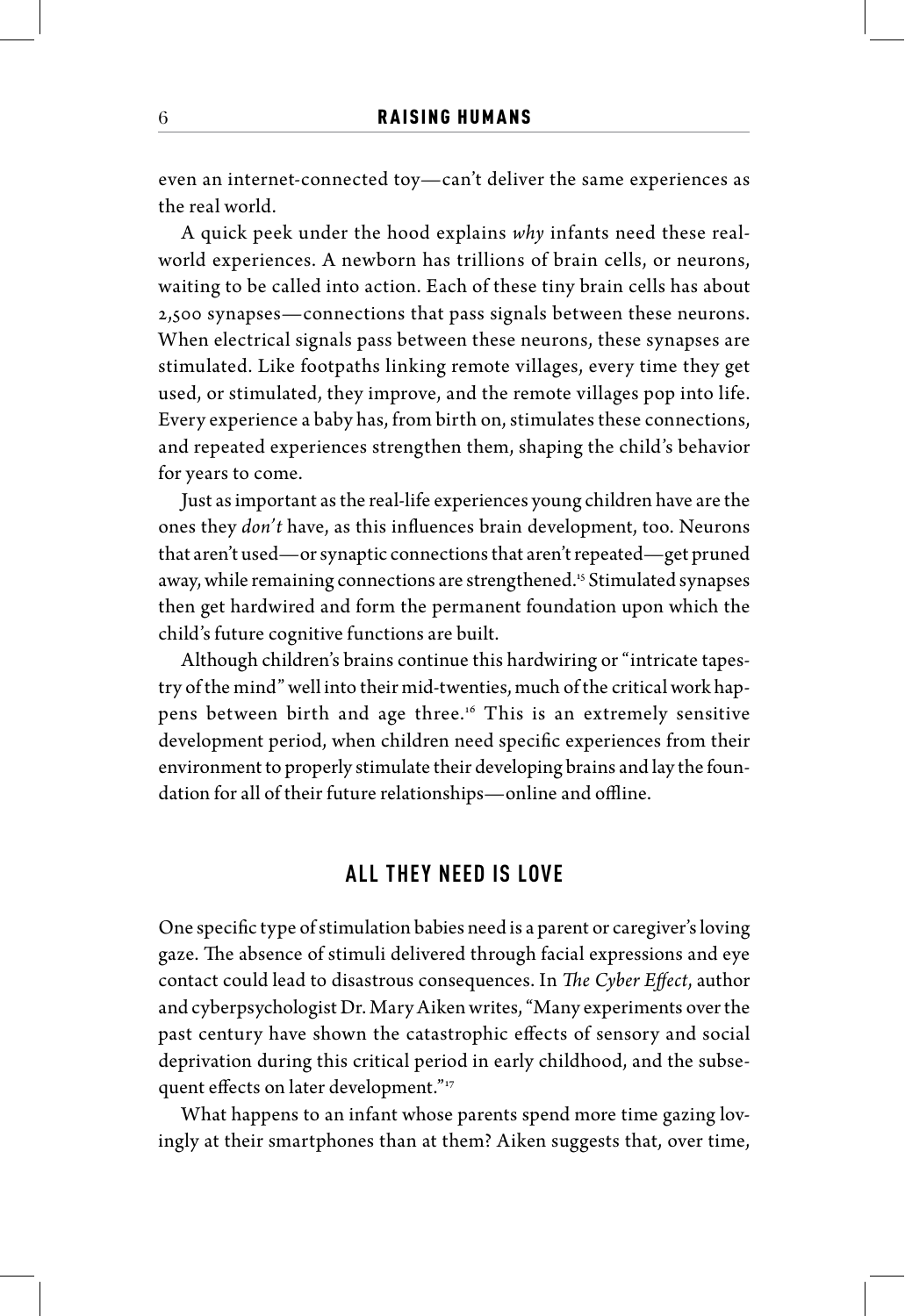these babies may be less able to interact face-to-face, less likely to form deep bonds, and less able to feel or give love.

Even though the middle-school students I teach are years removed from being infants, they continue to seem to crave a parent or caregiver's attentive gaze. They often complain how crappy it feels to be playing basketball or to be in the middle of a dance recital, only to look up and see a parent looking down at his or her phone. "It sucks," more than one preteen has told me. While this is sad, the thought of an infant not getting proper attention is even worse. The long-term implications of an entire generation of children not receiving the facetime they need from loving caregivers remains to be seen.

Screens also rob children of time spent talking, playing, interacting with parents and friends, engaging in creative activities, and so forth. Obviously, when they are looking at their phones or computers, parents talk and play less with their children. And if kids are on their own devices, which more seem to be, then they are not talking or engaging with their parents or with other kids.

Dr. Jenny Radesky, a developmental behavioral pediatrician and mother of two small children, wanted to find out how common it was for adults to use mobile devices around children, so she conducted what has since become a widely cited study.<sup>18</sup> She and her researchers surreptitiously watched fifty-five caregivers, usually a parent, with one or more children, in fast-food restaurants around the Boston area. Of the fifty-five adults they watched, forty used a mobile device during the meal. Sixteen used the mobile device throughout the entire meal. The researchers noted that the children, under ten years of age, bid for the phone-using adults' attention in escalating ways; while adults typically ignored the children's bids at first, they eventually responded in scolding tones, seeming insensitive to the children's needs. As of yet, no comprehensive study has measured the long-term impact on children who are ignored by caregivers whose absorption in their devices is so intense.

But consider the "still face experiment" conducted by developmental psychologist Dr. Edward Tronick in 1975, long before mobile devices distracted parents from their children.<sup>19</sup> His experiment was simple: Mothers and their six-month-old infants were asked to engage in normal, animated play that included mirroring each other's facial expressions. Then the mothers were instructed to suddenly make their facial expressions completely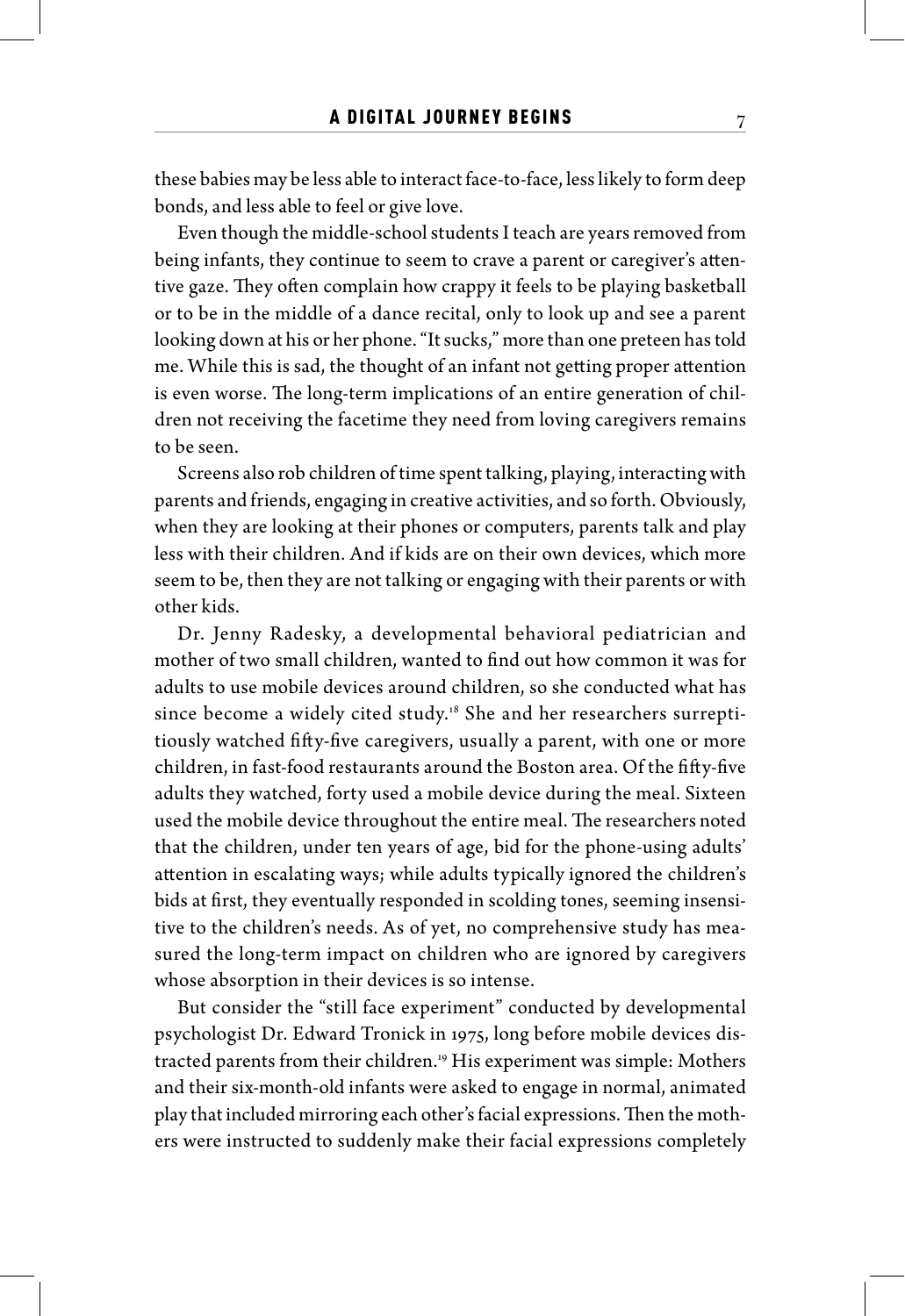"still" or expressionless for three minutes. At first, the babies anxiously tried to reconnect with their mothers, but if the mother remained still, the child showed ever-greater signs of confusion and distress before finally turning away, looking sad and hopeless.

This commonly replicated finding in developmental psychology demonstrated that infants find the lack of face-to-face contact more disturbing than other violations of normal social interactions. Even adults who get "still faced" by partners who turn to their phones instead of toward their bids for emotional connection find this distressing. Michele Weiner-Davis, of an organization called *Divorce Busting*, writes, "Every time you turn away from your spouse or he/she turns away from you, whether you show it or not, your response is not dissimilar to the baby."20

In short, young children—and, as it turns out, married people—crave authentic human interaction. So if you or your young children are spending more time looking at gadgets than each other, critical neural pathways likely are not being properly stimulated, thus putting the development of important relationship-building human qualities at risk. As Aiken puts it:

A baby's needs are not high-tech . . . technology has proven to be less than beneficial for [babies'] healthy development. So far, no electronic device or app can replace cuddling, talking, laughing, playing a silly game, holding hands, or reading a book with your child. I have no doubt that someday tech developers and designers will create apps that can truly enhance learning for infants and toddlers, and then the educational value of screens will change. Until then, what we need most is an app that reminds parents that they need to ditch their own screens at home and spend real facetime with their kids.<sup>21</sup>

#### **BUT SCREENS ARE EXCITING!**

While handing a screen to a crying child might have immediate calming effects, for both you and the child, the long-term impact may be the opposite of what you bargained for.

Dr. Pamela Hurst Della-Pietra worries about mobile devices being used as "digital pacifiers," as she calls them. "When parents do this," she says, "babies and toddlers are not learning how to soothe themselves, and that is really, really important." She suggests giving children "activities that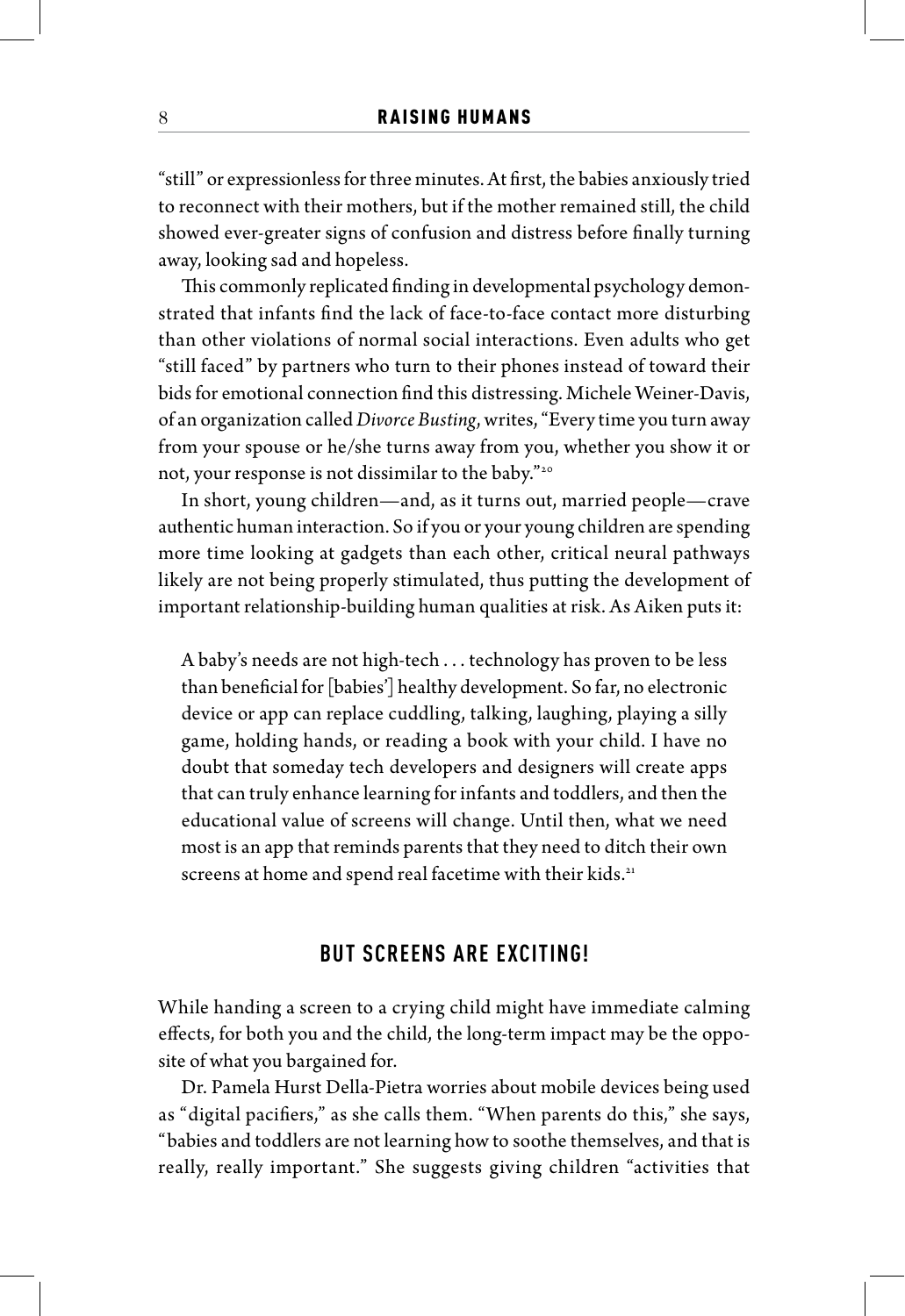promote discovery and wonder. Traditional toys, such as blocks, have been time-tested, and we know have multiple benefits for young children. Giving children a chance to be bored isn't such a bad thing either."<sup>22</sup>

Letting children experience boredom is becoming increasingly difficult in a digital world that competes mightily for their attention. After all, much of what children see and do on screens is exciting! Rapid scene changes and fantastical stories make real life appear dull and boring in comparison. The downside of capitulating to your children's requests for digital entertainment is that their ability to pay attention and focus may be adversely affected by overstimulation during important developmental windows, especially in early childhood.<sup>23</sup>

In 2015, I attended one of Hurst-Della Pietra's gatherings of researchers and scientists at UC Irvine. During a compelling presentation about his research on technology's impact upon young children, Dr. Dimitri Christakis, director of the Center for Child Health, Behavior, and Development at Seattle Children's Hospital, shared this: The more TV a child watched between the ages of one and three, the greater likelihood that child would develop attention problems by age seven. For every hour of television watched per day, risk of attention problems increased by almost 10 percent. Conversely, the more cognitive stimulation a child received before the age of three (e.g., being read to or talked to by a caregiver), the less likely they were to have attention problems.<sup>24</sup>

Sensitive young brains show immediate effects from overstimulation by television, too. Researchers from the University of Virginia discovered that preschoolers who watched just nine minutes of a fast-paced cartoon performed significantly worse on tasks that required attention than kids who spent twenty minutes drawing.<sup>25</sup>

While both of these studies involved television and not today's interactive technologies, TV and video studies remain the best we have to go on when trying to figure out what new screens may be doing to young minds.

#### **WHAT IS KNOWN ABOUT TV, VIDEO, AND YOUNG CHILDREN**

For children ages two and under, the effects of screens have been mostly negative, particularly regarding two important components of healthy development: language development and executive function.<sup>26</sup>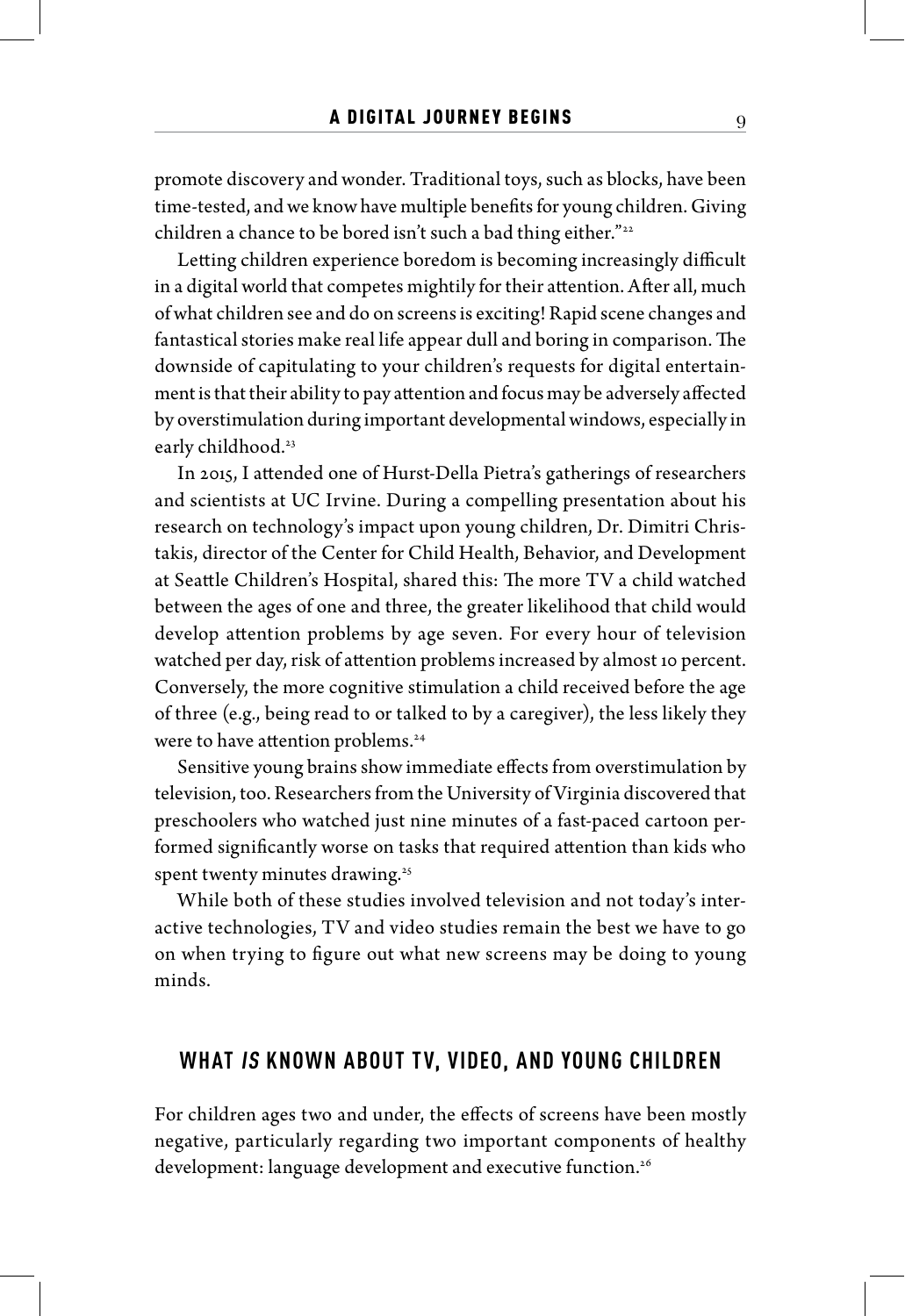Let's look at language development first. Numerous studies have demonstrated that videos and television are ineffective at helping children under age two gain these skills. One study of children between twelve and eighteen months set out to determine if they could learn twenty-five new words more effectively via a screen or interaction with a live human. One group watched DVDs containing the new words several times a week for four weeks; another group was introduced to the words by parents who used them in their everyday interactions. The result? The children who learned the most words were those who learned them from their parents.<sup>27</sup> This study, and many others like it, demonstrate that the best way for a baby to learn to talk is through live interaction with human beings.

It's not just language that young children have trouble learning from a screen. In another study, a group of children from twelve to eighteen months were shown a multistep sequence of movements on a screen, while a second group of young children was taught the same movements by a human. The human-instructed children learned the routine better. This phenomenon has since become known as the "transfer deficit."<sup>28</sup> Scientists believe that the root of the transfer deficit is that children under two years of age do not have the symbolic thinking skills necessary to understand that what's on a screen is a symbol for the real thing.<sup>29</sup>

But an emerging body of research on new, interactive technologies suggests that their impact upon young children may be different from TV and video. Researchers recently discovered that children aged between twelve and twenty-five months who participated in a daily video chat (think Skype) with the same partner over the course of a week not only learned new words via these interactive exchanges, but also created and maintained social bonds.<sup>30</sup> Even though this study did not include a live interaction group for comparison, it's important to keep in mind that, for many families, live interactions with faraway grandparents or other relatives is impossible. It is wonderful to have evidence that using screens to connect loved ones has positive benefits, even for very young children.

#### **PREPARING CHILDREN FOR SCHOOL**

Of all the possible effects screens may have on young minds, I think the one that begs for closer scrutiny is any impact they may have on executive function.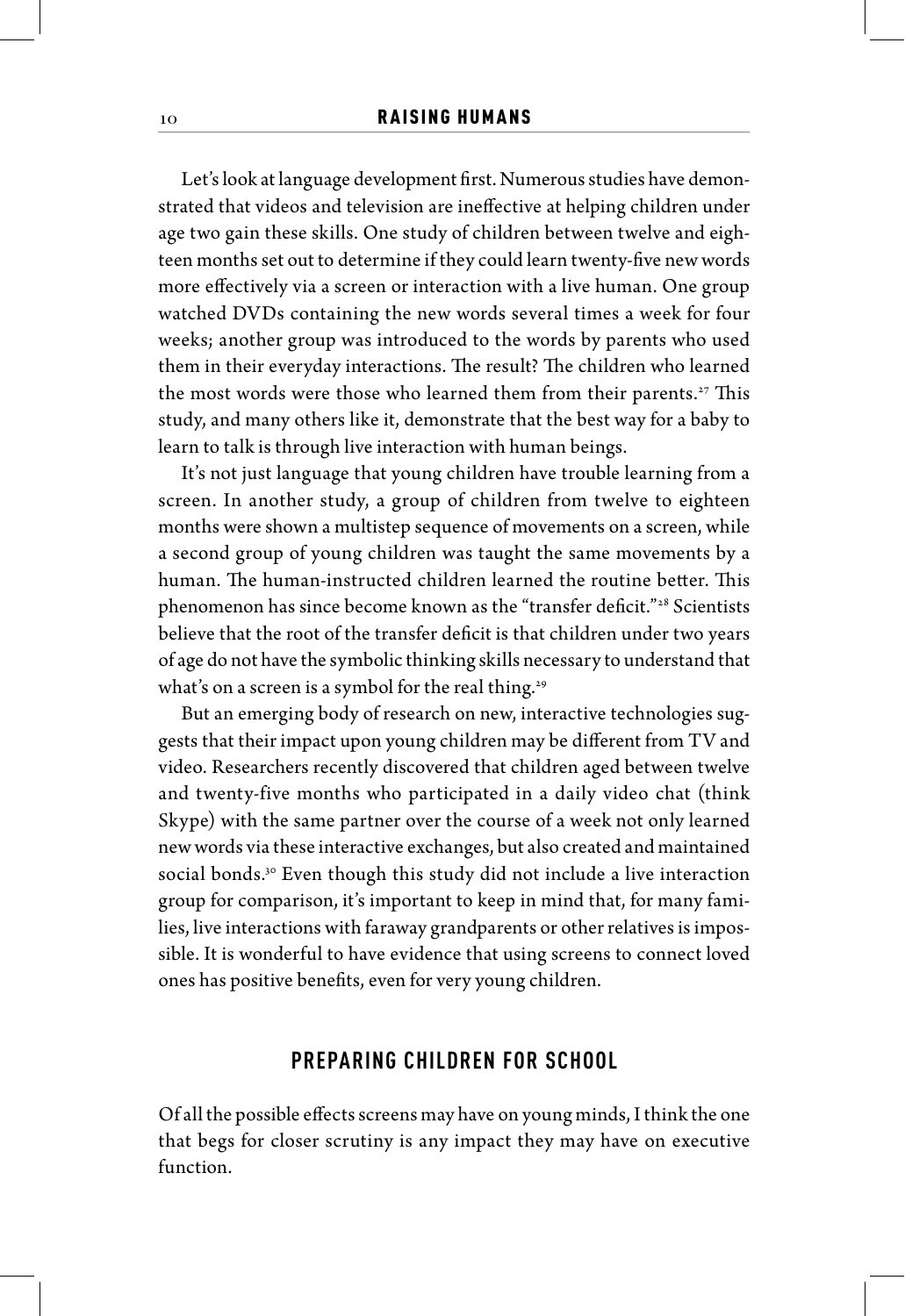In case you are unfamiliar with the term, executive function is commonly thought of as the CEO of the brain. It's in charge of making sure we can focus on, retain, and work with information in our minds, filter distractions, and switch gears.31 When children have executive function problems, any task that requires planning, memory, organization, or time management becomes a challenge. Executive function becomes increasingly important as children make their way through school and have to pay attention in class, keep track of their work, complete homework assignments, and apply previously learned material to their current studies.

Executive function is an essential capacity for children to develop. According to a Harvard University report, "Acquiring the early building blocks of these skills is one of the most important and challenging tasks of the early childhood years. [Executive function] strength is critical to healthy development throughout childhood, adolescence, and early adulthood."32

While there is considerable concern that screen exposure may negatively influence the development of executive function, research on this issue has produced mixed results.33 But we do know this: Attention-Deficit/Hyperactivity Disorder (ADHD)—which some researchers believe is a deficit in executive function—is on the rise.34 According to the Centers for Disease Control and Prevention, in the U.S. alone:

- One in ten children between four and seventeen years of age have been diagnosed with ADHD.
- The number of young children (ages two to five) with ADHD increased by more than 50 percent between 2007 and 2012.
- The percentage of children with an ADHD diagnosis continued to increase, from 7.8 percent in 2003 to 9.5 percent in 2007 and to 11.0 percent in 2011–2012.35

There is no consensus on what is causing this alarming rise of ADHD. More awareness of ADHD? Earlier diagnosis? Increased screen time? Many lay the blame on screen time, pointing to studies that show a correlation (though not necessarily causation). Lesley Alderman, who reported on this issue in *Everyday Health*, wrote, "A recent study assessed the viewing habits of 1,323 children in third, fourth, and fifth grades over thirteen months and found that children who spent more than two hours a day in front of a screen, either playing video games or watching TV, were 1.6 to 2.1 times more likely to have attention problems."36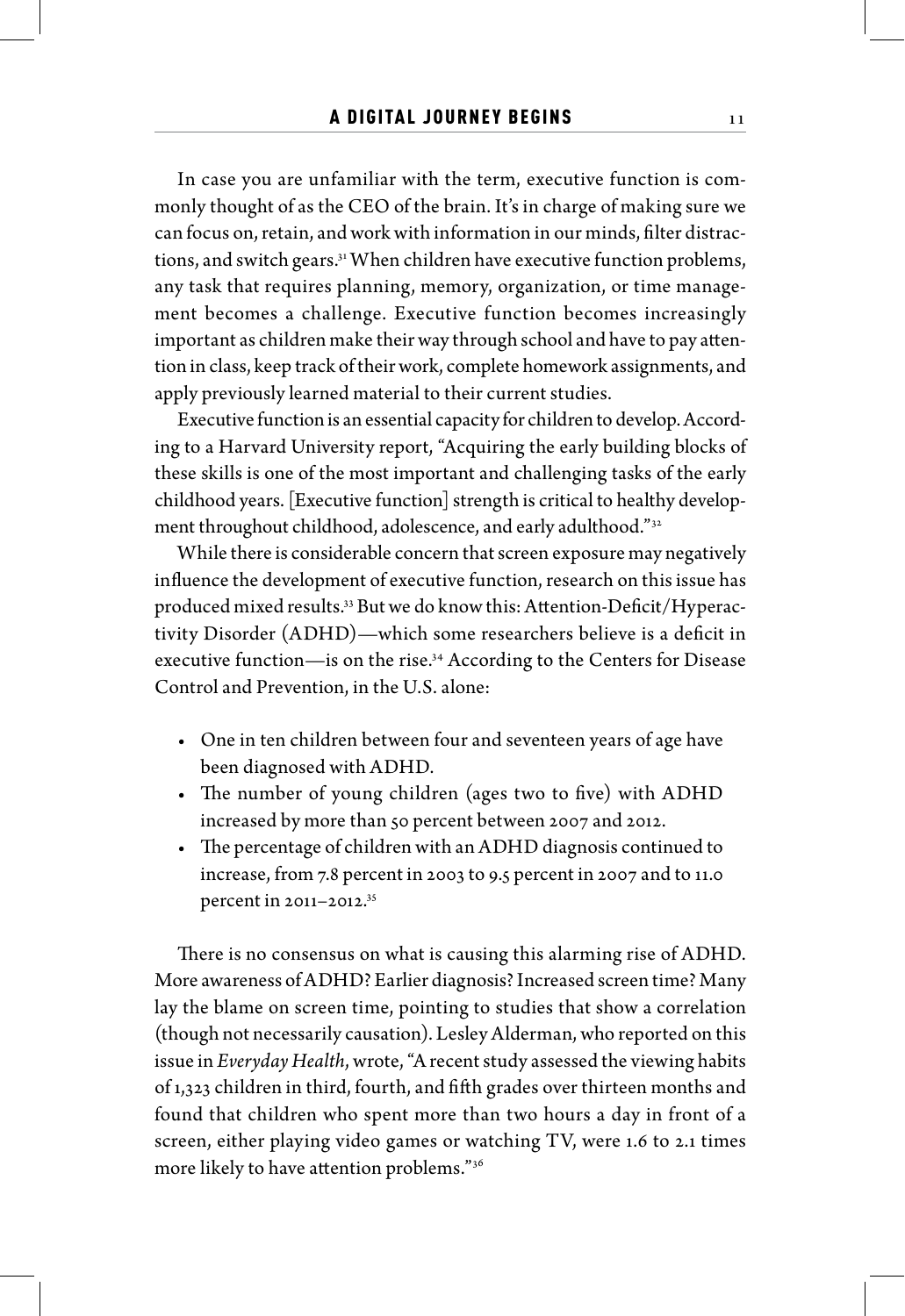As debate rages on as to whether too much screen time is causing inattention in school or elsewhere, Dr. Nicholas Kardaras, one of the country's foremost addiction experts, writes in *Glow Kids: How Screen Addiction Is Hijacking Our Kids—And How to Break the Trance* that he would "offer several arguments to push the dial toward causation rather than correlation meaning that screens are indeed causing disorders of attention."37

#### **DO SCREENS MAKE IT HARDER FOR KIDS TO FOCUS IN SCHOOL?**

I've made it a habit to ask educators if they think technology contributes to inattention in the classroom. Shelley Glaze-Kelley, the educational director at Journey School, is one of them. For the past two decades, she's been either a teacher or an administrator and thus has spent a lot of time in various classrooms. Glaze-Kelley and I have taught Cyber Civics together, so I've had the opportunity to see how kids light up when she enters a room; they know she's about to entertain them with a funny story or an impromptu dance party. It is hard to imagine that she ever struggles to hold the attention of a classroom full of kids, yet she tells me, "The biggest difference I've seen in students is the lack of focus and the amount of time a student can stay focused. Ten years ago, when I was a fourth-grade teacher, I typically held class meetings that lasted for forty-five minutes. But today when I work with fourth graders, I find they can only pay attention for, say, fifteen to twenty minutes before needing to transition into a game, side conversation, or some other activity. Their attention spans just aren't the same."38

She believes this is the biggest challenge in education today. "We're dealing with children who are so stimulated and so used to seeing something for five minutes, and then something else for five minutes, and then 'oh, if I don't like that, I can swipe and get something else.' Educators can't match those same experiences. So students are uninterested mostly because of their attention spans, which is extremely unfortunate and hard for a teacher to fix. It's become a major challenge in today's classrooms."39

I find it challenging, too. Today, a small latte from Peet's Coffee no longer sustains me through the four back-to-back classes I teach at Journey School on Mondays. It takes a large espresso with an extra shot, and sometimes that's not even enough caffeine to catapult my energy level into the same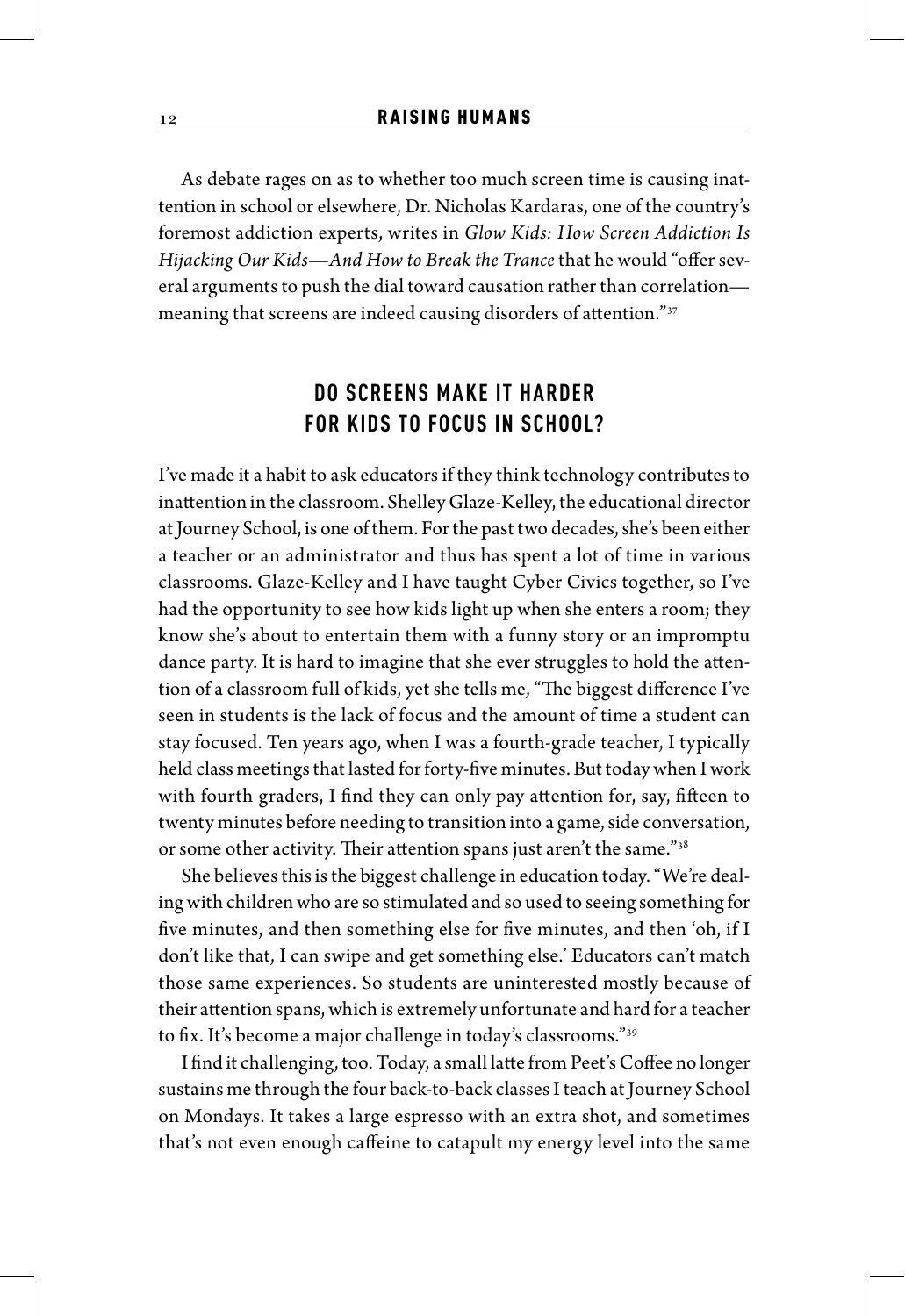stratosphere as my students. What's got them so amped? Judging from their chatter, it's the video games they're playing, the coding they're learning, the YouTube videos they're watching, the pictures they're taking and posting, and the group texting they're participating in. While adults worry that kids can't focus in class, these same kids seem pretty darn capable of focusing their attention on the things they do online.

It's the same at every school I visit—large and small, private and public, those with the strictest media policies and those that have a laissez-faire attitude toward tech use. Kids everywhere are excited about technology and eager to talk about it. Even families who do their best to keep their young kids tech-free are raising them in a world where technology dominates our spaces and conversations, and that's not going to change. But Glaze-Kelley is right: This cultural shift *is* making it harder for everyone to get through the school day. Somehow, we have to help kids gain the skills they need to be successful both offline and online.

This work must start when you have young ones at home and can exert a modicum of control over their day. Be mindful of the potential impact of screens upon their social skills, language development, and attentional capacities. This is the foundational work you must do while you have the chance. It will pay off in spades as they get older and their enthusiasm for all-things-tech kicks in.

As Dr. Pamela Hurst-Della Pietra puts it, "I'm not saying there is no place for technology. It can be hugely beneficial, but it also poses huge risks. It's up to us to understand what those risks are and to mitigate them."<sup>40</sup>

#### **MAXIMIZING BENEFIT, MITIGATING RISK**

Unless you plan to raise your kids with paper bags securely fastened over their young heads, it is inevitable they will encounter screens—probably interactive ones—as they grow. And as determined as you may be to shield your youngest children from them, this is an impossible task today.

"I'm a pragmatist in these things," says David Kleeman. "Families do what they have to do to make their lives work."<sup>41</sup> Kleeman, who describes himself as an itinerant children's media expert, is the senior vice president of global trends for Dubit, a strategy and research consultancy and digital studio based in the UK. He has led the children's media industry in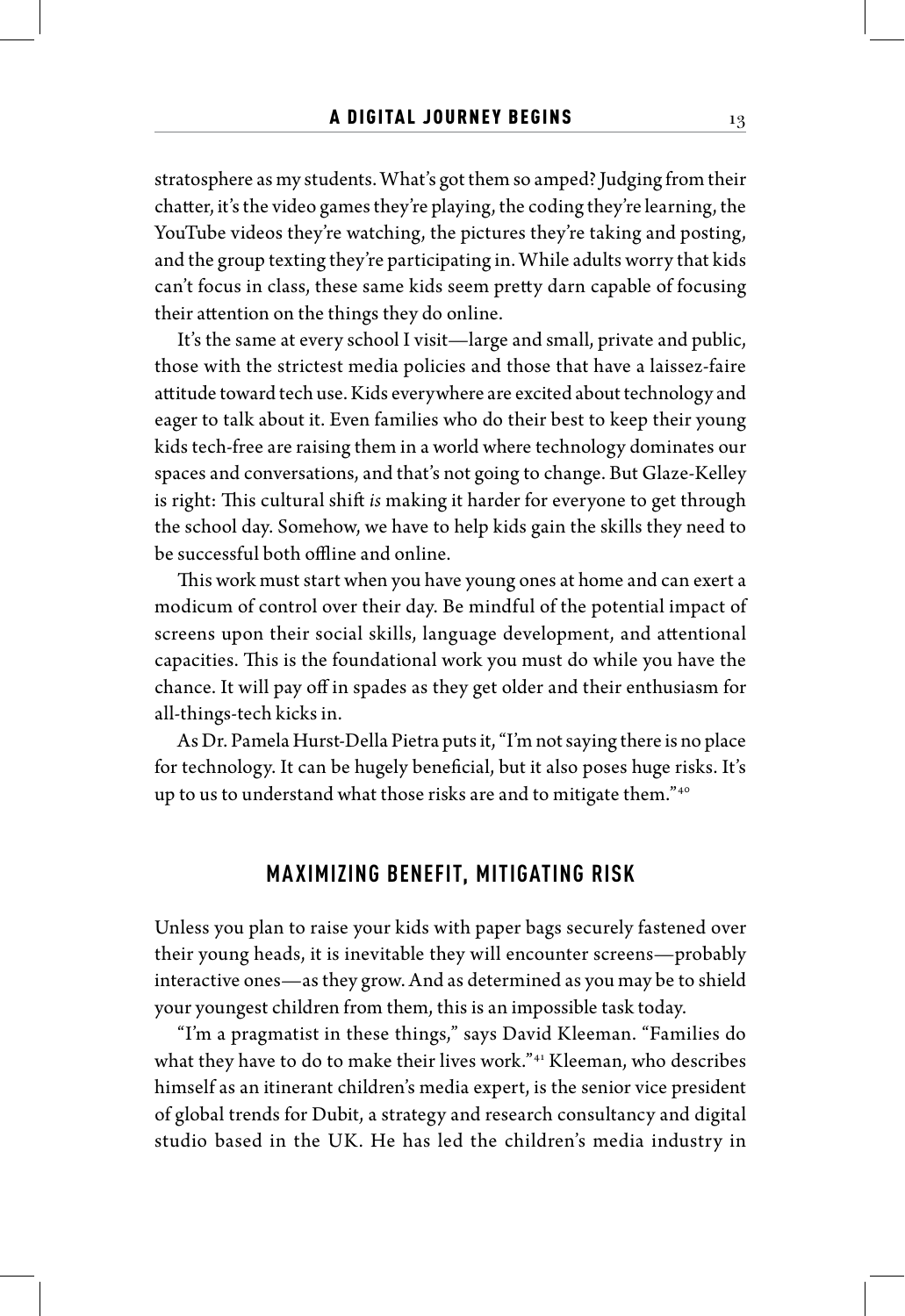developing sustainable, kid-friendly practices for over three decades, and thus has watched families grapple with this issue for a long time.

"Between ages zero and two, there is no need for a child to be on devices; they are just not going to get anything from them that's going to be critical in later life." However, Kleeman told me it concerns him when parents are made to feel guilty about exposing their young children to screens.

As we spoke I recalled delivering a presentation at a school that was staunchly tech free. A young mother raised her hand to ask if I thought it was okay to let her toddler watch a kids' show on her iPad while she made dinner. "I'm with my child all day, and by five o'clock, I'm exhausted. Sometimes I just need a few minutes to get something done." Though I was there to support the school's no-screens-for-young-eyes policy, in this case I couldn't do it. I flashed on all the times I'd been utterly exhausted, too, with a husband out of town, and two small children begging to be entertained while I tried to pull dinner together. Thank goodness for Steve Burns, the engaging host of the children's show *Blue's Clues*. Without his help, my young children most certainly would have starved, and that's what I told the young mother. We do the best we can do.

"I don't say ban it; I don't say it's all fine. I say let's empower families with the knowledge they need to make their lives work," says Kleeman.42 If early societies could figure out how to live with their new tools, certainly we can figure out how to live successfully with ours as well.

#### **INTRODUCING TECHNOLOGY IN DEVELOPMENTALLY APPROPRIATE WAYS**

In 2012, the National Association for the Education of Young Children (NAEYC) and the Fred Rogers Center (FRC) crafted a joint position statement to help early childhood educators understand how to use technology in developmentally appropriate ways with their students.43 Although published in 2012, eons ago in technology years, according to Dr. Chip Donohue, director of the Technology in Early Childhood (TEC) Center at the Erikson Institute and one of the authors of the statement, it "has stood the test of time."44 Their recommendations are relevant today, for both educators and parents: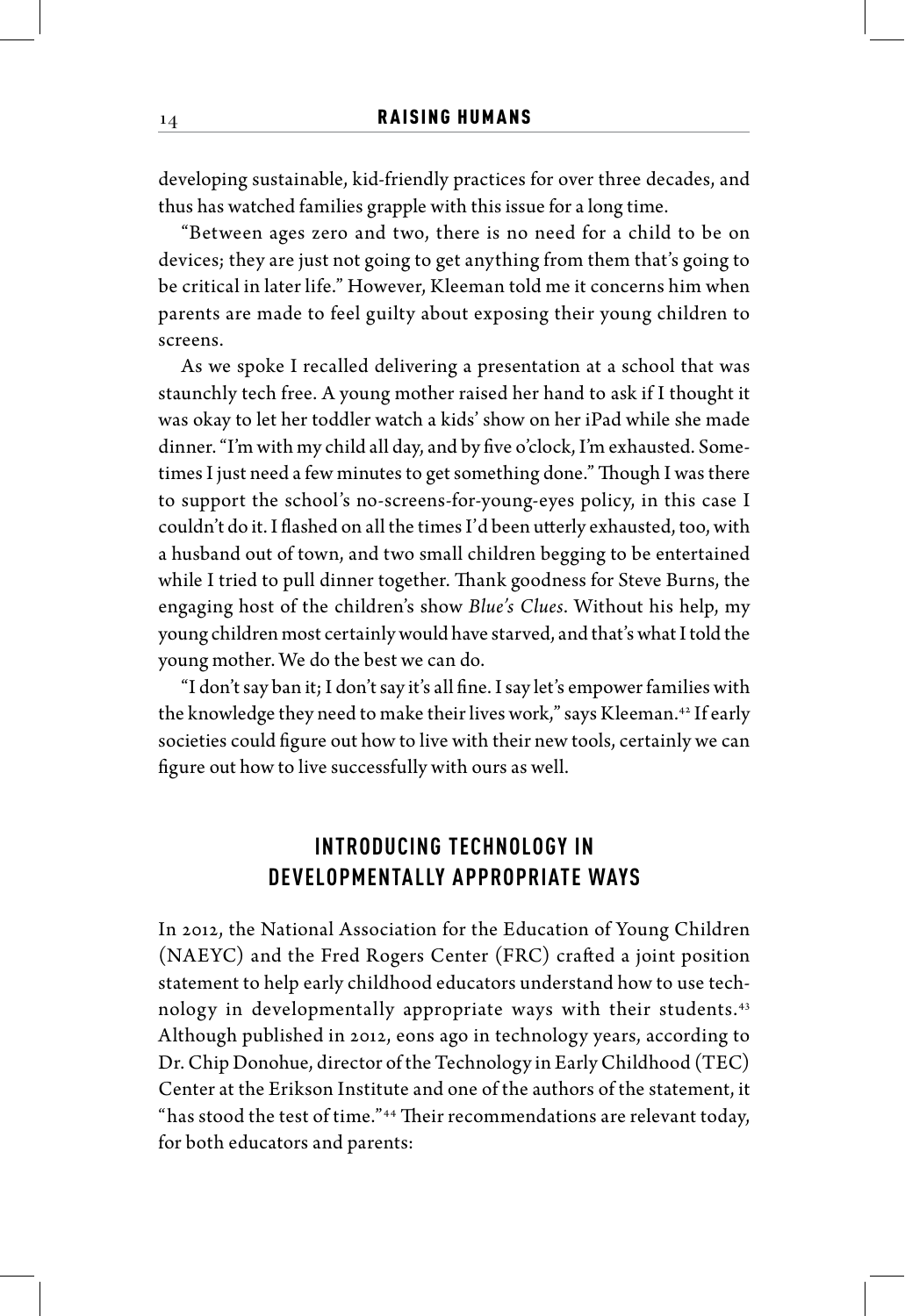- When used intentionally and appropriately, technology and interactive media are effective tools to support learning and development.
- Intentional use requires early childhood educators to have information and resources regarding the nature of these tools and the implications of their use.
- Limitations on the use of technology and media are important.
- Special considerations must be given to the use of technology with infants and toddlers.45

Current screen time recommendations for infants and toddlers are as follows:

- For children younger than eighteen months, avoid use of screen media other than video chatting.
- Parents of children eighteen to twenty-four months of age who want to introduce digital media should choose high-quality programming and watch it with their children.
- For children ages two to five years, limit screen use to one hour per day of high-quality programs.<sup>46</sup>

"We're seeing great promise when technology is used intentionally and appropriately and in the context of relationships," says Donohue. "We've gone from worrying about technology to having deeper conversations about its appropriate and intentional use and more."47

#### **USING TECHNOLOGY WITH INTENTIONALITY**

It seems fitting that the Fred Rogers Center is still providing guidance on how to use technology with intentionality. Most adults fondly remember the *Mister Rogers' Neighborhood* television series from their own childhoods. I know I do. Even though my parents hated it when my four siblings and I plopped ourselves in front of the TV, as they were sure it was rotting our brains, they never complained about Mister Rogers. I can hear his soft, melodious voice coming from the TV in my family's living room as he sang his theme song, "Won't You Be My Neighbor?" while changing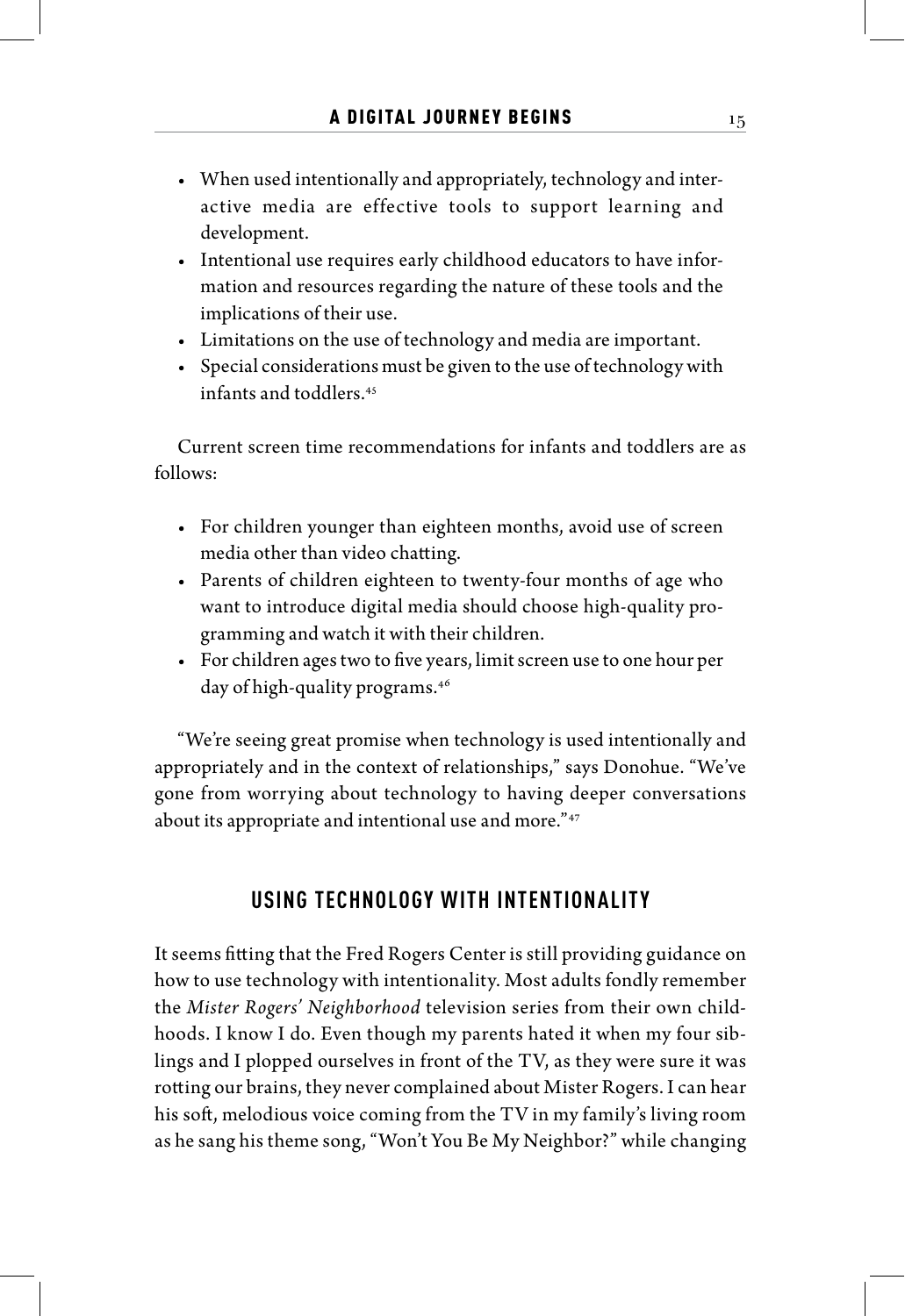into his sneakers and trademark cardigan sweater. Who can forget being transported to his "Neighborhood of Make-Believe" to visit King Friday, Lady Aberlin, and Henrietta Pussycat, before returning to the quiet comfort of Mister Rogers's house via the castle's adorable trolley? Rogers skillfully employed the technology of his day—television—to thoughtfully and purposefully introduce children to positive character traits. My siblings and I remember the lessons we learned from this kind and gentle role model. Even today, Mister Rogers provides a powerful example of how technology—whether it's TV, a tablet, or a smartphone—might be used to deliver positive content to children in developmentally appropriate ways.

Face it—we aren't going to win the battle against screens in the daily lives of our young ones. My parents couldn't do it with TV, and it's even more difficult now that the screens go everywhere we go. But we *can* and *must* be intentional about their use, especially with young children. This includes choosing Mister Rogers–like content (like the PBS series *Daniel Tiger's Neighborhood*, the animated program built upon Rogers's socialemotional understandings), limiting screen time, co-viewing, explaining, and basically being present. Sorry, folks, but you have to put down your own devices to do all of the above.

As parents, caregivers, and educators grapple with the daily, continued encroachment of tablets, smartphones, voice-activated home speakers (like the Amazon Echo), interactive toys, and other devices, Fred Rogers reminds us that we can find a sensible path forward.

In a follow-up report to the original position paper, authors Dr. Katie Paciga and Donohue continue to draw upon Rogers's approach to wholechild development. They write, "Like Rogers emphasized, too, we argue that the child's interactions with other people remain incredibly important—the screen cannot ever replace the impact and influence of a caring adult."48

"Screen media and technology tools should always be used in the context of (or with the potential for) social interaction," says Donohue. He advises parents to "understand how technology can be a tool to encourage interactions and strengthen relationships, not just disrupt or prevent them."49 In the words of Rogers himself, "Nothing will ever take the place of one person actually being with another person. There can be lots of fancy things like TV and radio and telephones and the internet, but nothing can take the place of people interacting face to face."50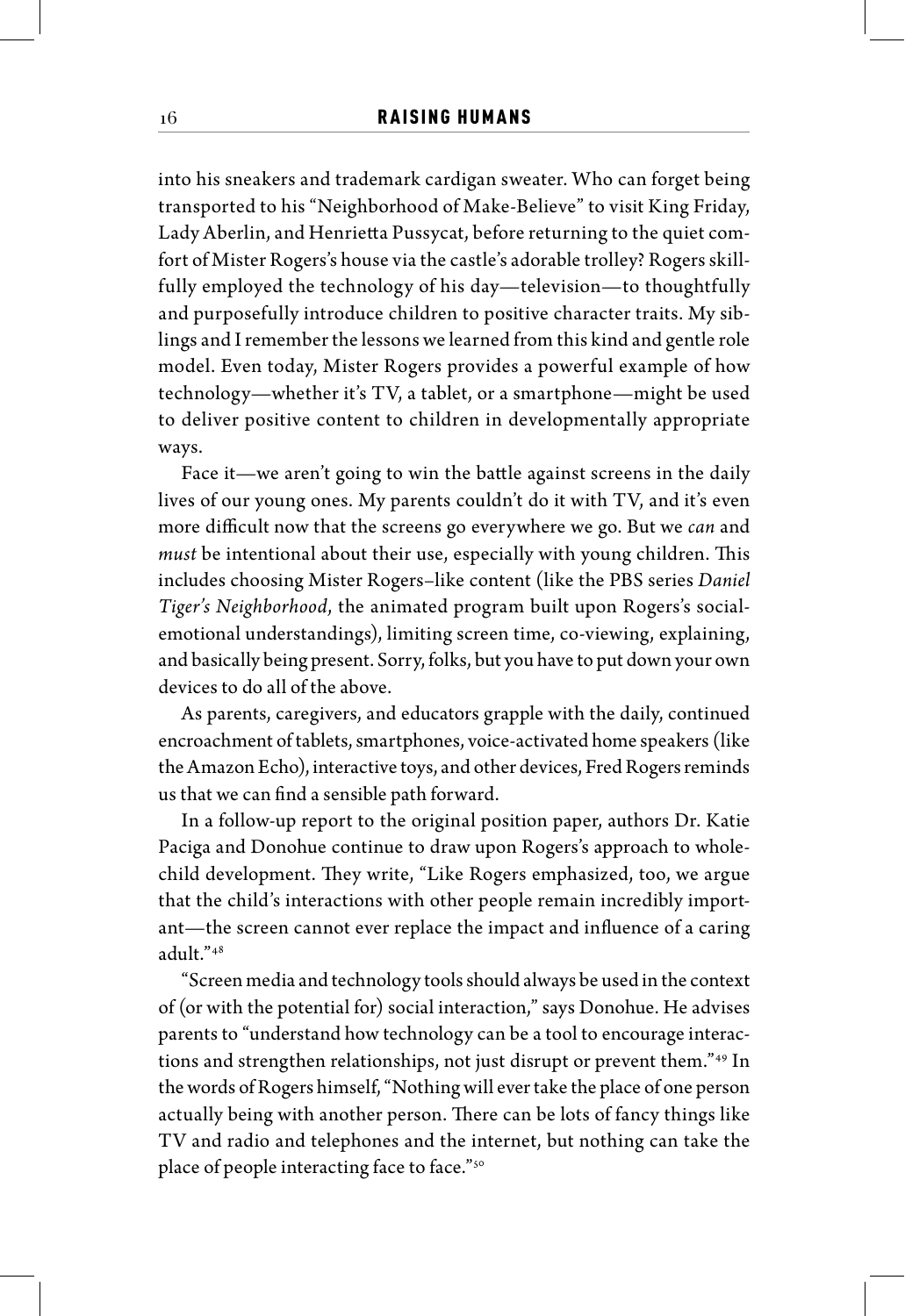#### **TIPS FOR R AISING YOUNG CHILDREN IN A WORLD OF SCREENS**

While you can't change that screens are here to stay, you can change how you raise your little ones in a screen-filled world. Be mindful of what young children need most—face-to-face interaction with loving human beings. This is how children gain social skills, emotional self-control, creativity, resilience, and most of all, the ability to get along with other people and to see things from other perspectives.<sup>51</sup> These are also the seeds of digital literacy. Screens keep these seeds from taking root and growing.

The work you do today will set the foundation for all of your child's interactions tomorrow, with people and with screens. It will be well worth your effort. Enact these four guidelines from "Children and Screens":

- **Set boundaries.** Limit exposure for the very youngest children, turn off devices during mealtimes or one to two hours before bedtime, and make children's bedrooms media free.
- **Monitor use, behavior, and content.** Block inappropriate content, watch and play the video games your children are playing, keep electronic media in public places, and talk to the parents of your children's friends about what your children do at their homes.
- **Be clear about what is acceptable.** Establish and enforce house rules about screen time, and don't let media interfere with family relationships.
- **Engage and lead by example.** Obey your own house rules, and remember your children are watching.52

If you do decide to use interactive technologies with your young children (please heed the advice from the American Academy of Pediatrics and avoid screen use before eighteen months of age), consider the "Top Ten Tips for Using Technology and Interactive Media with Young Children," which Donohue recently shared with *Imagine Magazine*:

- 1. **Remember that relationships matter most.** Using technology with young children begins with low-tech, high-touch opportunities for interactions, shared experiences, discoveries, and joint-engagement with media.
- 2. **Integrate technology use into social and emotional learning.** Technology should be used in ways that support positive social interactions, mindfulness, creativity, and a sense of initiative.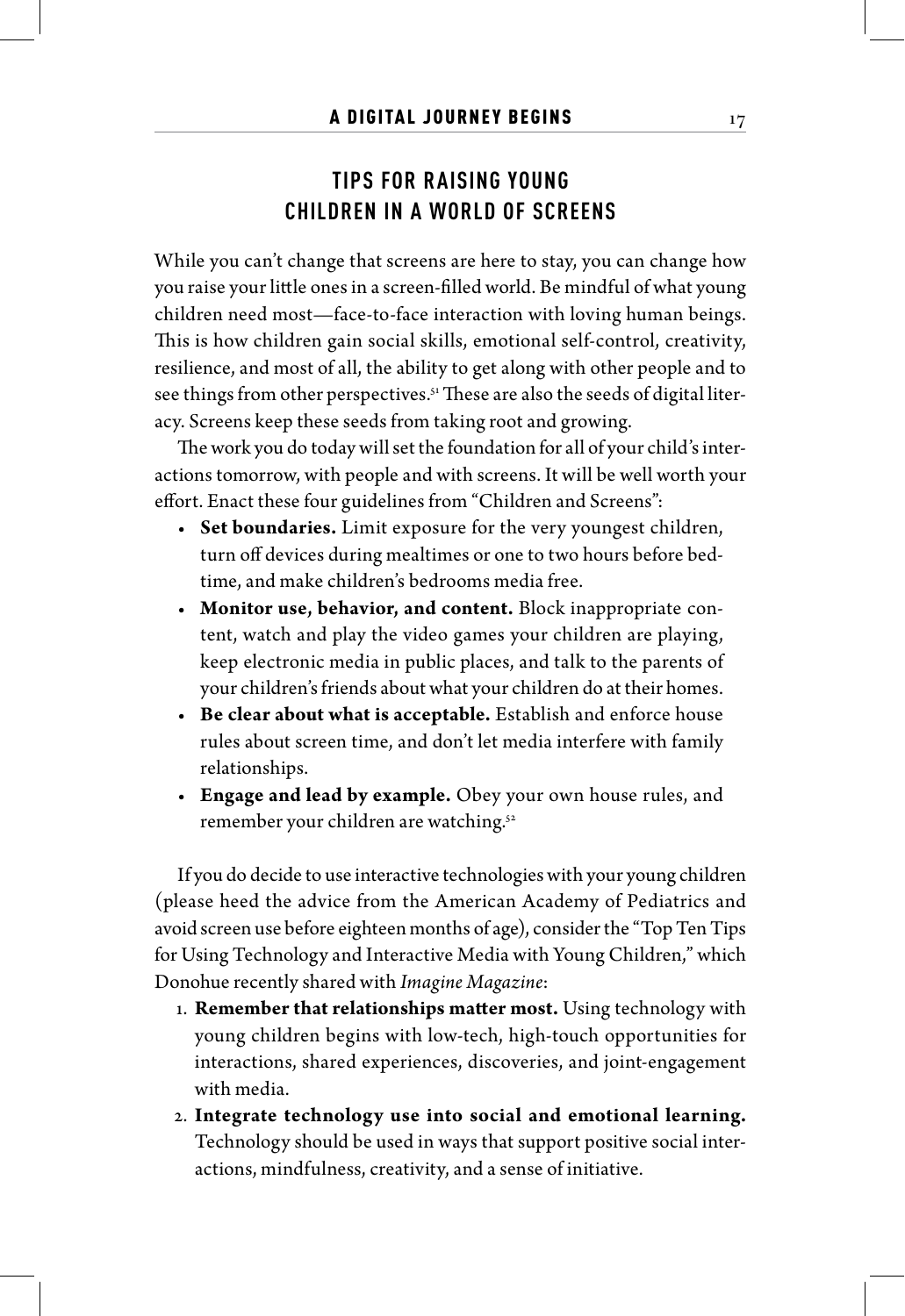- 3. **Use technology as a tool.** Technology is an additional important tool for exploring, learning, and creating that you can put in children's hands. It is not more or less important than other tools children use to learn in the early years.
- 4. **Trust your instincts.** Focus less on how many minutes a child engages with screen media and more on the quality of the content, the context for using media, and the engagement level. Pay more attention to what the child is doing, not simply on how many minutes.
- 5. **Empower children to use technology as a tool for twenty-firstcentury learning.** Select technology that encourages inquiry, exploration, discovery, documentation, and demonstration of what they know.
- 6. **Provide beneficial technology experiences.** Offer media experiences that are engaging and interactive; include positive interactions with others; give the child control; emphasize interactions, language use, and relationships; and invite co-viewing and joint engagement with media.
- 7. **Make media use a language-rich experience.** Narrate your own technology use, and when children are using screen media, talk about what they're doing, ask questions, make comments, and offer suggestions about what they can do after the screen is turned off.
- 8. **Help children progress from just consuming media to creating it.** Simple tools like a digital camera are powerful media-creation tools when paired with a child's curiosity and creativity.
- 9. **Pay attention to your own technology use in front of children.** Children learn media habits and how and when to use technology by observing the important adults in their lives.
- 10. **Be a media mentor.** Young children need trusted adults who are active and intentional media mentors and role models to guide them safely in the digital age.<sup>53</sup>

#### **CYBER CIVICS MOMENTS**

#### **Skype with Loved Ones**

My dear friend Patti Connolly is a school development specialist who has consulted and worked with schools, primarily Waldorf, for nearly thirty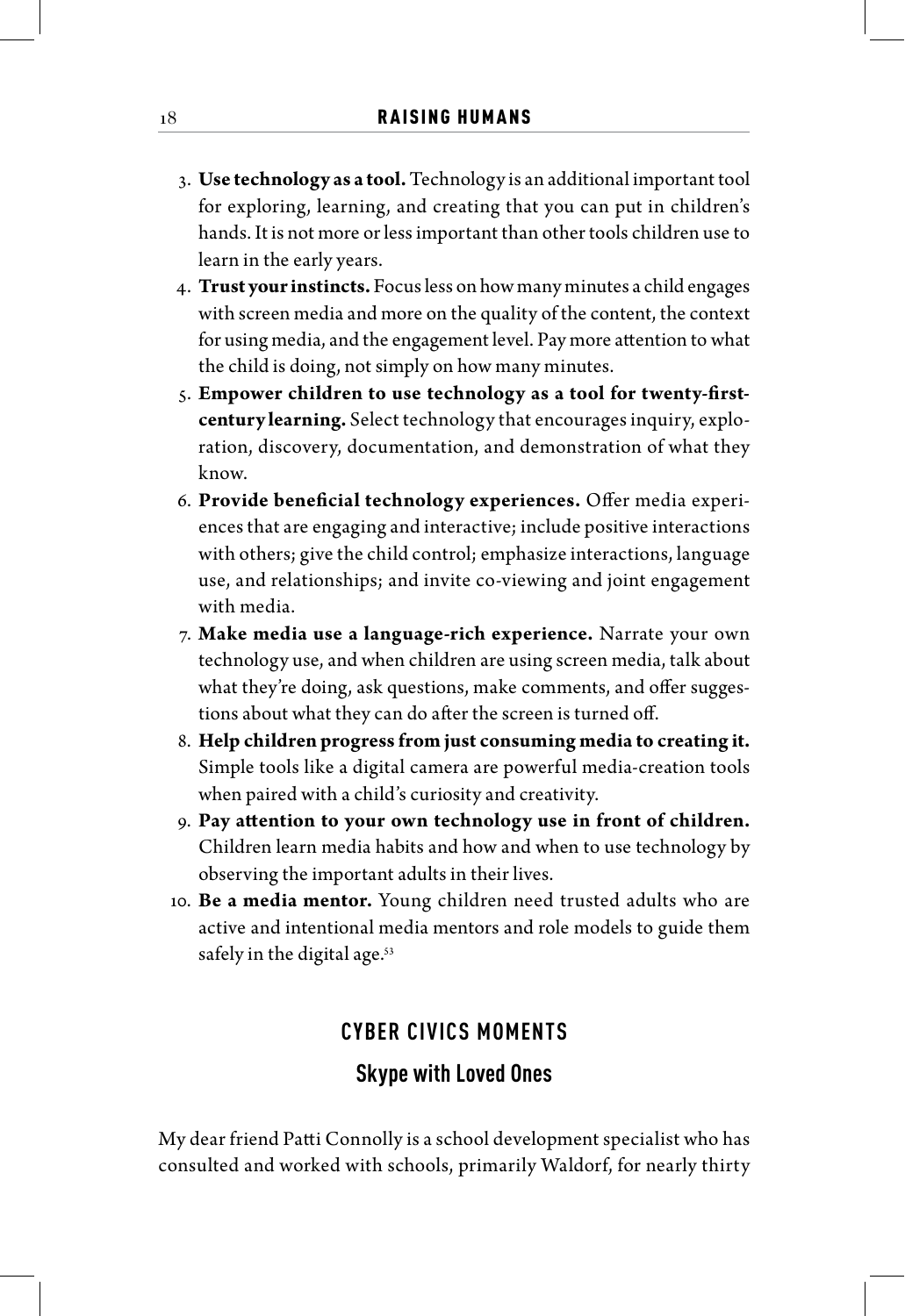years. Today she advises them on how to slowly introduce technology in developmentally appropriate ways. "Just as you would never hand over a kitchen knife to a two-year-old, you shouldn't just hand them a digital device either," Connolly told me. She suggests "satisfying a young child's natural curiosity by showing them what these screens are all about and then how to use them in intentional ways."54 There's that word again. Intentional. I asked Connolly to give me an example of intentional and developmentally appropriate technology use with young children.

Connolly's work has taken her and her husband, Tim, also a longtime Waldorf teacher and administrator, to far-flung locations around the globe to work with various schools. They are also devoted grandparents to twin grandsons and use Skype regularly to stay in touch. "The boys don't just want to chat," Connolly told me. "They want you to move around and show them things, so that's what we do. This is a great way to demonstrate some of the positive benefits of new technologies to young children. It shows them that it can be used for communication and connecting. People feel like screens close us off from one another, and this demonstrates the exact opposite. Screens can connect us with those we love."<sup>55</sup>

Here's what you can do:

- 1. Do you have distant relatives and friends? Show your young ones how you use screens to keep in touch. If you don't already have one, sign up for a Skype account (or one of the many other free communication tools available on the internet, like Google Hangouts or Apple FaceTime). If you have never used Skype, or other videoconferencing software, turn to Google or YouTube and type "how to use Skype" (or whatever tool you use). Dozens of instructional texts and videos will pop up to guide you through the process of installation and use. Let your young children see you using technology to figure out this new software.
- 2. When you use Skype (or another videoconferencing tool) to connect with your loved ones, ask them to use their screens to show you and your children where they are, who they are with, or what they may be doing. You and your children can do the same. Explain to your young children that, although your loved ones appear on the screen, they live in another house far away. Your children's developmental stage will determine how much of this information they will or will not comprehend.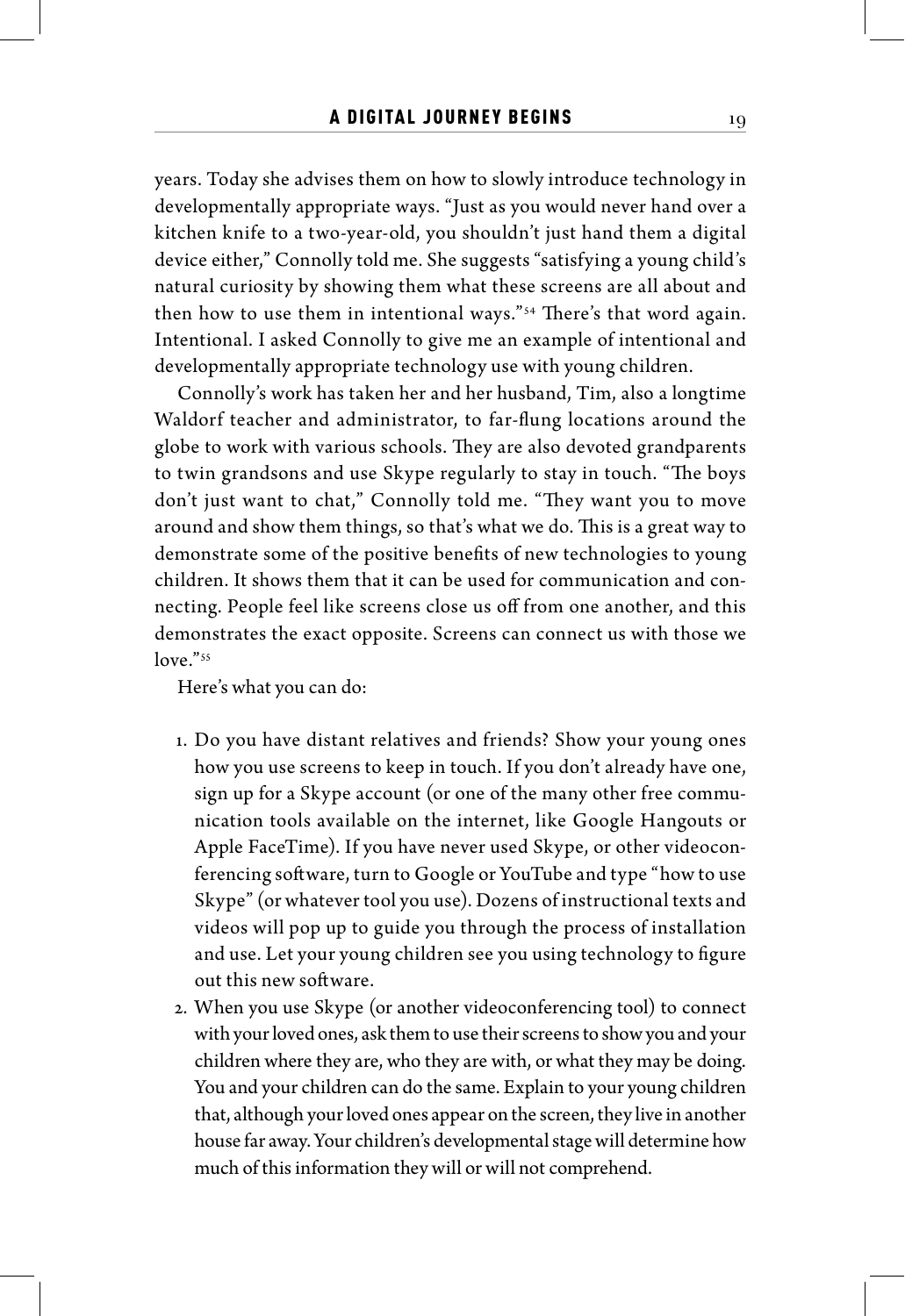#### **Explain, Explain, Explain**

Satisfy your young children's natural curiosity by *explaining* technology to them every time you use it. Remember, children are mimics. They watch and note every move of the adults around them to learn how to become humans themselves. Think about what they see: adults compulsively grabbing their phones to check text messages, email, the weather, recipes on Pinterest, and who knows what else. Is it any wonder many small children grow into teenagers who can't put down their own phones?

Breaking this cycle begins with two steps:

- 1. Be mindful of how many times you use your phone in front of your young child.
- 2. When you must use your phone or other connected device, *explain* what you are doing and invite the child to do it with you. You can say:
- Grandma is calling, and I'm going to answer the phone to see how she is doing. Would you like to talk to her, too?
- I'm not sure what to make for dinner tonight, so let's look for a yummy recipe together.
- We are going to the zoo tomorrow, so I'm going to look at the map to find out how to get there. Do you want to look with me?
- The zoo is so much fun! Can I take a picture of you, so we can look at it later to remember what a good time we had together?

This exercise serves an ulterior motive. Explaining technology to your children every time you use it reminds you that you may be using it more than you need to. For example, try explaining this to your child: "Mama is checking her work email for the fifth time in a half hour." Unless you are expecting to find something urgent, doesn't that sound a bit ridiculous?

#### **Explore Interests**

When young children observe adults binge-watching dozens of episodes of a TV show, the message they get is that digital tools are entertainment-only devices. Chances are your little imitators will do the same—binge-watch